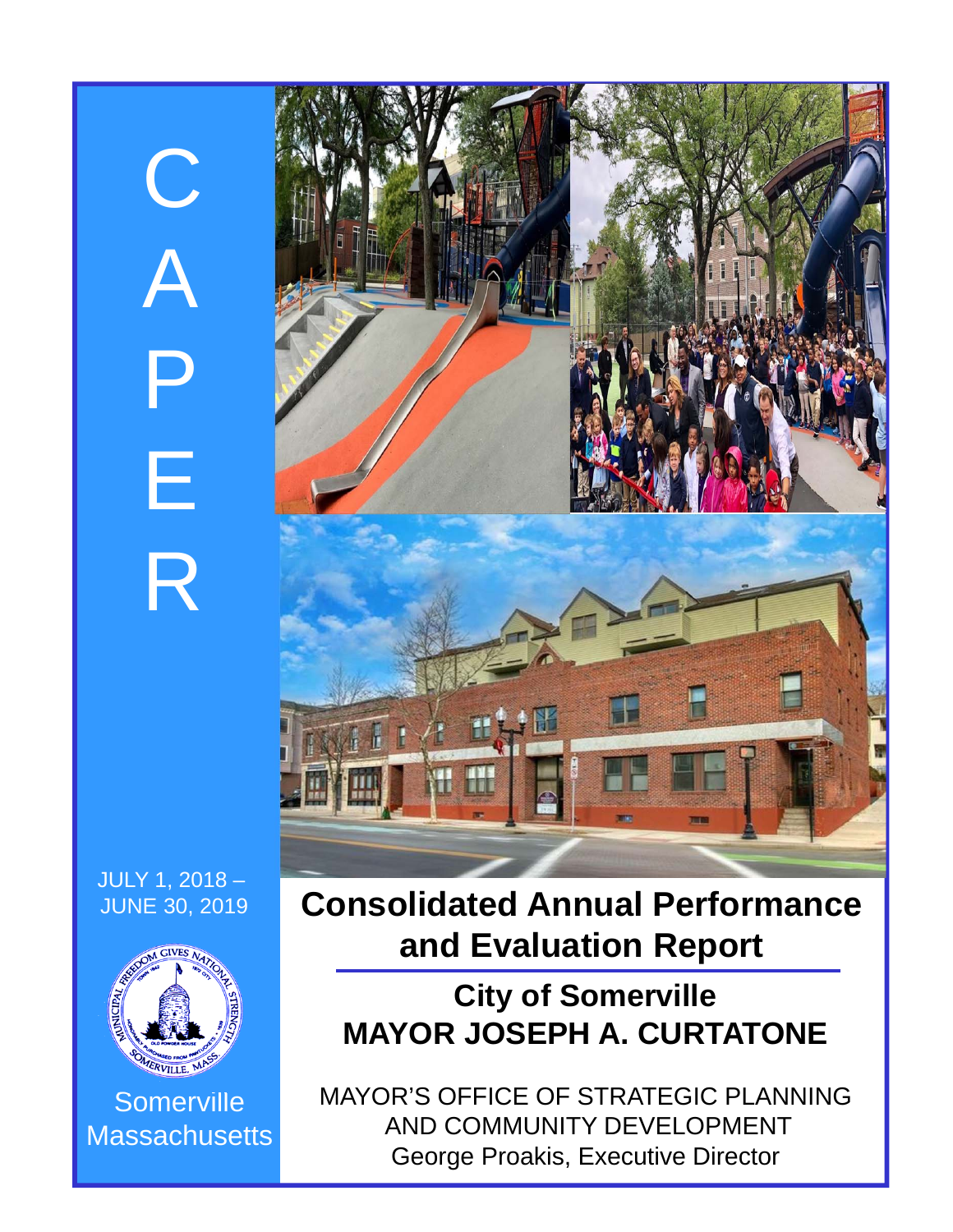# **CR‐05 ‐ Goals and Outcomes**

# **Progress the jurisdiction has made in carrying out its strategic plan and its action plan. 91.520(a)**

This could be an overview that includes major initiatives and highlights that were proposed and executed throughout the program year.

This is the first reporting year of the 2018‐2012 Consolidated Plan. The City of Somerville administered approximately \$4,537,764 in CPD funds:

- CDBG \$3,786,896
- $\bullet$ • HOME \$548,407
- $\bullet$ ESG \$ 344,883

The following overarching goals adopted in the 2018‐2022 Consolidated Plan guided the City in assigning the annual community priorities:

- $\bullet$ Preserve and maintain existing affordable housing;
- $\bullet$ **•** Infrastructure and urban environment improvements
- $\bullet$ **•** Stabilize and revitalize diverse neighborhoods.
- $\bullet$ Family stabilization and job readiness;
- $\bullet$ • Reduce and end homelessness; and

The table below represents by unit of measure (e.g. housing units, persons assisted, number of beds, etc.) and update of the Consolidated Plan's five year expected strategic goals and actual program year outcomes.

# Comparison of the proposed versus actual outcomes for each outcome measure submitted with the consolidated plan and **explain, if applicable, why progress was not made toward meeting goals and objectives. 91.520(g)**

Categories, priority levels, funding sources and amounts, outcomes/objectives, goal outcome indicators, units of measure, targets, actual outcomes/outputs, and percentage completed for each of the grantee's program year goals.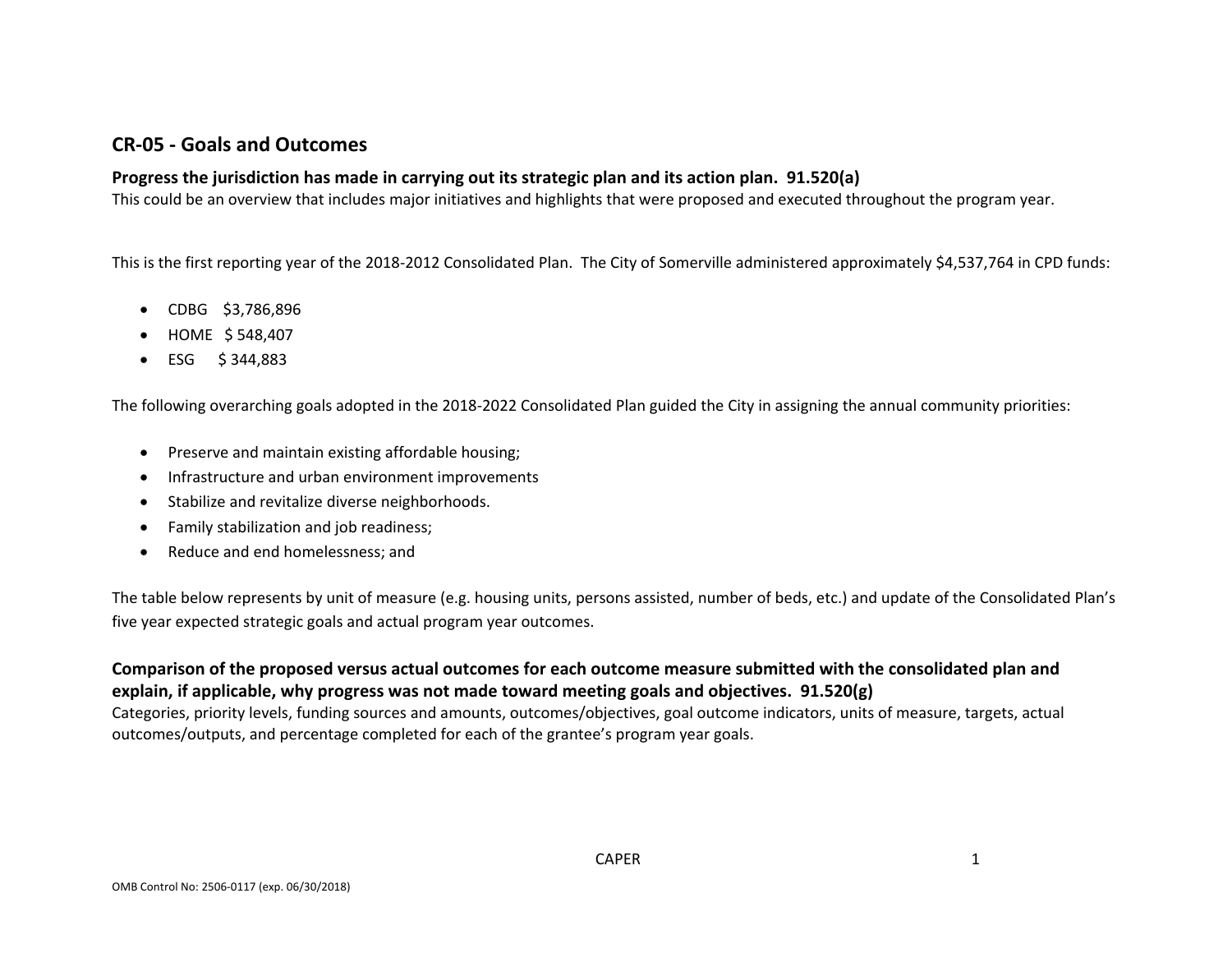| Goal                                                  | Category                                                                                                                                      | Source /<br>Amount    | Indicator                                                                                             | Unit of<br><b>Measure</b>    | <b>Expected</b><br><b>Strategic</b> | Actual-<br><b>Strategic</b><br>Plan | Percent<br>Complete | <b>Expected</b><br>Program | Actual-<br>Program<br>Year | Percent<br>Complete |
|-------------------------------------------------------|-----------------------------------------------------------------------------------------------------------------------------------------------|-----------------------|-------------------------------------------------------------------------------------------------------|------------------------------|-------------------------------------|-------------------------------------|---------------------|----------------------------|----------------------------|---------------------|
| Create and<br>Preserve<br>Affordable<br>Housing       | Affordable<br>Housing<br>Public<br>Housing<br>Homeless                                                                                        | CDBG: \$/<br>HOME: \$ | Rental units<br>rehabilitated                                                                         | Household<br>Housing<br>Unit | Plan<br>40                          | $\mathbf 0$                         | 0.00%               | Year<br>15                 | $\mathbf 0$                | 0.00%               |
| Create and<br>Preserve<br>Affordable<br>Housing       | Affordable<br>Housing<br>Public<br>Housing<br>Homeless                                                                                        | CDBG: \$/<br>HOME: \$ | Homeowner<br>Housing<br>Rehabilitated                                                                 | Household<br>Housing<br>Unit | 20                                  | $\overline{\mathbf{4}}$             | 20.00%              | 5                          | 4                          | 80.00%              |
| Create and<br>Preserve<br>Affordable<br>Housing       | Affordable<br>Housing<br>Public<br>Housing<br>Homeless                                                                                        | CDBG: \$/<br>HOME: \$ | <b>Direct Financial</b><br>Assistance to<br>Homebuyers                                                | Households<br>Assisted       | 15                                  | 4                                   | 26.67%              | 3                          | 4                          | 133.33%             |
| Family<br>Stabilization and<br>Workforce<br>Readiness | Affordable<br>Housing<br>Public<br>Housing<br>Homeless<br>Non-<br>Homeless<br><b>Special Needs</b><br>Non-Housing<br>Community<br>Development | CDBG: \$              | Public service<br>activities other<br>than<br>Low/Moderate<br><b>Income Housing</b><br><b>Benefit</b> | Persons<br>Assisted          | 10000                               | 7500                                | 75.00%              | 1500                       | 7500                       | 500.00%             |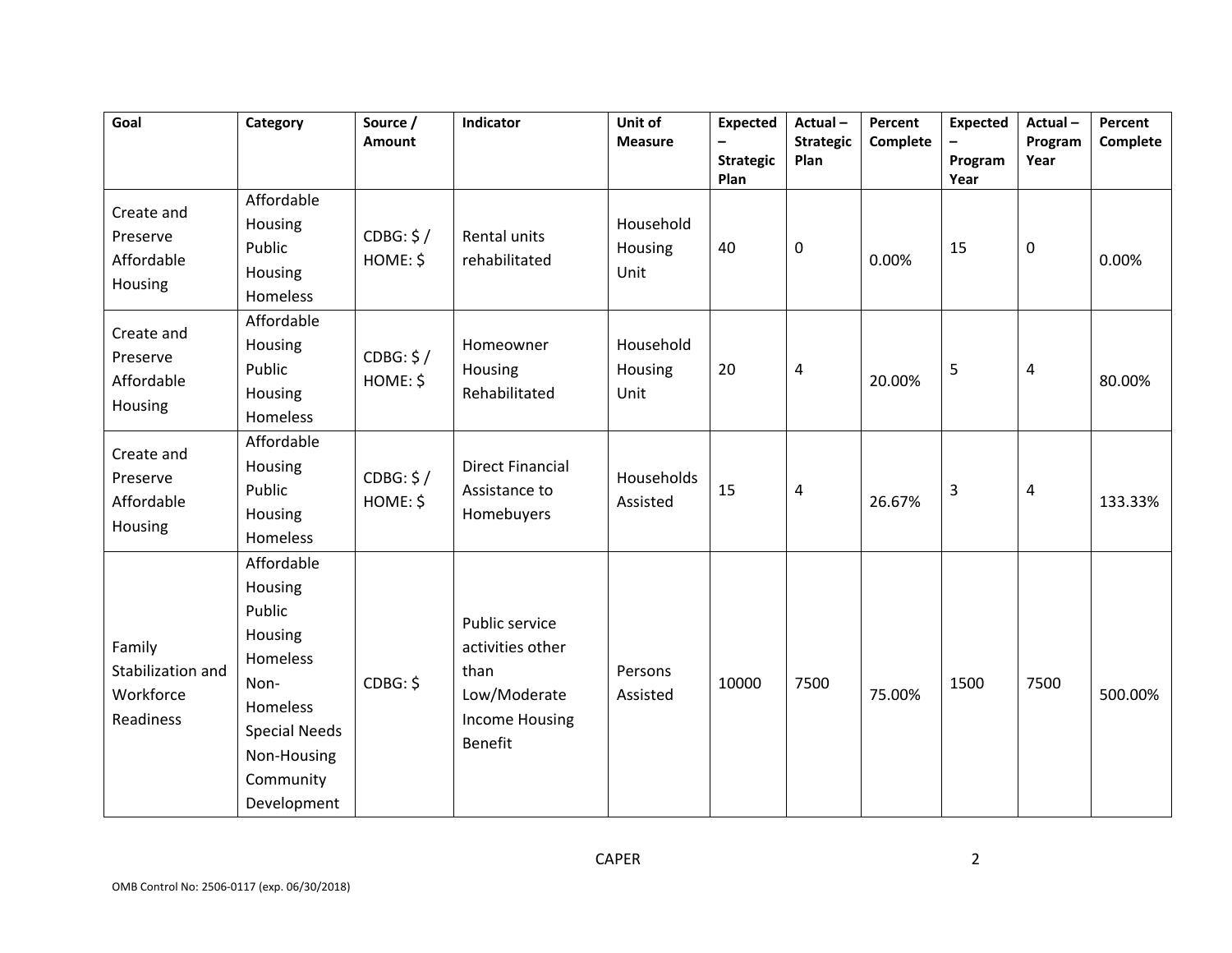| Family<br>Stabilization and<br>Workforce<br>Readiness      | Affordable<br>Housing<br>Public<br>Housing<br>Homeless<br>Non-<br>Homeless<br><b>Special Needs</b><br>Non-Housing<br>Community<br>Development | CDBG: \$                              | <b>Homeless Person</b><br>Overnight Shelter                                                                                 | Persons<br>Assisted    | 0     | 299   |         | 190  | 299   | 157.37% |
|------------------------------------------------------------|-----------------------------------------------------------------------------------------------------------------------------------------------|---------------------------------------|-----------------------------------------------------------------------------------------------------------------------------|------------------------|-------|-------|---------|------|-------|---------|
| Infrastructure<br>and Urban<br>Environment<br>Improvements | Non-Housing<br>Community<br>Development<br>Suitable Living<br>Conditions                                                                      | CDBG: \$                              | Public Facility or<br>Infrastructure<br>Activities other<br>than<br>Low/Moderate<br><b>Income Housing</b><br><b>Benefit</b> | Persons<br>Assisted    | 10000 | 18675 | 186.75% | 2100 | 18675 | 889.29% |
| Reducing and<br>Ending<br>Homelessness                     | Affordable<br>Housing<br>Public<br>Housing<br>Homeless<br>Non-<br>Homeless<br><b>Special Needs</b>                                            | ESG: $$/$<br>Continuum<br>of Care: \$ | Tenant-based<br>rental assistance /<br>Rapid Rehousing                                                                      | Households<br>Assisted | 60    | 6     | 10.00%  |      |       |         |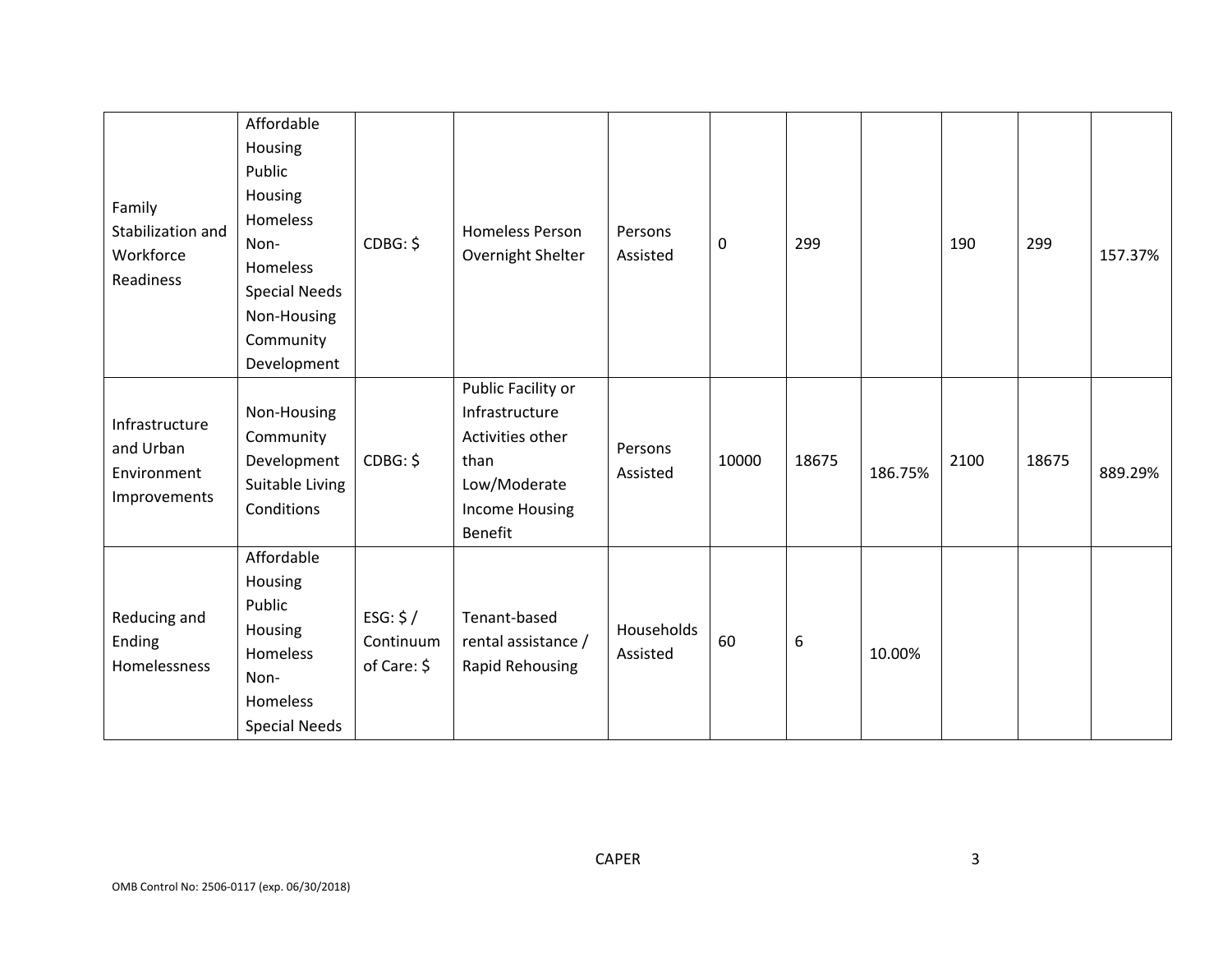| Reducing and<br>Ending<br>Homelessness                         | Affordable<br>Housing<br>Public<br>Housing<br>Homeless<br>Non-<br>Homeless<br><b>Special Needs</b> | ESG: $$/$<br>Continuum<br>of Care: \$ | <b>Homeless Person</b><br>Overnight Shelter | Persons<br>Assisted           | 190 | 299          | 157.37% | 54 | 299         | 553.70% |
|----------------------------------------------------------------|----------------------------------------------------------------------------------------------------|---------------------------------------|---------------------------------------------|-------------------------------|-----|--------------|---------|----|-------------|---------|
| Reducing and<br>Ending<br>Homelessness                         | Affordable<br>Housing<br>Public<br>Housing<br>Homeless<br>Non-<br>Homeless<br><b>Special Needs</b> | ESG: $$/$<br>Continuum<br>of Care: \$ | Homelessness<br>Prevention                  | Persons<br>Assisted           | 337 | 81           | 24.04%  | 40 | 81          | 202.50% |
| Stabilize and<br>Revitalize<br><b>Diverse</b><br>Neighborhoods | Non-Housing<br>Community<br>Development<br><b>Job Creation</b><br>and Retention                    | CDBG: \$                              | Jobs<br>created/retained                    | Jobs                          | 35  | $\mathbf{1}$ | 2.86%   | 5  | 0           | 0.00%   |
| Stabilize and<br>Revitalize<br><b>Diverse</b><br>Neighborhoods | Non-Housing<br>Community<br>Development<br><b>Job Creation</b><br>and Retention                    | CDBG: \$                              | <b>Businesses assisted</b>                  | <b>Businesses</b><br>Assisted | 50  | 11           | 22.00%  | 20 | $\mathbf 0$ | 0.00%   |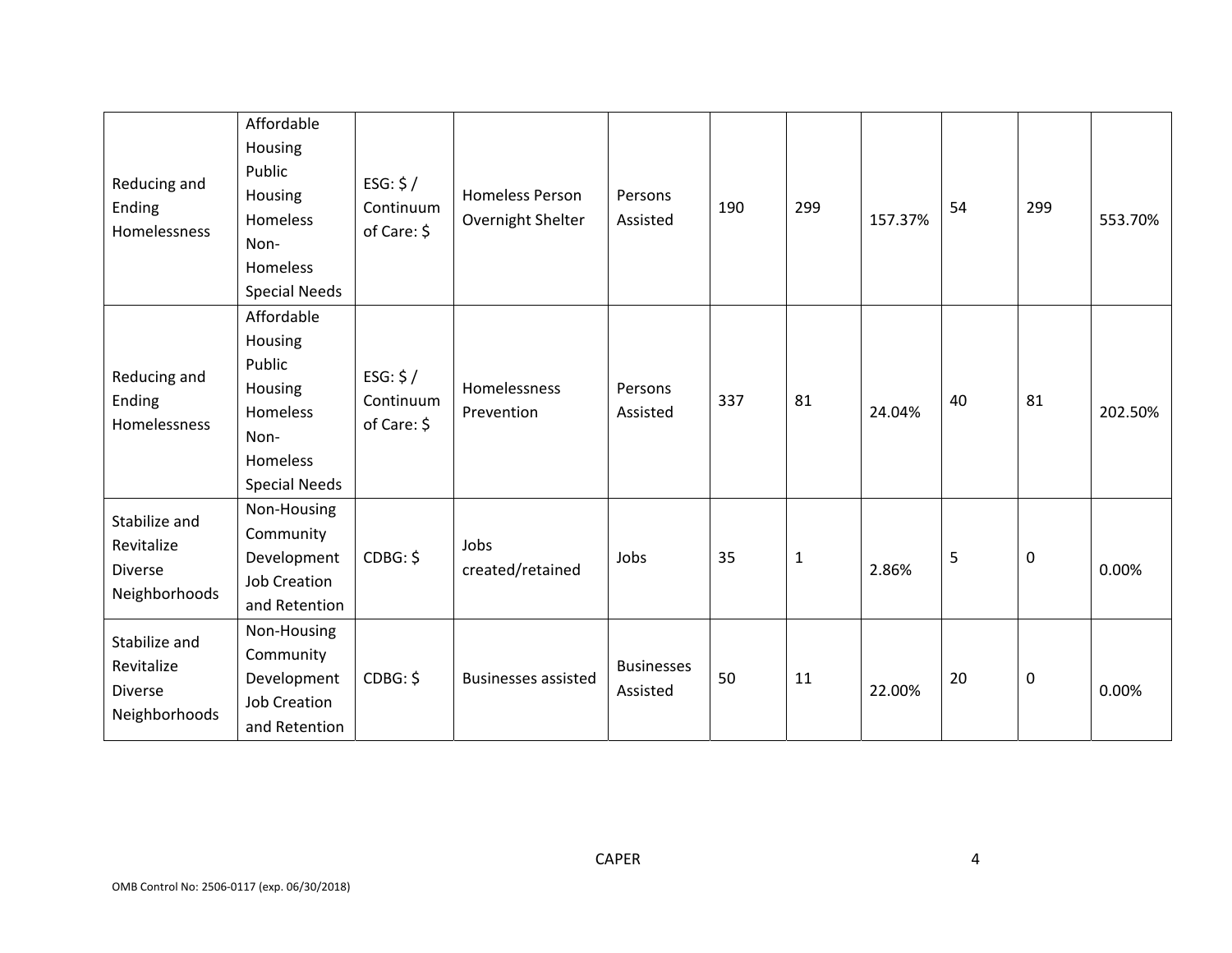| Stabilize and  | Non-Housing         |          |                  |                  |    |       |  |  |
|----------------|---------------------|----------|------------------|------------------|----|-------|--|--|
| Revitalize     | Community           |          | <b>Buildings</b> |                  |    |       |  |  |
| <b>Diverse</b> | Development         | CDBG: \$ | Demolished       | <b>Buildings</b> | л. | 0.00% |  |  |
| Neighborhoods  | <b>Job Creation</b> |          |                  |                  |    |       |  |  |
|                | and Retention       |          |                  |                  |    |       |  |  |

# Assess how the jurisdiction's use of funds, particularly CDBG, addresses the priorities and specific objectives identified in the plan, **giving special attention to the highest priority activities identified.**

In the first year of the 2018‐2022 Consolidated Plan the City made significant progress on <sup>a</sup> number of the goals outlined as key priorities.

**Economic Development**‐ The City began to unwind its under utilized commercial property improvement program and launched <sup>a</sup> redesigned more flexible small business resiliency program that better fits the diverse needs of the small business community in the city. The city continued to partner with the East Somerville and Union Square Main Streets organization to provide capacity building and technical assistance to low income micro‐enterprises in these low‐income neighborhoods. These organizations worked in tandem with the city to provide high level technical assistance to eligible micro‐enterprises and refer them to the more targeted and specialized technical assistance coaches available under the small business resiliency program. The program also targeted eligible micro enterprises that are vulnerable to business interruptions resulting from ongoing GLX construction.

**Infrastructure and Urban Environment‐** The city was able to begin, continue, or complete several initiatives under this goal. The city continued its tree planting program which aims to enhance environmental, and public health conditions in low to moderate income neighborhoods <sup>a</sup> total of 70 additional trees were planted. A number of playgrounds and recreational areas were added to the city's parks inventory through CDBG funding including the completion of the Hoyt Sullivan and Winter Hill Innovation playground's and construction commenced on Prospect Hill Park, one of the city's oldest and most historic open spaces.

**Creating and Preserving Affordable Housing‐** The city continued to invest <sup>a</sup> considerable amount of program funding to address its most pressing need in the area of creating and preserving affordable housing. The city expanded its commitment to funding the 100 Homes program by increasing the funding to both ongoing rehab and acquisition projects. The city was able to utilize CDBG, HOME, as well as various other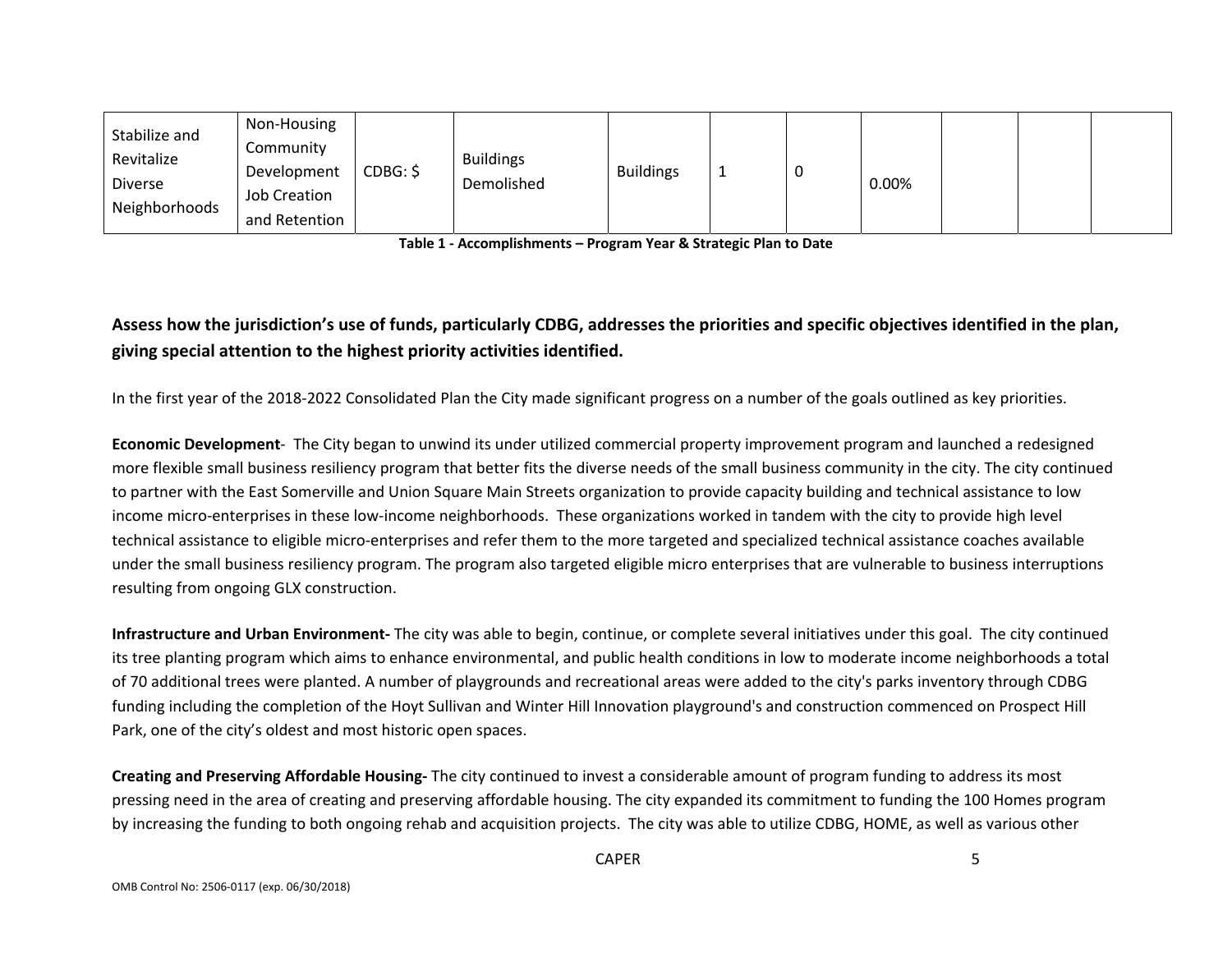leveraged sources to significantly increase the number of units being rehabbed and acquired. In the 2018 program year the city was able to complete the acquisition of 10 affordable units, as well as continue to fund several 100 Homes rehab projects.

**Public Services** The majority of the public services carried out in the City of Somerville address the City's goal of providing family stabilization and job readiness programs. Through ongoing support of the City's network of community centers and other serve organizations, funds were used to provide for the basic needs of low-income residents. In program year 2018 over 7,500 income eligible persons were assisted by these programs. These programs cover <sup>a</sup> range of services including supervised affordable childcare and after‐school help for low income children of working families; leadership and enrichment programming for future youth and adult community leaders; education and training to improve employment and housing opportunities; housing case management; food assistance; health and wellness inclusionary programs to foster independence and safety net planning for persons experiencing domestic violence.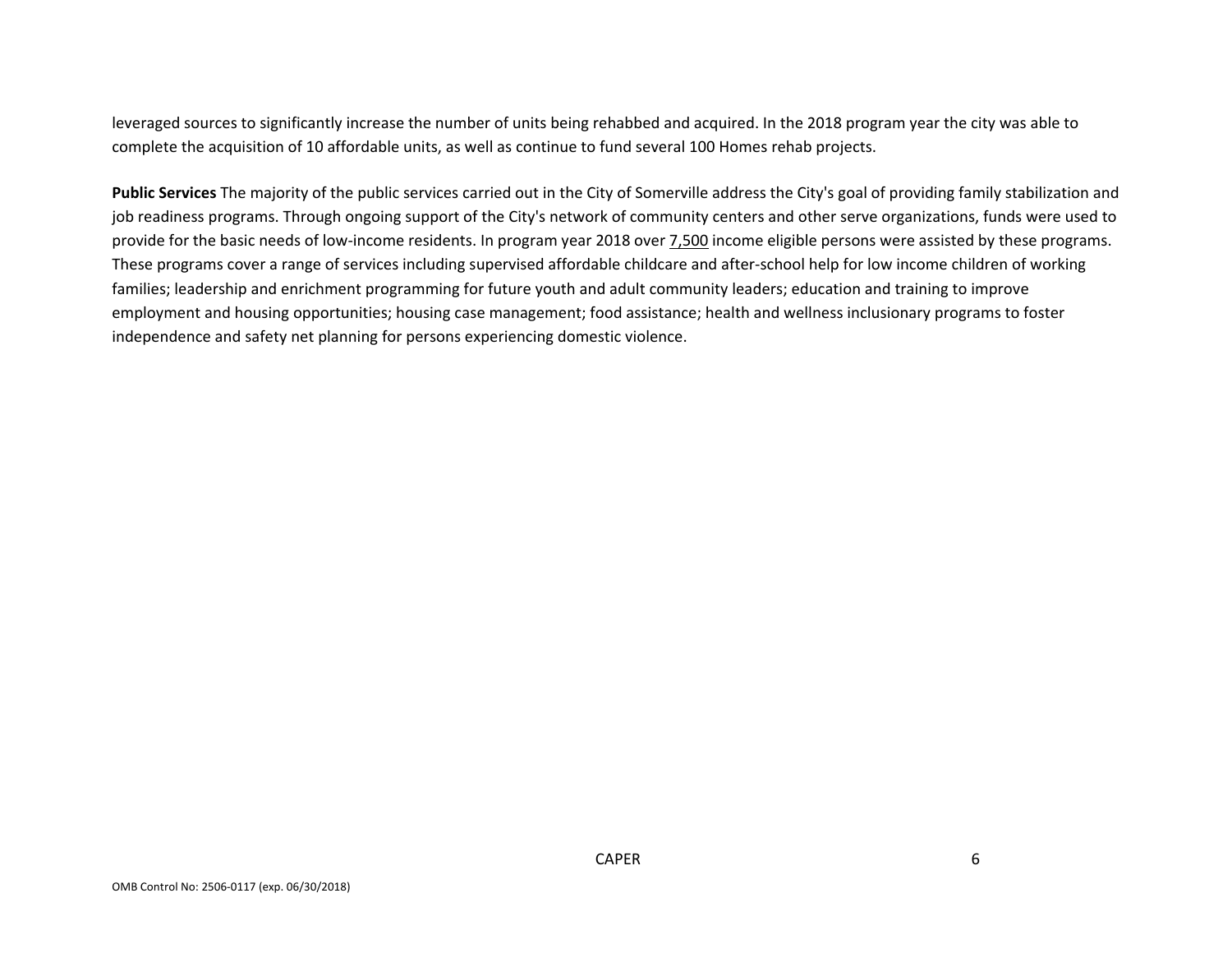# **CR‐10 ‐ Racial and Ethnic composition of families assisted**

**Describe the families assisted (including the racial and ethnic status of families assisted). 91.520(a)** 

|                                           | <b>CDBG</b> | <b>HOME</b> | <b>ESG</b> |
|-------------------------------------------|-------------|-------------|------------|
| White                                     | 2,617       | 3           | 141        |
| <b>Black or African American</b>          | 1,681       | ำ           | 147        |
| Asian                                     | 273         | 0           |            |
| American Indian or American Native        | 13          |             | b          |
| Native Hawaiian or Other Pacific Islander | 11          | 0           |            |
| <b>Total</b>                              | 4,595       | 6           | 299        |
| Hispanic                                  | 1,940       | 0           | 56         |
| Not Hispanic                              | 1,543       | 6           | 217        |

**Table 2 – Table of assistance to racial and ethnic populations by source of funds** 

#### **Narrative**

The City of Somerville identifies priority needs and offers services and programs to eligible individuals and households regardless of race or ethnicity. The table on this page depicts counts for Fiscal Year 2018 by funding source. Entitlement funds were distributed among Somerville residents from extremely low income, low income and moderate income persons and households and high concentrations of minorities.

Most CDBG Public Service sub‐recipients collect income and ethnicity information on their clients. However, the City utilized presumed benefit from some public service programs that serve elderly and disabled adults and are located in qualified census tracts. In those special circumstances, the City, prior to funding, considers who the targeted beneficiaries are intended to be, the nature of the program and its location. This evaluation must result in a determination that at least 51% of the intended beneficiaries will be low and moderate income persons. Of the total persons served with CDBG Public Service funds, 31% reported themselves as low income and 48% as very low income. All the ESG clients served were very low income.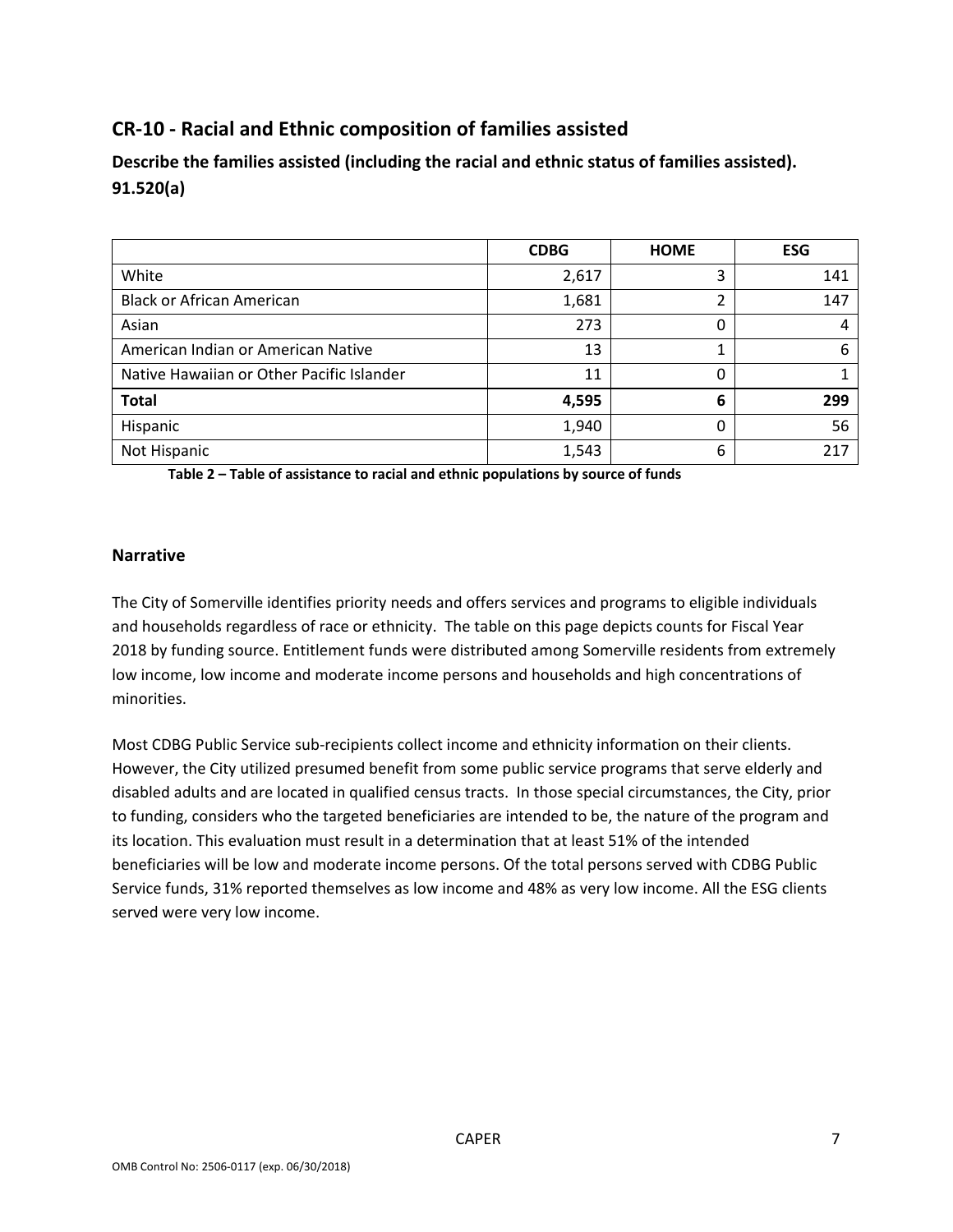# **CR‐15 ‐ Resources and Investments 91.520(a)**

| <b>Source of Funds</b> | <b>Source</b>    | <b>Resources Made</b> | <b>Amount Expended</b>     |
|------------------------|------------------|-----------------------|----------------------------|
|                        |                  | Available             | <b>During Program Year</b> |
| <b>CDBG</b>            | public - federal | 2,427,527             | 3,786,896                  |
| <b>HOME</b>            | public - federal | 541,004               | 548,407                    |
| ESG                    | public - federal | 202,461               | 44,905                     |
| Continuum of Care      | public - federal | 1,921,025             |                            |
| Other                  | public - federal |                       |                            |
| Other                  | public - local   |                       |                            |

#### **Identify the resources made available**

**Table 3 ‐ Resources Made Available**

#### **Narrative**

The City of Somerville receives federal grants from the Department of Housing and Urban Development (HUD) for three formula grant programs each year: The Community Development Block Grant (CDBG) program, the HOME Investment Partnership Act (HOME) program, and the Emergency Solutions Grant (HESG) program. For the program beginning July 1, 2018 – June 30, 2019, Somerville received \$2,472,527, in CDBG funds, \$541,004 in HOME funds and \$202,461 in HESG funds. During the same time period the City of Somerville expended \$3,786,896 in CDBG funds, \$548,406 in HOME funds and \$344,883 in HESG funds. In addition to these three primary CPD program fund sources, the City also receives funds from other federal and local sources including \$567,857 from the second year of the 2017 Lead Abatement grant, \$1,194,859 from the Affordable Housing Trust, and \$1,200,402 in local Community Preservation Act funds. The amounts shown do not include reprogrammed prior year funds and funds awarded to activities in prior years that were not spent until the 2018-2019 program year. Delays in expending prior year's funds on larger construction projects may have resulted for numerous reasons

#### **Identify the geographic distribution and location of investments**

| <b>Target Area</b>  | <b>Planned Percentage</b><br>of Allocation | <b>Actual Percentage of</b><br><b>Allocation</b> | <b>Narrative Description</b> |
|---------------------|--------------------------------------------|--------------------------------------------------|------------------------------|
|                     |                                            |                                                  | Target areas outside of the  |
| City Wide           | 15                                         | 45                                               | NRSA's                       |
| Hillside            | 15                                         |                                                  |                              |
| Inner Belt/Brick    |                                            |                                                  |                              |
| <b>Bottom</b>       | 15                                         |                                                  |                              |
| <b>Union Square</b> | 15                                         | 55                                               |                              |

**Table 4 – Identify the geographic distribution and location of investments**

# **Narrative**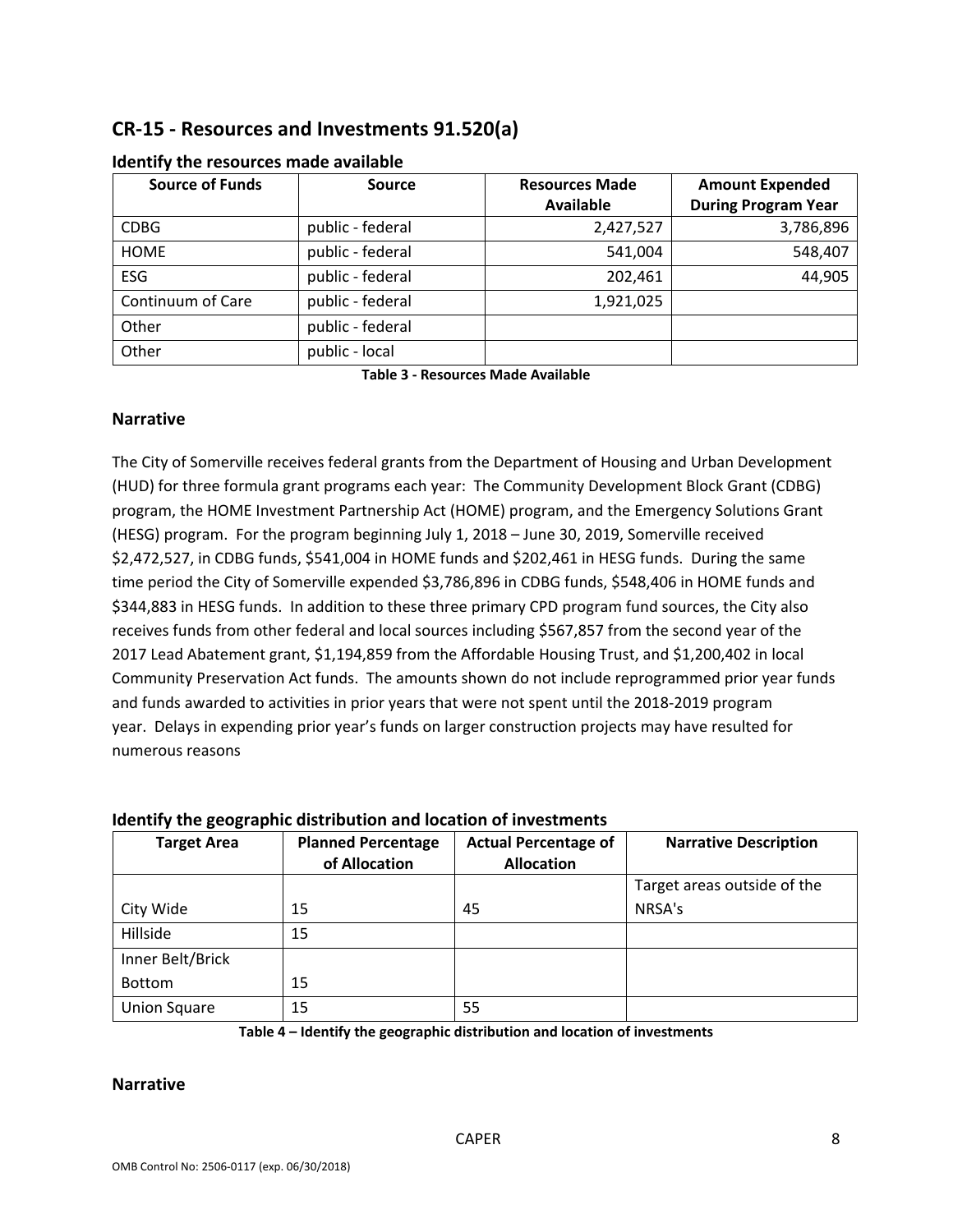The city continued to target program funds in the key districts identified in the 2018‐2022 Consolidated plan. The following describes intiatives that were either completed or started during the 2018‐2019 program year.

**Parks and Open Space‐** The city began or completed several new open space projects in target areas in the program year. In central broadway and winter hill, the award winning Hoyt Sullivan and Winter Hill Innovation playground were completed provided much needed recreational space and playing field capacity to the local neighborhood children in those underserved areas. Construction also began on Prospect Hill Park. In addition, the city continued its citywide street tree planting program in eligible low income census tracts.

**Economic Development‐** Investments continued to be focused in the central business neighborhoods of Union Square, East Somerville, and Central Broadway. These neighborhoods were identified as having the largest number of small businesses and residents impacted by the impacts of displacement and development, GLX construction disruption, and/or other factors. Two of the districts are served by Main Street organizations that have been long standing partners with the city. The city began to wind down its underutilized commercial property program and launched a redesigned small business resiliency program that is aimed at addressing a wider range of technical assistance services specific to individual businesses and their operational needs.

**Infrastructure‐** A large scale effort to make traffic and pedestrian safety improvements in Central Broadway began in program year 2018 and will be extending into program year 2019. These improvements will include dedicated bus lanes to improve public transit efficiency and trip times, enhanced pedestrian safety markings and design, including traffic light improvements and other measures.

**Housing‐** The city's largest investment in this fiscal year occurred in the Union Square district where a \$1.7M 10 unit property was acquired to aid with the continued rising housing cost pressures in that neighborhood.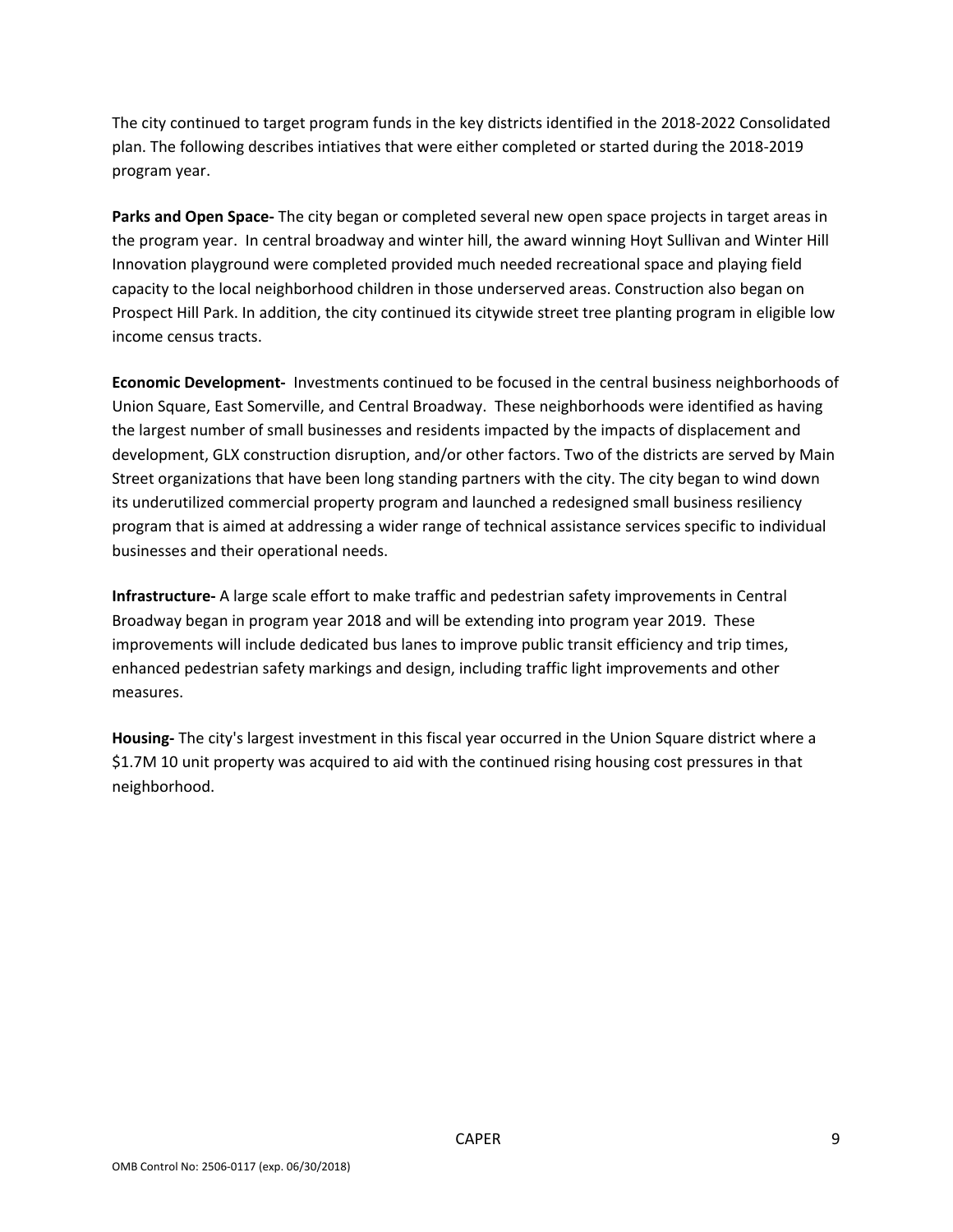#### **Leveraging**

**Explain how federal funds leveraged additional resources (private, state and local funds), including a description of how matching requirements were satisfied, as well as how any publicly owned land or property located within the jurisdiction that were used to address the needs identified in the plan.**

City activities funded with CDBG, HOME and ESG also receive financial assistance from other sources including other federal and state programs. CDBG and ESG funding recipients are required to demonstrate match as part of their request for funding proposal. In addition, almost every program in which CDBG funds are utilized includes additional leveraged funds. Parks projects have historically been matched by state PARC grants and local Community Preservation Awards, Housing projects are often matched with either CPA, Affordable Housing Trust Funds, tax credit funding, or other state and/or federal funds. The small business resilience program also requires a participant match for any business participating in phase 2 of the program. A detailed breakdown of match amounts by project category is provided in the proceeding charts.

| Fiscal Year Summary - HOME Match                                               |            |  |  |  |  |
|--------------------------------------------------------------------------------|------------|--|--|--|--|
| 1. Excess match from prior Federal fiscal year                                 | 13,505,253 |  |  |  |  |
| 2. Match contributed during current Federal fiscal year                        | 1,518,288  |  |  |  |  |
| 3. Total match available for current Federal fiscal year (Line 1 plus Line 2)  | 15,023,541 |  |  |  |  |
| 4. Match liability for current Federal fiscal year                             | 21,083     |  |  |  |  |
| 5. Excess match carried over to next Federal fiscal year (Line 3 minus Line 4) | 15,002,458 |  |  |  |  |
| Table E - Fiscal Vear Summary - HOME Match Penert                              |            |  |  |  |  |

**Table 5 – Fiscal Year Summary ‐ HOME Match Report**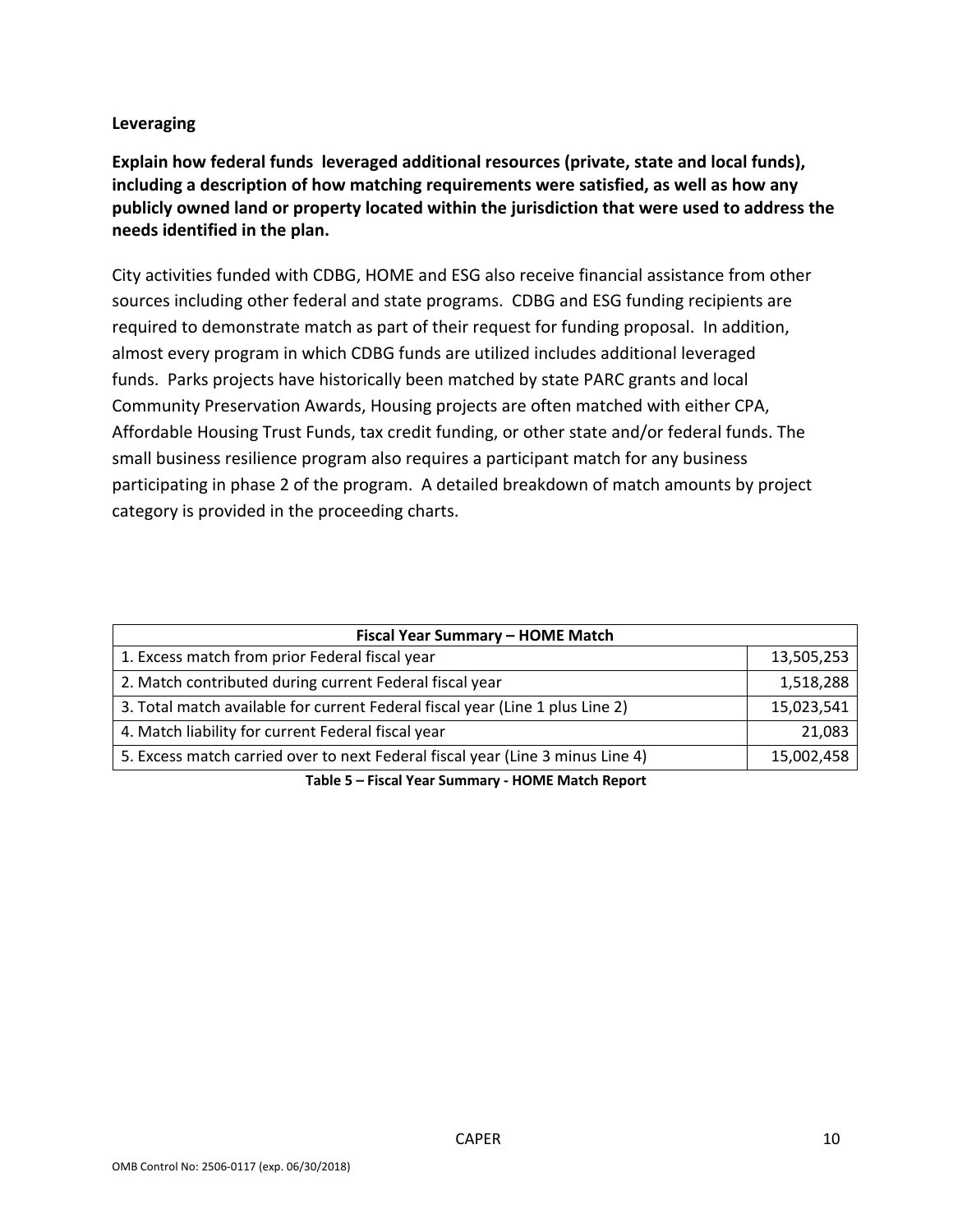|                            | <b>Match Contribution for the Federal Fiscal Year</b> |                                  |                                            |                                    |                            |                                                                                          |                                 |                    |  |
|----------------------------|-------------------------------------------------------|----------------------------------|--------------------------------------------|------------------------------------|----------------------------|------------------------------------------------------------------------------------------|---------------------------------|--------------------|--|
| Project No. or<br>Other ID | Date of<br>Contribution                               | Cash<br>(non-Federal<br>sources) | Foregone<br>Taxes, Fees,<br><b>Charges</b> | Appraised<br>Land/Real<br>Property | Required<br>Infrastructure | <b>Site</b><br>Preparation,<br><b>Construction</b><br>Materials,<br><b>Donated labor</b> | <b>Bond</b><br><b>Financing</b> | <b>Total Match</b> |  |
| 290 Highland               |                                                       |                                  |                                            |                                    |                            |                                                                                          |                                 |                    |  |
| Ave. 2B                    | 01/19/2018                                            | 0                                | $\mathbf 0$                                | 9,624                              | 0                          | 0                                                                                        | 0                               | 9,624              |  |
| 353 Summer                 |                                                       |                                  |                                            |                                    |                            |                                                                                          |                                 |                    |  |
| <b>Street Unit</b>         |                                                       |                                  |                                            |                                    |                            |                                                                                          |                                 |                    |  |
| 307                        | 06/19/2019                                            | 0                                | $\mathbf 0$                                | 9,514                              | $\mathbf 0$                | 0                                                                                        | 0                               | 9,514              |  |
| 375 Canal                  |                                                       |                                  |                                            |                                    |                            |                                                                                          |                                 |                    |  |
| <b>Street Unit</b>         |                                                       |                                  |                                            |                                    |                            |                                                                                          |                                 |                    |  |
| 610                        | 06/19/2019                                            | 0                                | $\boldsymbol{0}$                           | 721,702                            | $\mathbf 0$                | 0                                                                                        | 0                               | 721,702            |  |
| 375 Canal                  |                                                       |                                  |                                            |                                    |                            |                                                                                          |                                 |                    |  |
| <b>Street Unit</b>         |                                                       |                                  |                                            |                                    |                            |                                                                                          |                                 |                    |  |
| 904                        | 06/20/2019                                            | 0                                | $\mathbf 0$                                | 687,702                            | 0                          | 0                                                                                        | 0                               | 687,702            |  |
| 375 Canal                  |                                                       |                                  |                                            |                                    |                            |                                                                                          |                                 |                    |  |
| <b>Street Unit</b>         |                                                       |                                  |                                            |                                    |                            |                                                                                          |                                 |                    |  |
| 916                        | 06/07/2019                                            | 0                                | $\mathbf 0$                                | 58,488                             | 0                          | 0                                                                                        | 0                               | 58,488             |  |
| 9 Medford                  |                                                       |                                  |                                            |                                    |                            |                                                                                          |                                 |                    |  |
| Street/39                  |                                                       |                                  |                                            |                                    |                            |                                                                                          |                                 |                    |  |
| Medford                    | 01/14/2019                                            | 0                                | $\mathbf 0$                                | 31,258                             | $\mathbf 0$                | 0                                                                                        | 0                               | 31,258             |  |

**Table 6 – Match Contribution for the Federal Fiscal Year**

#### **HOME MBE/WBE report**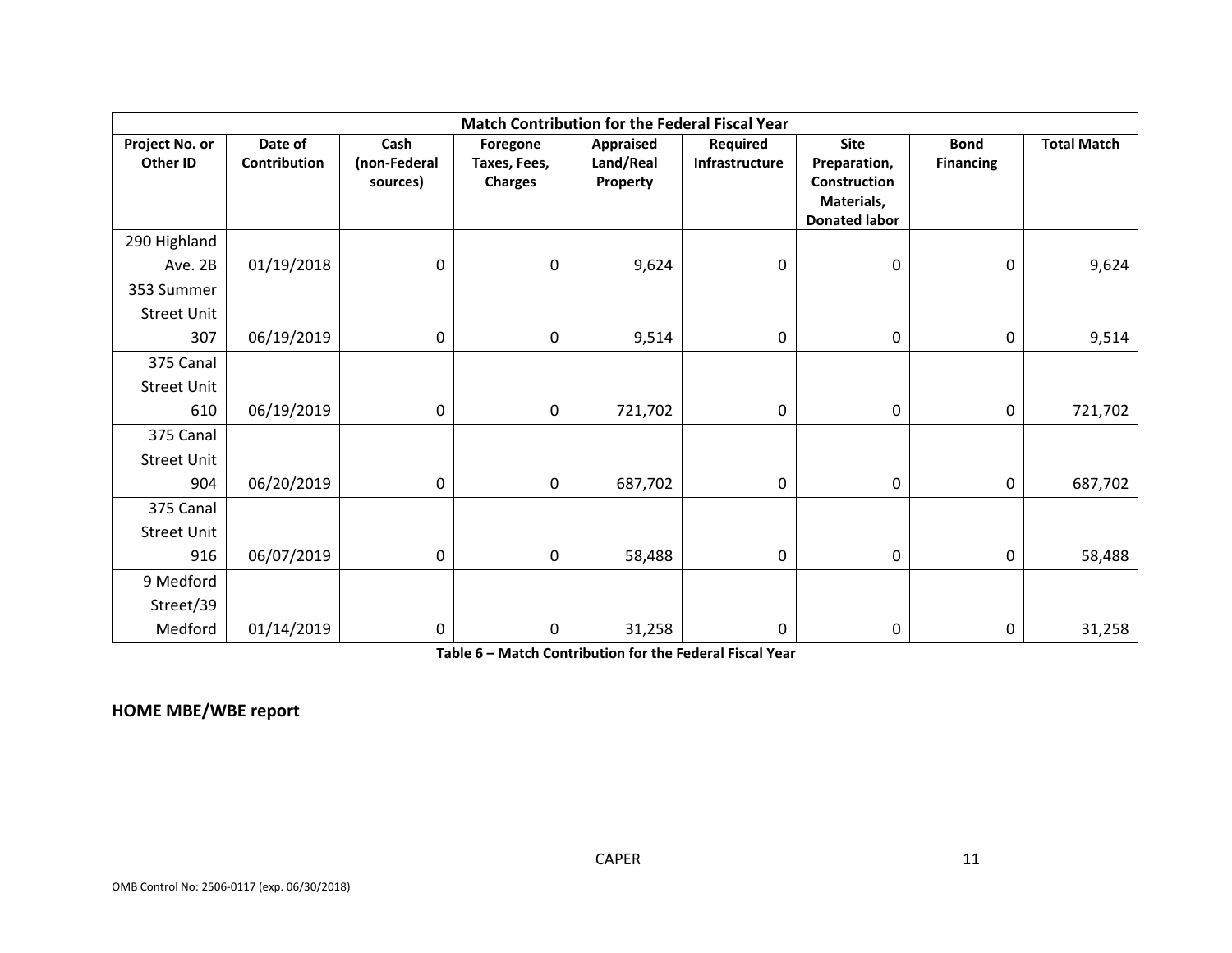| <b>Program Income</b> – Enter the program amounts for the reporting period |                                                   |                                                         |                                    |                                               |  |  |  |  |
|----------------------------------------------------------------------------|---------------------------------------------------|---------------------------------------------------------|------------------------------------|-----------------------------------------------|--|--|--|--|
| <b>Balance on hand at</b><br>beginning of reporting<br>period              | <b>Amount received during</b><br>reporting period | <b>Total amount expended</b><br>during reporting period | Amount expended for<br><b>TBRA</b> | Balance on hand at end of<br>reporting period |  |  |  |  |
|                                                                            | 34,327                                            | 34,327                                                  | 30,894                             |                                               |  |  |  |  |

**Table 7 – Program Income**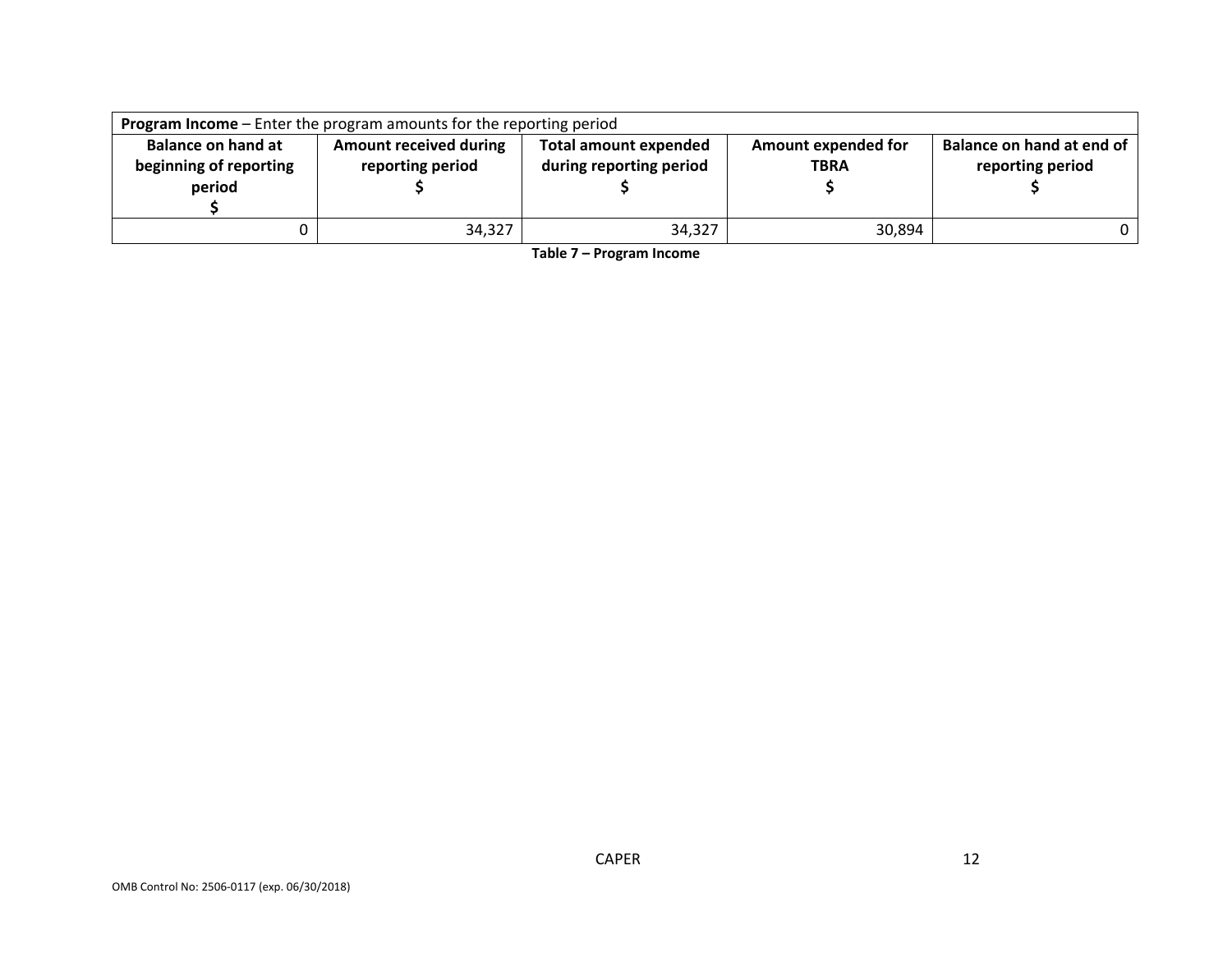|                      | Minority Business Enterprises and Women Business Enterprises - Indicate the number and dollar value |                    |                                      |                   |                 |                   |
|----------------------|-----------------------------------------------------------------------------------------------------|--------------------|--------------------------------------|-------------------|-----------------|-------------------|
|                      | of contracts for HOME projects completed during the reporting period                                |                    |                                      |                   |                 |                   |
|                      | <b>Total</b>                                                                                        |                    | <b>Minority Business Enterprises</b> |                   |                 | <b>White Non-</b> |
|                      |                                                                                                     | Alaskan            | <b>Asian or</b>                      | <b>Black Non-</b> | <b>Hispanic</b> | <b>Hispanic</b>   |
|                      |                                                                                                     | <b>Native or</b>   | <b>Pacific</b>                       | <b>Hispanic</b>   |                 |                   |
|                      |                                                                                                     | <b>American</b>    | <b>Islander</b>                      |                   |                 |                   |
|                      |                                                                                                     | Indian             |                                      |                   |                 |                   |
| <b>Contracts</b>     |                                                                                                     |                    |                                      |                   |                 |                   |
| Dollar               |                                                                                                     |                    |                                      |                   |                 |                   |
| Amount               | 0                                                                                                   | $\mathbf 0$        | $\mathbf 0$                          | 0                 | 0               | 0                 |
| Number               | 0                                                                                                   | 0                  | $\Omega$                             | $\mathbf{0}$      | 0               | $\mathbf 0$       |
| <b>Sub-Contracts</b> |                                                                                                     |                    |                                      |                   |                 |                   |
| Number               | $\Omega$                                                                                            | $\mathbf 0$        | $\Omega$                             | $\Omega$          | $\Omega$        | $\Omega$          |
| Dollar               |                                                                                                     |                    |                                      |                   |                 |                   |
| Amount               | 0                                                                                                   | $\mathbf 0$        | $\mathbf 0$                          | $\mathbf 0$       | 0               | 0                 |
|                      | <b>Total</b>                                                                                        | Women              | <b>Male</b>                          |                   |                 |                   |
|                      |                                                                                                     | <b>Business</b>    |                                      |                   |                 |                   |
|                      |                                                                                                     | <b>Enterprises</b> |                                      |                   |                 |                   |
| <b>Contracts</b>     |                                                                                                     |                    |                                      |                   |                 |                   |
| Dollar               |                                                                                                     |                    |                                      |                   |                 |                   |
| Amount               | 0                                                                                                   | $\mathbf 0$        | $\Omega$                             |                   |                 |                   |
| Number               | 0                                                                                                   | 0                  | $\Omega$                             |                   |                 |                   |
| <b>Sub-Contracts</b> |                                                                                                     |                    |                                      |                   |                 |                   |
| Number               | 0                                                                                                   | $\mathbf 0$        | $\mathbf 0$                          |                   |                 |                   |
| Dollar               |                                                                                                     |                    |                                      |                   |                 |                   |
| Amount               | 0                                                                                                   | 0                  | 0                                    |                   |                 |                   |

**Table 8 ‐ Minority Business and Women Business Enterprises**

| Minority Owners of Rental Property - Indicate the number of HOME assisted rental property owners<br>and the total amount of HOME funds in these rental properties assisted |              |                                            |                                               |                                      |                 |                 |
|----------------------------------------------------------------------------------------------------------------------------------------------------------------------------|--------------|--------------------------------------------|-----------------------------------------------|--------------------------------------|-----------------|-----------------|
|                                                                                                                                                                            | <b>Total</b> |                                            | <b>Minority Property Owners</b>               |                                      |                 |                 |
|                                                                                                                                                                            |              | Alaskan<br>Native or<br>American<br>Indian | Asian or<br><b>Pacific</b><br><b>Islander</b> | <b>Black Non-</b><br><b>Hispanic</b> | <b>Hispanic</b> | <b>Hispanic</b> |
| Number                                                                                                                                                                     | 0            | $\Omega$                                   |                                               | 0                                    | 0               |                 |
| Dollar                                                                                                                                                                     |              |                                            |                                               |                                      |                 |                 |
| Amount                                                                                                                                                                     | 0            | 0                                          | $\Omega$                                      | 0                                    | 0               |                 |

**Table 9 – Minority Owners of Rental Property**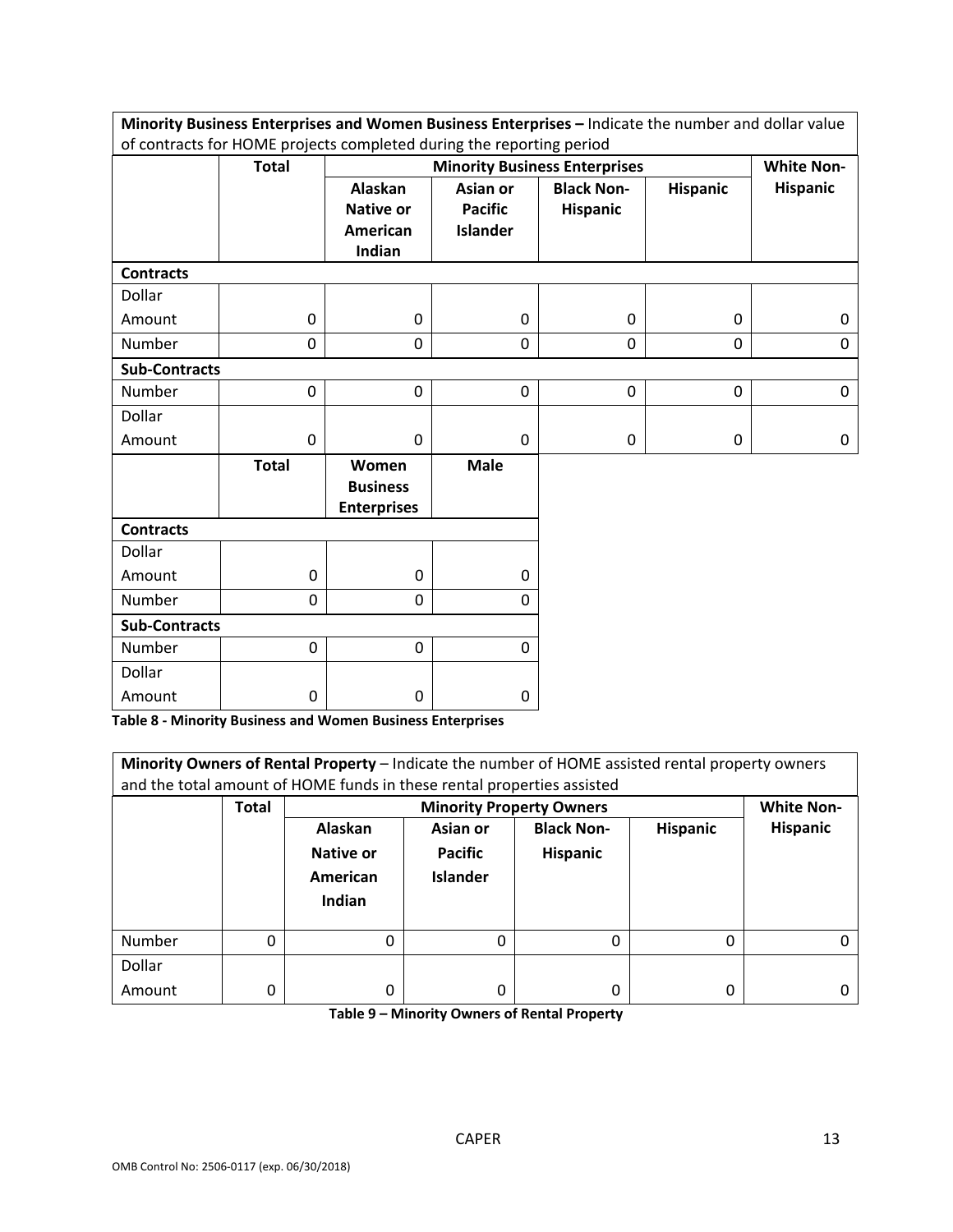**Relocation and Real Property Acquisition –** Indicate the number of persons displaced, the cost of relocation payments, the number of parcels acquired, and the cost of acquisition

| Parcels Acquired               |  |
|--------------------------------|--|
| <b>Businesses Displaced</b>    |  |
| <b>Nonprofit Organizations</b> |  |
| Displaced                      |  |
| <b>Households Temporarily</b>  |  |
| Relocated, not Displaced       |  |

| <b>Households</b> | Total    |                                                   | <b>White Non-</b>                             |                                      |          |                 |
|-------------------|----------|---------------------------------------------------|-----------------------------------------------|--------------------------------------|----------|-----------------|
| <b>Displaced</b>  |          | Alaskan<br><b>Native or</b><br>American<br>Indian | Asian or<br><b>Pacific</b><br><b>Islander</b> | <b>Black Non-</b><br><b>Hispanic</b> | Hispanic | <b>Hispanic</b> |
| Number            | $\Omega$ |                                                   | 0                                             |                                      | 0        |                 |
| Cost              |          |                                                   | 0                                             |                                      | 0        |                 |

**Table 10 – Relocation and Real Property Acquisition**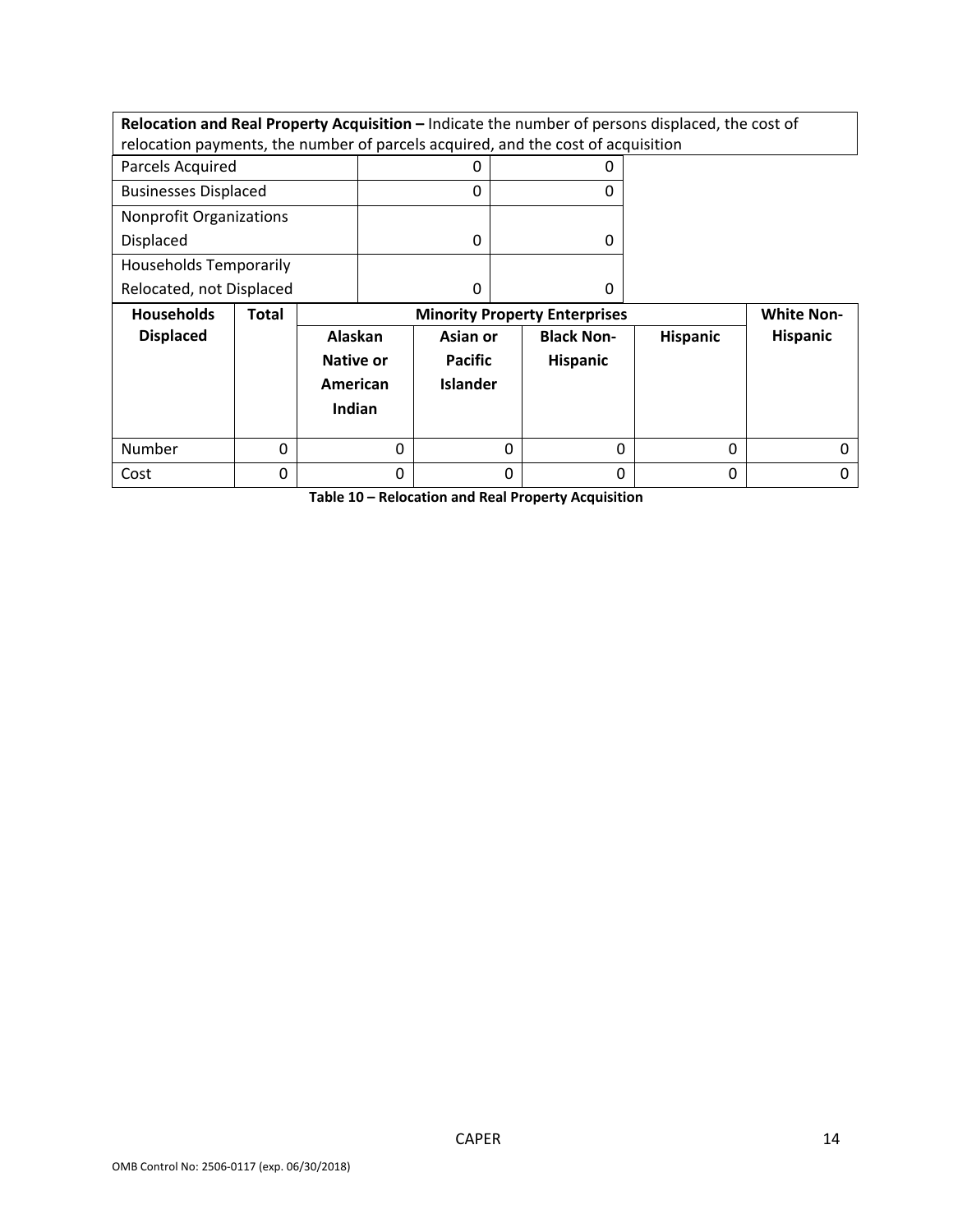# **CR‐20 ‐ Affordable Housing 91.520(b)**

**Evaluation of the jurisdiction's progress in providing affordable housing, including the number and types of families served, the number of extremely low‐income, low‐income, moderate‐income, and middle‐income persons served.**

|                                          | <b>One-Year Goal</b> | Actual |
|------------------------------------------|----------------------|--------|
| Number of Homeless households to be      |                      |        |
| provided affordable housing units        | 15                   |        |
| Number of Non-Homeless households to be  |                      |        |
| provided affordable housing units        | 100                  |        |
| Number of Special-Needs households to be |                      |        |
| provided affordable housing units        | 5                    |        |
| <b>Total</b>                             | 120                  |        |

|  | Table 11 – Number of Households |
|--|---------------------------------|
|--|---------------------------------|

|                                        | <b>One-Year Goal</b> | Actual |
|----------------------------------------|----------------------|--------|
| Number of households supported through |                      |        |
| <b>Rental Assistance</b>               | 20                   | 6      |
| Number of households supported through |                      |        |
| The Production of New Units            | 0                    |        |
| Number of households supported through |                      |        |
| <b>Rehab of Existing Units</b>         | 20                   | 4      |
| Number of households supported through |                      |        |
| <b>Acquisition of Existing Units</b>   | 4                    | 10     |
| <b>Total</b>                           | 44                   | 20     |

**Table 12 – Number of Households Supported**

# **Discuss the difference between goals and outcomes and problems encountered in meeting these goals.**

The city continues to make progress on a number of multi-year affordable housing projects. The most notable incomplete projects include 4 units of affordable homeownership units at 163 Glen St. and the rehab project at 18‐20 Illinois Ave. which would create 2 affordable rental units. These projects are through substantial construction and it is anticipated that will be completed and occupied during program year 2019. In addition to these ongoing projects the city was also able to provide closing cost assistance to 3 households, complete 4 housing rehab projects, and acquire a property at 657 Somerville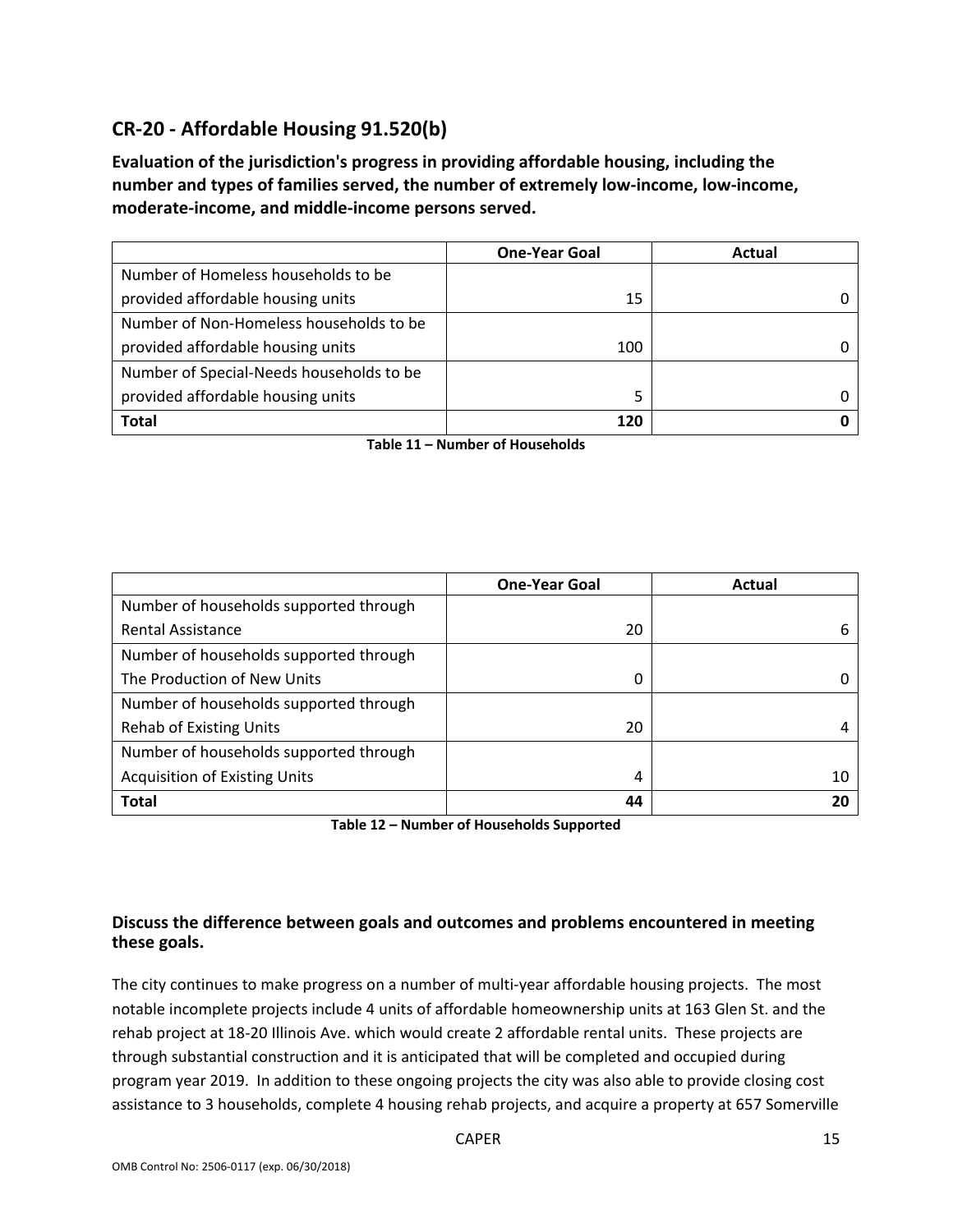Ave which resulted in 10 deed restricted affordable units. These projects represent active projects that were either complete or near completion in the prior program year. The city continues to grow the number of affordable housing projects in its pipeline, primarily through the 100 Homes program and inclusionary developments.

#### **Discuss how these outcomes will impact future annual action plans.**

As mentioned above, the city's portfolio of affordable housing projects continues to grow. This is due mostly in part to the successful implementation of the 100 homes and inclusionary development programs created by the City. The inclusionary program has resulted in increased demand for the city's HOME funded closing cost assistance program and the 100 Homes program continues to acquire and units to the city's affordable housing inventory through our CHDO the Somerville Community Corp. The anticipated demand for these programs will continue to increase especially if the current housing market conditions persist or housing prices continue to escalate.

#### **Include the number of extremely low‐income, low‐income, and moderate‐income persons served by each activity where information on income by family size is required to determine the eligibility of the activity.**

| <b>Number of Households Served</b> | <b>CDBG Actual</b> | <b>HOME Actual</b> |
|------------------------------------|--------------------|--------------------|
| <b>Extremely Low-income</b>        |                    |                    |
| Low-income                         |                    |                    |
| Moderate-income                    |                    |                    |
| Total                              |                    |                    |

**Table 13 – Number of Households Served**

#### **Narrative Information**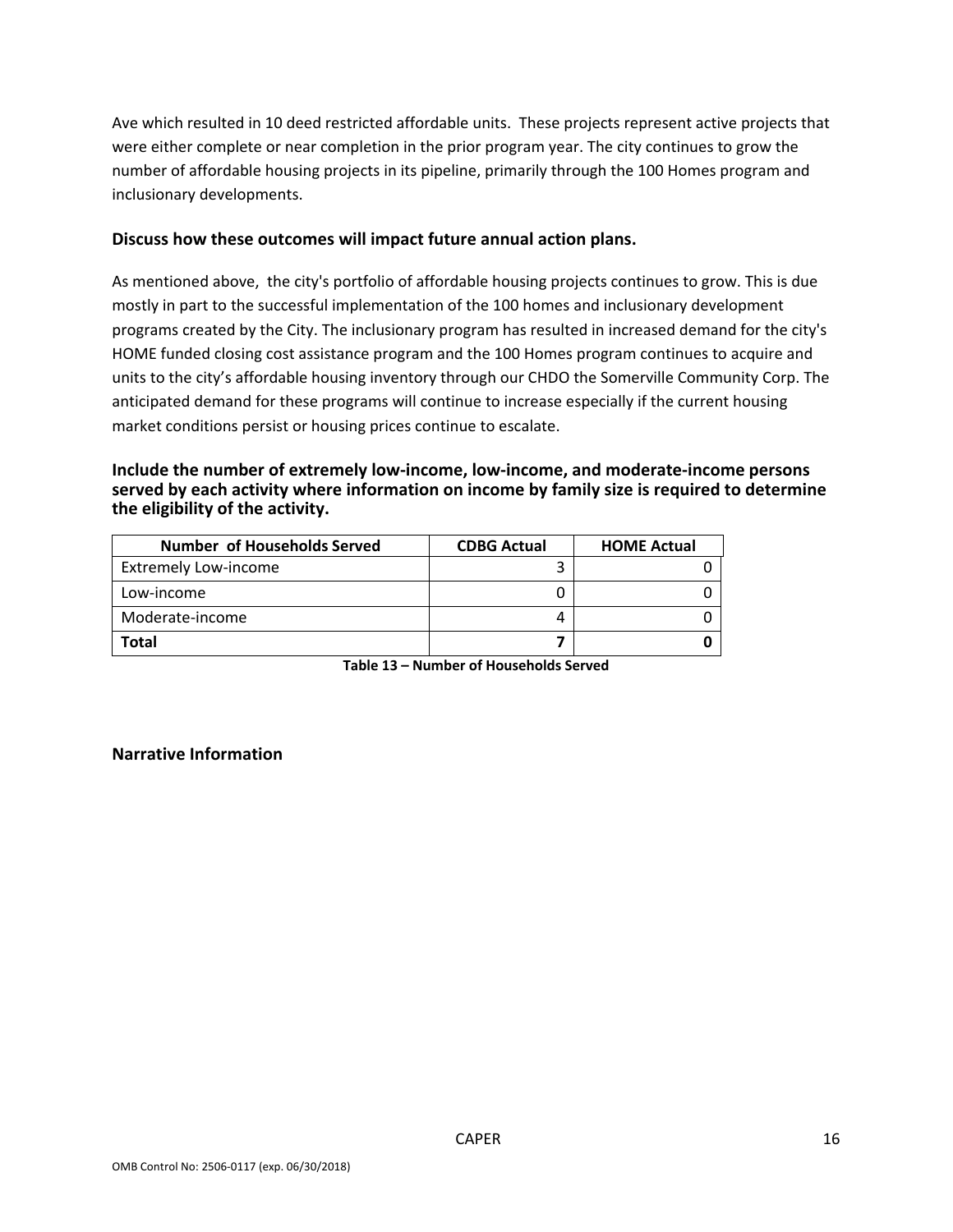# **CR‐25 ‐ Homeless and Other Special Needs 91.220(d, e); 91.320(d, e); 91.520(c)**

**Evaluate the jurisdiction's progress in meeting its specific objectives for reducing and ending homelessness through:**

# **Reaching out to homeless persons (especially unsheltered persons) and assessing their individual needs**

The City of Somerville and the Continuum of Care in partnership with the Somerville Police Department have performed outreach to reach out to and engage the homeless population. Any resident who needs shelter, or who knows a person who is homeless and needs assistance can call 311 to be connected with homeless services. Outreach teams regularly visit areas which are often out of the way in search of the homeless. The teams build rapport with the homeless and try to engage them in services. Once trust is established, unsheltered persons may be ready to accept assistance and linkage to other services. Also, the Youth Harbor teams have been instrumental in reaching out to young adults experiencing homelessness in the community. They have worked in the schools and community and continue to work throughout the summer to identify and make contact with students, process referrals and field questions. Staff have addressed the unique challenges these high school students face and have helped them find some peace and stability in their lives while trying to locate and hold on to hope for the future and keep pushing forward.

The Somerville‐Arlington Continuum of Care worked closely with Federal, State and local agencies to develop the CoC's Coordinated Entry model which includes a strong outreach and assessment component to sheltered and unsheltered homeless individuals and households with children. The Continuum of Care along with local homeless service providers practice the housing first strategies which include proactive outreach and engagement efforts, low barrier housing entry polices, rapid and efficient entry into permanent housing, voluntary supportive services and a focus on housing stability.

Homeless services for the City of Somerville are delivered via a community-based network of organizations the work together to assist homeless families and individuals move toward self‐ sufficiency. The homeless count conducted the latter part of January 2018 was conducted with countless volunteers in shelters and transitional housing programs throughout the City. Several agencies assisted in the coordination of conducting the 2018 point‐in‐time count. Through the Somerville‐Arlington CoC, teams reach out to unsheltered homeless persons on the street to assess their needs and direct them to appropriate care and resources.

The City of Somerville and the COC agencies facilitate policy and planning to prevent and end homelessness via engaged members and strong committees addressing housing, health, coordinated entry, Homeless Emergency Assistance and Rapid Transition to Housing (HEARTH) Act and employment/income. Homeless prevention objectives included supported efforts to continue the CoC system for homeless through the provision of emergency shelters, transitional housing and permanent supportive housing services including housing for the chronically homeless and providing community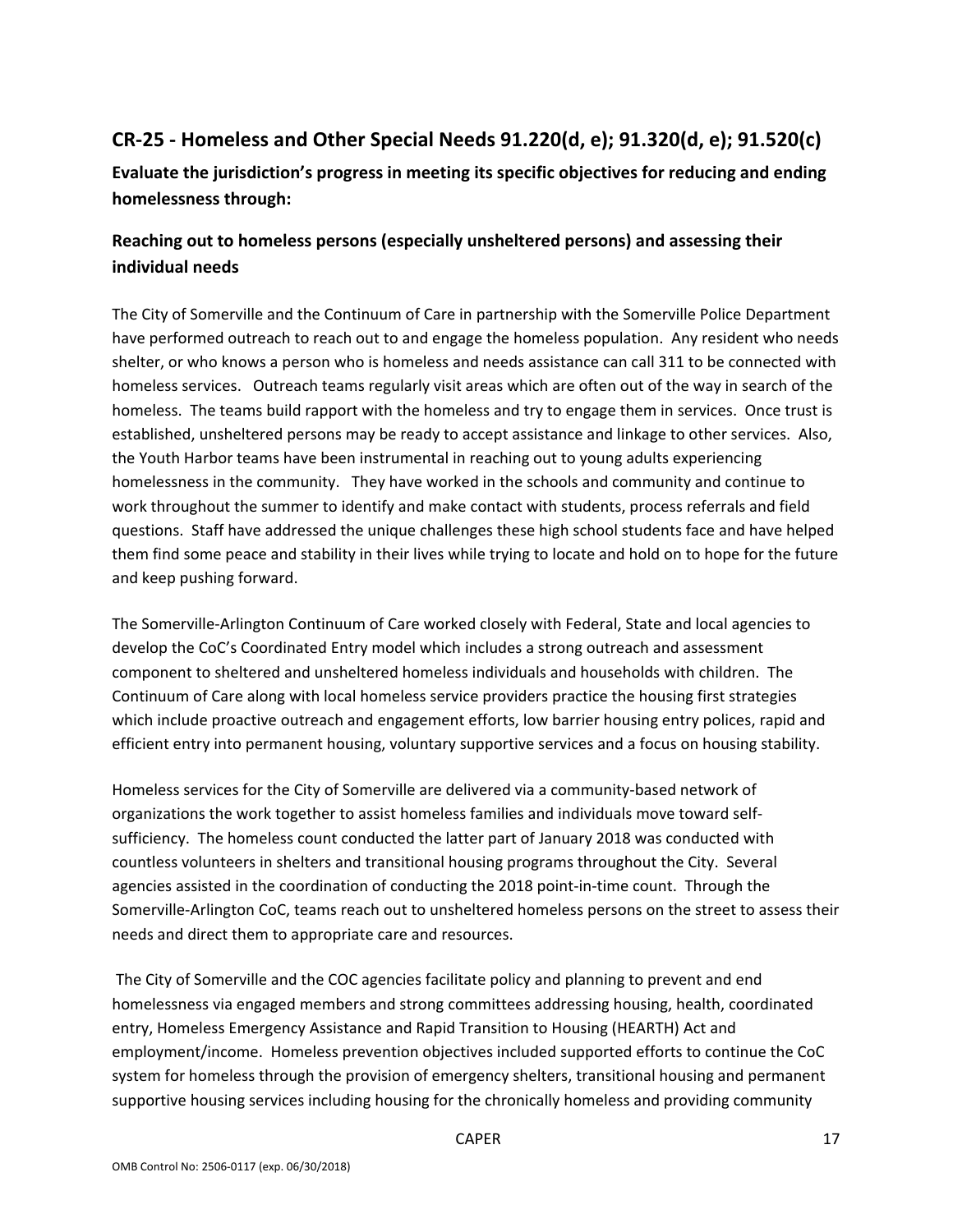and supportive services for low and moderate income persons and those with special needs

#### **Addressing the emergency shelter and transitional housing needs of homeless persons**

Several agencies within the Somerville‐Arlington CoC receive funds from HUD, Department of Public Health, Housing and Shelter Alliance, Department of Children and Families, Veterans Administration, local foundations and private donations which provide emergency and transitional housing services. According to the 2019 point-in-time count, there were a total of 154 persons in emergency shelter and 20 unsheltered persons in Somerville. Persons receiving emergency and/or transitional housing services were assessed and connected to the appropriate temporary housing component while the permanent housing component was identified. While victims of domestic violence and youth may benefit from transitional housing resources, the majority of homeless persons are better served by permanent housing. The type of permanent housing depends on the assessment score of each household. Households with low barriers will be placed in a Rapid Re‐Housing program while households with persons with disabilities or that meet the chronically homeless definition will be placed in permanent supportive housing.

Developing housing for homeless individuals is one of the most challenging aspects of affordable housing development. Many chronically homeless individuals need physical and mental health services, in addition to housing, which makes it extremely difficult for local providers to offer housing to homeless persons with the assurance that they will receive needed services in a timely and sufficient manner.

The City of Somerville was the recipient of ESG funds. The City issued an annual RFP to all homeless prevention and rapid re‐housing providers, emergency and transitional housing providers. Approximately 38% of the ESG funds were awarded to programs designed to prevent homelessness and address rapid re‐housing literally homeless person and to assist persons struggling to maintain their housing. Approximately 55% of the ESG funds were awarded to programs providing street outreach, shelter operations and essential services expenses. The City is committed to assuring that the community facilities for the homeless provide decent, safe and sanitary residence. Because of the transient nature of shelter operations, these facilities incur significant wear and tear. It is important that the physical condition of these facilities remain high to provide good living conditions for the residents and maintain a standard of quality acceptable to surrounding properties and the community. If a goal is to keep the shelters open and beds filled, the 3 shelters receiving ESG funds did a great job. The abolishing of homelessness in Somerville has not been achieved because of the cost of housing. Incomes for the people in question continue to lag. Rents have increased, vacancy rate is extremely low for affordable rental units and other expenses like child care, energy, transportation, health insurance and food continue to increase.

The City of Somerville is committed to working with housing and service providers to provide housing related resources needed to provide emergency and transitional housing for homeless persons.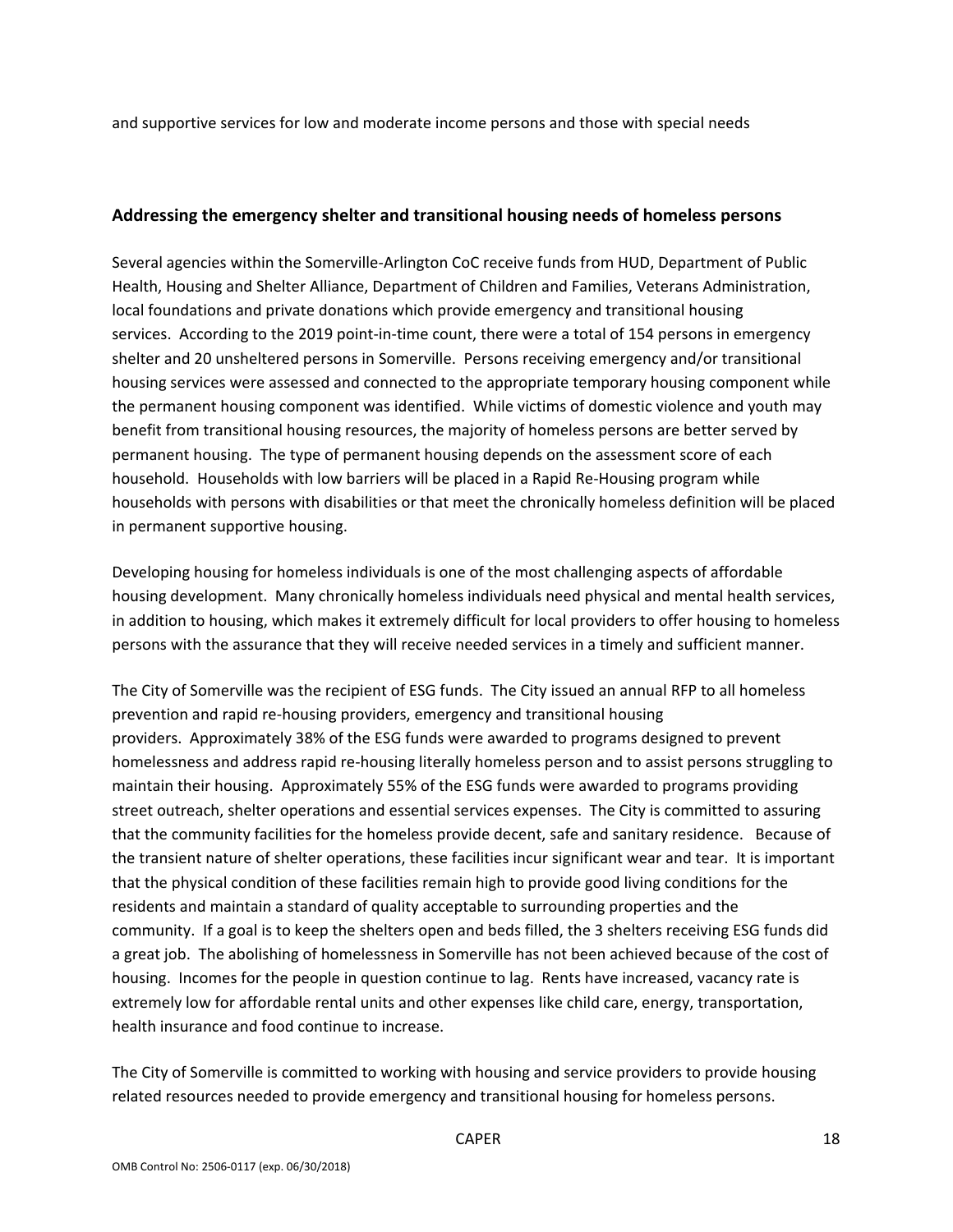**Helping low‐income individuals and families avoid becoming homeless, especially extremely low‐income individuals and families and those who are: likely to become homeless after being discharged from publicly funded institutions and systems of care (such as health care facilities, mental health facilities, foster care and other youth facilities, and corrections programs and institutions); and, receiving assistance from public or private agencies that address housing, health, social services, employment, education, or youth needs**

The City and the Somerville‐Arlington CoC process and identify people who are homeless and most in need of permanent supportive housing services. Persons assisted include the chronically homeless, families with children, veterans and unaccompanied youth among other categories. The City and its partners continue to make progress in meeting its goals of reducing and ending homelessness.

The City has utilized ESG funds to address the urgent needs of the homeless and near homeless. The need for emergency and transitional housing is met using short-term shelters, scattered-site transitional housing units and dormitory-style transitional housing and Rental Assistance. Programs offer access to a broad range of other services including case management, employment assistance, life skills, health care, child care and transportation.

The incorporation of the Housing First Model seeks to improve and simplify local housing and service system making them easy to navigate, while targeting resources quickly and efficiently to the chronically homeless. An immediate connection to permanent supportive housing can ensure that the majority of homeless individuals remain housed, even among clients with severe substance abuse and mental health conditions. However, there is a lack of subsidized and affordable rental units in the area. Very few clients are able to afford to lease in market rent units. However, social service agencies have forged meaningful collaborations with local landlords to identify innovative strategies for housing the chronically homeless. Additionally, awarded providers must work closely with mainstream service providers (such as Social Service Administration, US Dept. of Veterans' Affairs, etc.) to enable clients to qualify for and increase their support system and improve their chances to overcome homelessness.

Along with housing, the veterans will have access to mental health counseling, employment and healthcare referrals, life skills training, homeless services and recovery services to help them as they transition back into the community.

Multiple agencies, private and public, offer homeless prevention services to include rental assistance, fair housing services, utility assistance and budgeting skills. Other private and public agencies offer counseling and advocacy services to assist individuals and families who are homeless or at risk of homelessness. For example, Passages Case Management works with clients to enhance economic stability, family safety & stability, health care and civil rights. In addition, a Public Services funded 24 Hour Information & Referral Service Center connects at‐risk residents with accurate, up to date social service contact information to enable them to advocate for themselves. Funding for these services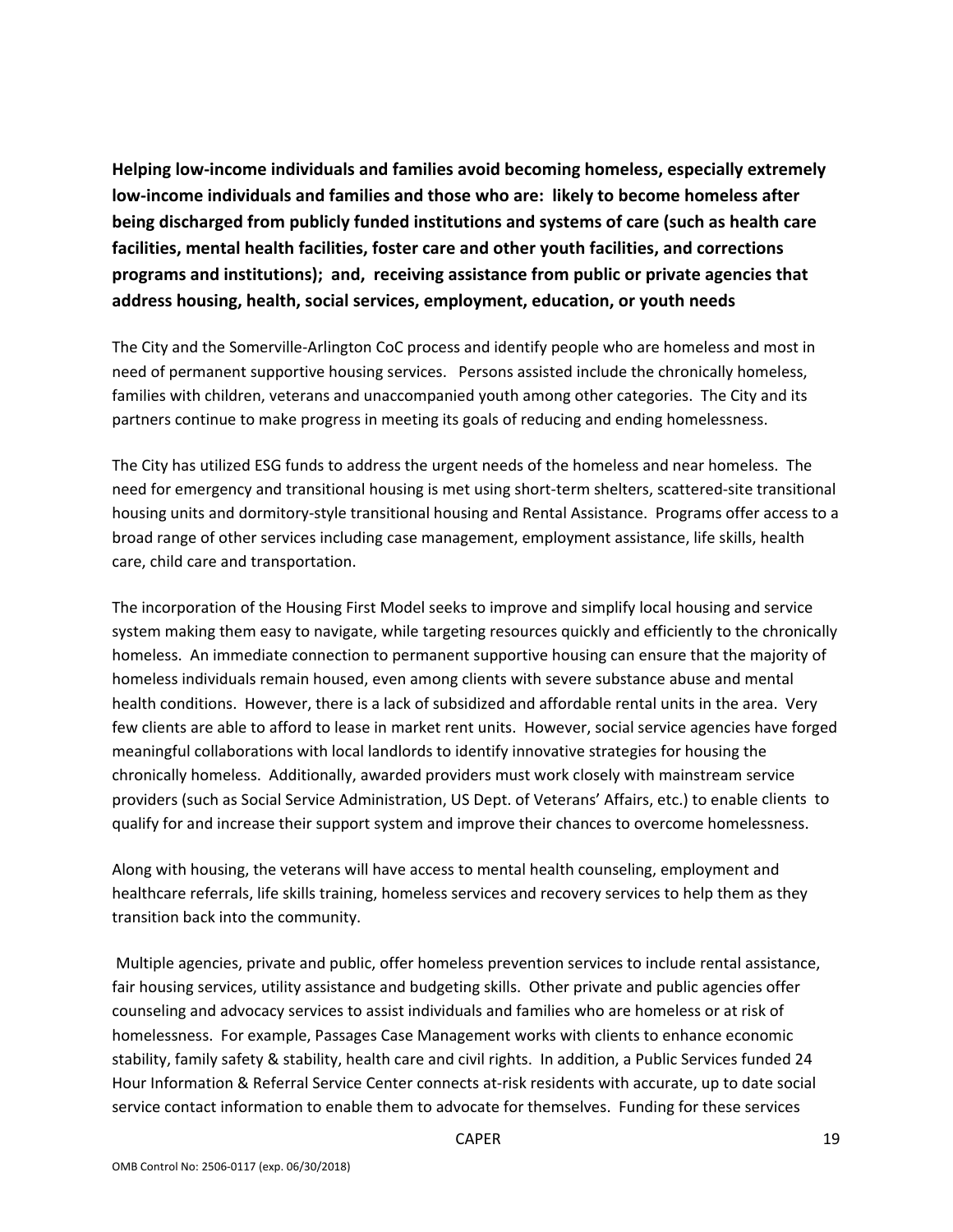come from a combination of Federal, State, local and private sources.

**Helping homeless persons (especially chronically homeless individuals and families, families with children, veterans and their families, and unaccompanied youth) make the transition to permanent housing and independent living, including shortening the period of time that individuals and families experience homelessness, facilitating access for homeless individuals and families to affordable housing units, and preventing individuals and families who were recently homeless from becoming homeless again**

A variety of efforts were undertaken by the City and the CoC agencies to prevent homelessness. A combination of mainstream preventive services offered by different provider organizations have been adopted including emergency fuel assistance and food and meals programs, as well as, emergency rental assistance, financial assistance, utility assistance, housing relocation and stabilization services, counseling/advocacy and legal assistance. Each service was sought to help families in their home by offering services and support during times of financial and legal difficulty. ESG funds were used to provide short and medium term rental assistance to those at-risk of becoming homeless as well as literally homeless. Clients were offered follow‐up case management services consisting of but not limited to, creating and maintaining an accurate budget, assistance increasing income (e.g. applying for public benefits), connecting to community resources (e.g. food pantries and clothing programs), and other referrals driven by the needs and goals of the clients. For the clients receiving funds for arrearages, case management was geared toward budgeting, increasing income, payment plans (if funding amount did not cover the full arrearage amount) and other factors surrounding rental payments to prevent future housing instability. Prevention assistance was in very high demand. One sub‐recipient whose contract was for 24 months was able to commit all their prevention funds in 10 months. Fifteen households who received funds through this program continue to be stable in their units. Transition into independent living for the clients who received prevention assistance has been successful.

CDBG Public Service funds have helped community providers and residents access services, information, prevention and referral through the 24 Hour Information and Referral Hotline by providing accurate contact information on mainstream services and how to access them; Volunteer Coordination Program has provided trained volunteers at the shelters who have provided companionship, interaction with families and utilize the shelter's playroom to organize fund and educational activities for the children residing in the shelters; Domestic Violence staff have provided safety net planning and resources for DV victims, as well as assistance, in court proceedings; Immigrant Social Services have been provided by bilingual counselors for non‐English speakers seeking services to assess their housing, health and education needs; Coordinated Entry has provided a whole host of qualitative services and system management for the entire CoC and provided outreach, case management and housing search assistance to approximately 84 homeless/at-risk people across the CoC. Public Service funding for ESOL Classes and workshops focused on understanding housing policies has helped individuals and families obtain and retain housing and avoid becoming homeless. Public Service funding has provided aftercare and follow-up services for low-income residents transitioning from system care.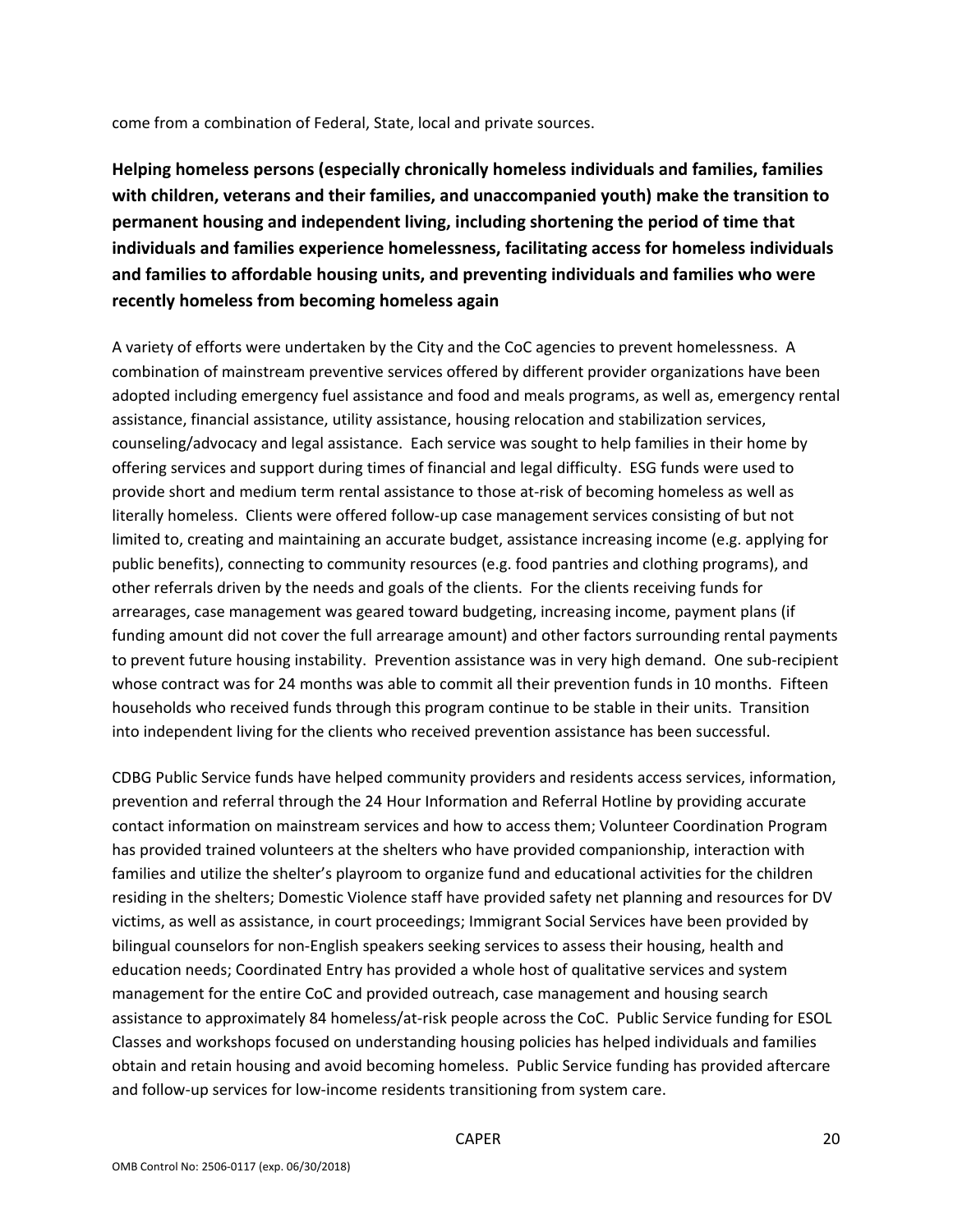Local service providers have provided education, employment and financial literacy by managing programs providing employment training and educational programs to promote financial stability and self‐sufficiency.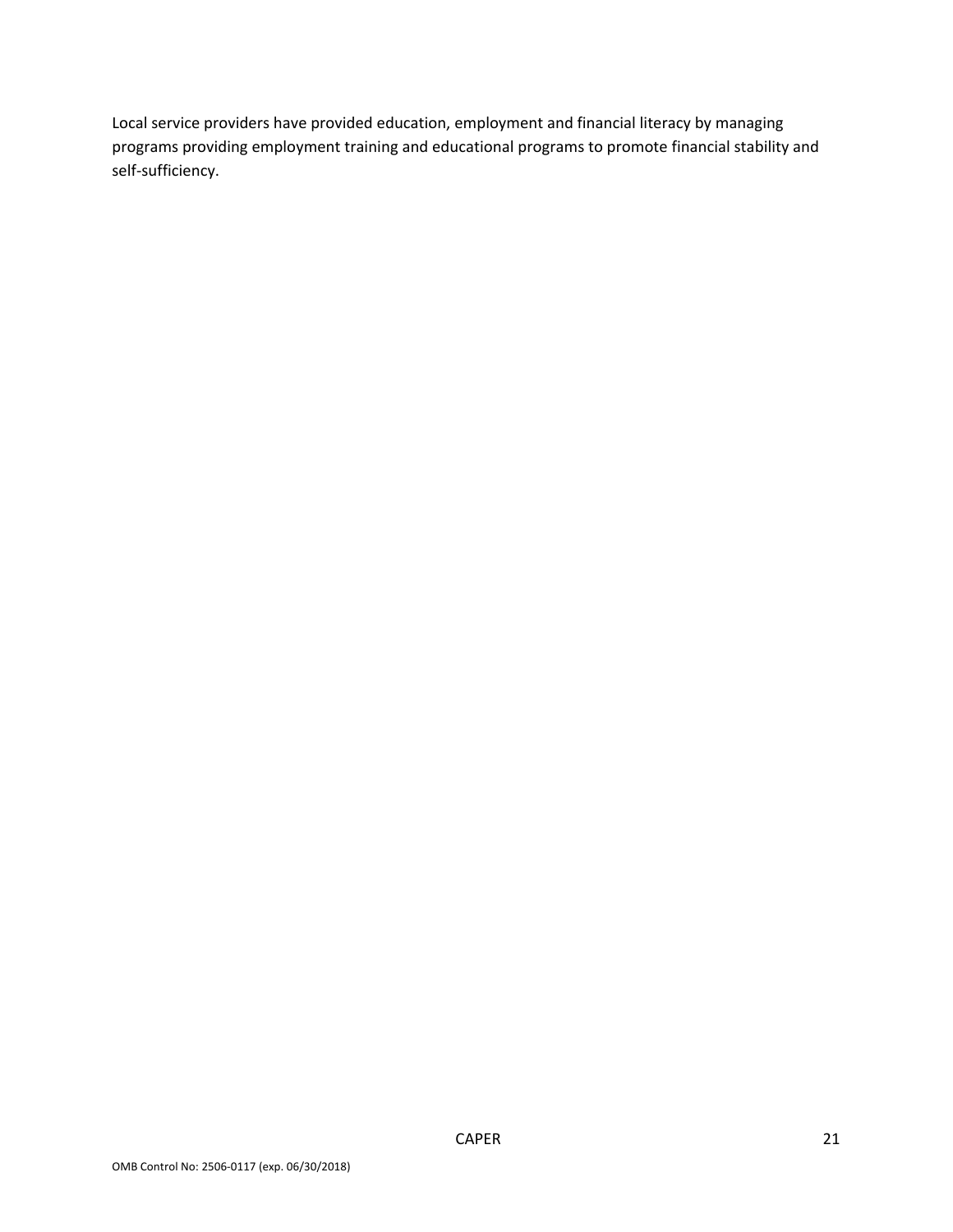# **CR‐30 ‐ Public Housing 91.220(h); 91.320(j)**

# **Actions taken to address the needs of public housing**

The Somerville Housing Authority's 5 Year Plan states the following strategy they will employ to address Housing Needs.

"The SHA will continue to review waitlist data and priorities to assure, to the maximum extent possible, the housing of eligible area applicants. SHA will continue to process emergency applications in conformance with approved policies. SHA will continue to participate in City of Somerville and area agency forums designed to inform area residents of affordable housing opportunities. SHA has recently completed a waitlist update to remove outdated applicants and allow focus on remaining applicants."

Waiting lists for all forms of public housing are very long. In addition, the Somerville Housing Authority is part of the Centralized Section 8 Waiting List. The list contains 1495 Somerville applicants and annual turnover is around 50 vouchers per year, meaning it would take close to 30 years to get through the list. There are currently no new Section 8 vouchers available.

Based on this data, the need for affordable rental housing in Somerville is overwhelming.

The City of Somerville will continue to rely on the Somerville Housing Authority to be the major provider of subsidized housing through public housing and vouchers. Most of the households on the SHA waiting lists cannot afford a rental unit on the private market and are therefore waiting for a subsidized unit to solve their housing needs. To that end, the priority of the City of Somerville to increase the number of subsidized affordable units, particularly rental units, is a main focus of this plan. To that end, the City is working closely with the Somerville Housing Authority on and its selected developer to implement the reconstruction of Clarendon Hill, a 216 unit state assisted public housing development. Under its proposal, all 216 units would be replaced and additional middle income workforce housing and market rate units would also be included in the project. The city will also be supporting the project through local funds and will explore the opportunity to use its HUD funding sources as part of its financing package.

# **Actions taken to encourage public housing residents to become more involved in management and participate in homeownership**

With respect to management, each SHA building has a tenant association that assists in planning for the development's unique needs. SHA's Resident Services team has hosted many events to establish and maintain strong functioning associations. SHA also provides a share of operating funds and 25% of funds raised from laundry machine use to the tenant associations for their use as they see fit.

The City's Inclusionary Housing Program creates affordable rental and homeownership units via a minimum 12.5% requirement for properties building more than 6 units of new housing (and in larger projects above 8 and 17 units respectively, 17.5 and 20%). The Housing Division will continue to actively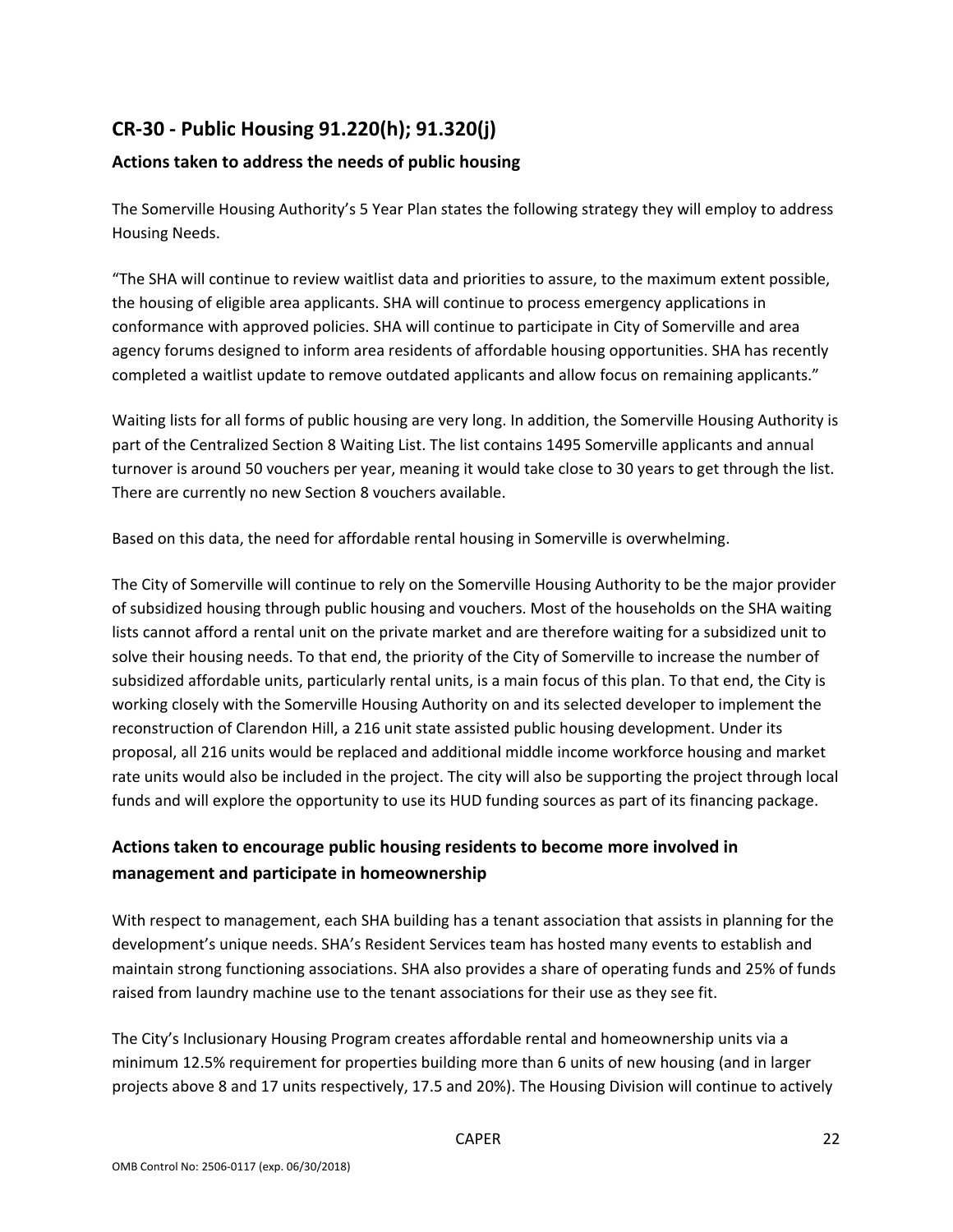market these units via the SHA to encourage eligible residents to apply.

The City is actively encouraging increased homeownership among public housing residents as well. Given the high cost of ownership housing in Somerville, most public housing residents can only afford ownership units through the City's Inclusionary Housing Program. The SHA also offers a Homeownership Program that allows families with Section 8 vouchers to use their vouchers to help pay the mortgage on a home they buy and the SHA subsidizes the mortgage for 15 years after the purchase. Families who participate in their Family Self‐sufficiency (FSS) program (which helps to prepare residents for owning their own home) have the first priority for homeownership slots. For state public housing, SHA was recently approved for a grant that is similar to their FSS Program called MASS LEAP where an account is created for tenants and funds are deposited when there are increases in rent based on increased earned income.

In addition, the Somerville Community Corporation, Somerville's CHDO, offers First-Time Homebuyer Education classes and Financial Literacy classes to help Somerville residents start saving for their goals. In addition, the City will continue to offer First-Time Homebuyer Assistance to income-eligible homebuyers purchasing property in Somerville, making homeownership more accessible.

#### **Actions taken to provide assistance to troubled PHAs**

Fortunately, the SHA is not on HUD's list of troubled public housing authorities and is a solid partner in strategizing to provide the community with quality safe and affordable housing.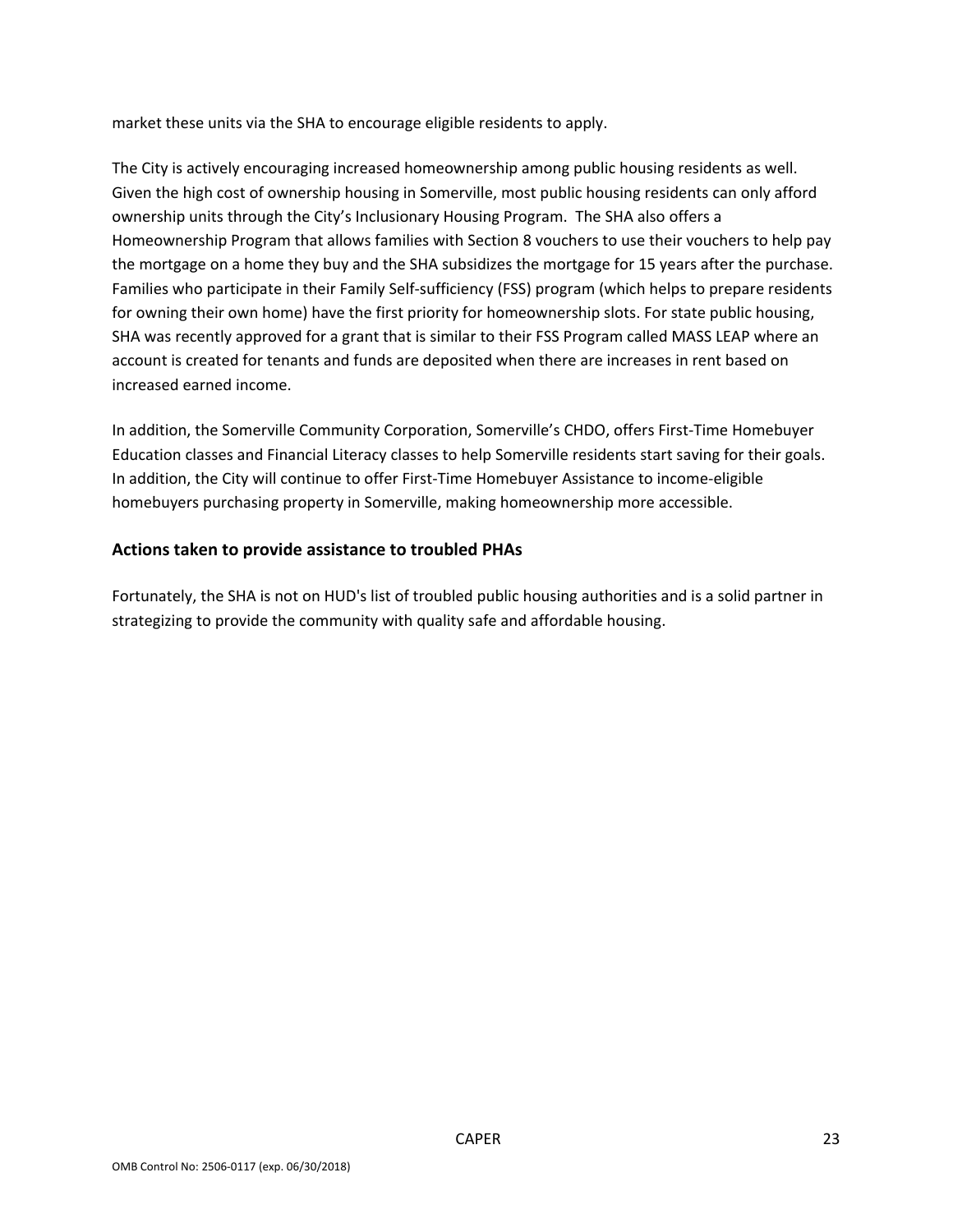# **CR‐35 ‐ Other Actions 91.220(j)‐(k); 91.320(i)‐(j)**

**Actions taken to remove or ameliorate the negative effects of public policies that serve as barriers to affordable housing such as land use controls, tax policies affecting land, zoning ordinances, building codes, fees and charges, growth limitations, and policies affecting the return on residential investment. 91.220 (j); 91.320 (i)**

Specific actions were taken to remove or ameliorate the negative effects of public policies that serve as barriers to affordable housing include providing adequate land for a variety of housing types through review by Zoning and land use updates, working to eliminate obsolete and prescriptive building code requirement, continuing to educate the public on the need for affordable housing and promoting a diversity of affordable housing programs , continuing to streamline the permitting and coordinating with local, state and federal agencies in implementing programs that support affordable housing. The City is supportive of the development of affordable housing and staff is available to meet with affordable housing developers to discuss options to expand affordable housing opportunities and strategies for extremely low, very low, low and moderate income households, and provide additional supportive services and homeless assistance throughout the community.

In addition the City convenes meetings of interested citizens, community organizers, low‐income neighborhood residents and others including affordable housing advocates, social service agencies, and homelessness housing advocates to allow citizens an opportunity to present their views on community needs. Information is disseminated using various print media outlets. The enforcement of both linkage fees and the Inclusionary Housing Ordinance help off‐set the cost of affordable housing for low income workers and mitigate some of the need for increased affordable housing due to employment growth. Affordable housing developers are offered assistance to include financial incentives in the form of low interest loans, technical assistance to secure tax credits and pre‐development assistance during the pre‐construction phase.

#### **Actions taken to address obstacles to meeting underserved needs. 91.220(k); 91.320(j)**

The City continues to educate the public on the need for affordable housing and promotes a variety of affordable housing programs. The City holds public meetings to inform citizens of housing programs. The City takes actions to eliminate identified gaps and to strengthen and coordinated the delivery system such as streamlining the permitting process, coordination social services with housing treatment areas and participating on committees involved in housing and social service delivery.

In addition to City operated and sub-recipient programs and activities, many local non-profits agencies help address obstacles in meeting underserved needs. These local non-profits also address the priorities in the Consolidated Plan and receive funding through public sources, private foundations, donations and fundraising. The main goal of all services is to help individuals gain self‐sufficiency.

Greater Boston Legal Services provides free legal assistance to low‐income families to help them secure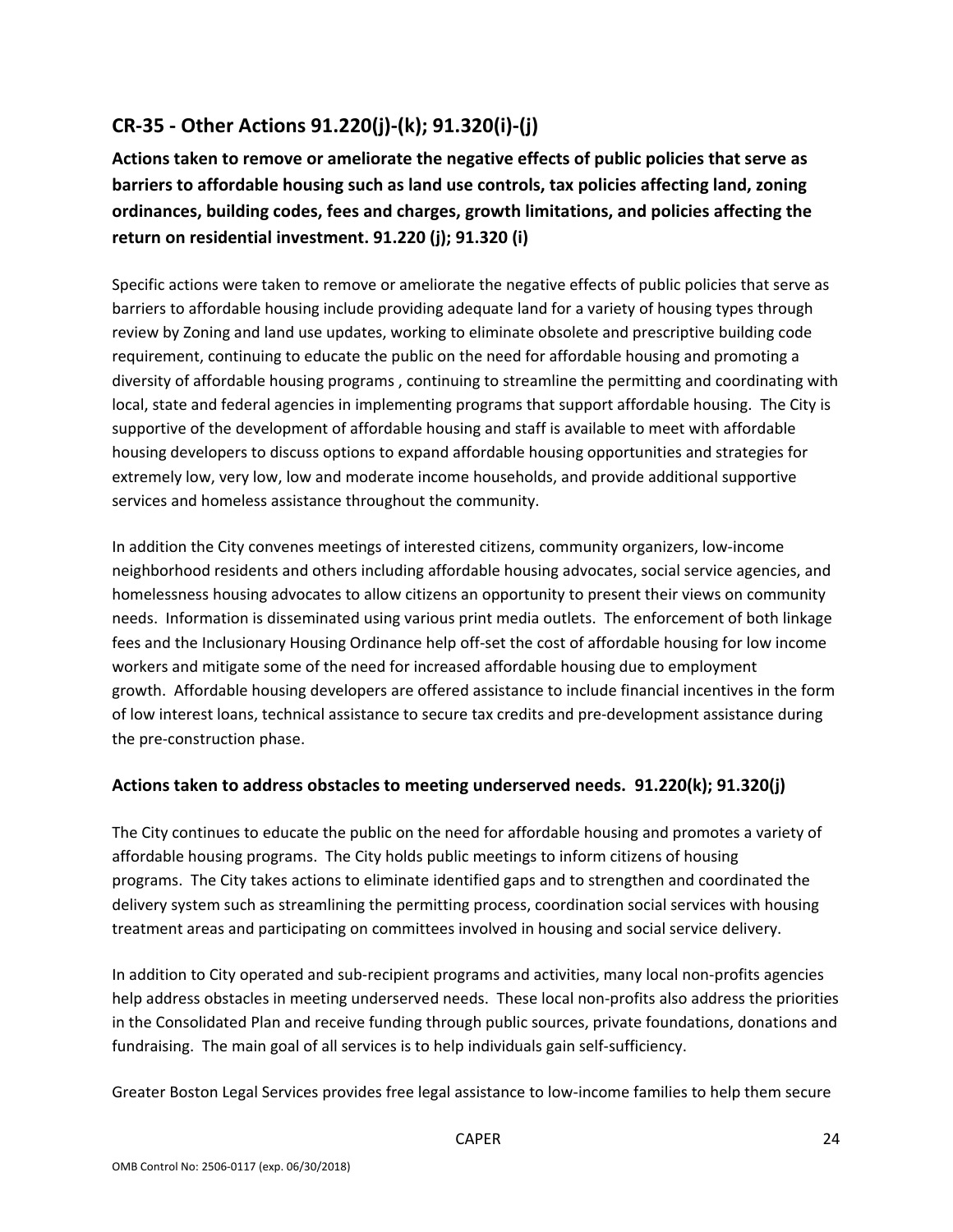some of their basic necessities of life

Various immigrant social services increase access and remove barriers to health education and social services through direct service, advocacy, leadership and community development.

Special Olympics provides a variety of Olympic‐type sports for all children and adults with intellectual disabilities giving them opportunities to develop physical fitness, demonstrate courage, experience joy and participate in sharing of gifts, skills and friendship with the community.

The City's Constituent Services allows residents to dial one number to make service requests and obtain valuable information about services. Calls are tracked and trends identified to better allocate resources.

The City's Family Outreach Program assists residents with family issue problems or who lack information about resources, benefits, services or programs available for low and moderate income residents.

#### **Obstacles**

One of primary obstacles in meeting the underserved needs is lack of affordable housing stock in the City. An additional obstacle is lack of funding. By applying for additional funding, the City can combine CDBG funding with the lead program to provide more assistance to low income families with children under the age of six at high risk of lead poisoning. Other funding has enabled the city to help qualified applicants address safety hazards in the home.

#### **Actions taken to reduce lead‐based paint hazards. 91.220(k); 91.320(j)**

The city has a HUD Lead Hazard Abatement grant, which it uses to provide forgivable loans to homeowners for all work necessary to bring the unit into full lead abatement compliance. The City has reached out to homeowners and landlords, including Section 8 landlords, to encourage use of the program. The City's lead program is a critical priority for the City because census data indicates that over 90% of the homes in Somerville were built before 1978.

The City of Somerville is in full compliance with Federal Title 1012/1013 regulations, Section J, which requires that lead based paint be addressed in all properties receiving Federal Funds for housing rehabilitation. Safe work practices and all requirements under Title 1012/1013 have been fully integrated into existing housing rehabilitation programs, which are funded primarily with CDBG and HOME grants. A fully implemented plan for addressing lead based paint hazards has been in effect in the City since 2001. Somerville has continued to support and expand the Housing Rehabilitation and Lead Abatement programs, which rehabilitates the existing housing stock while often placing rent restrictions on apartments in multi‐family homes. This is especially important in Somerville, where the majority of all units are in two or three family homes. In July 2017, the city was awarded a new \$1.7M Lead Hazard Reduction Grant from HUD. The city is actively using funds from this grant in conjunction with rehab efforts ongoing as part of the 100 Homes program.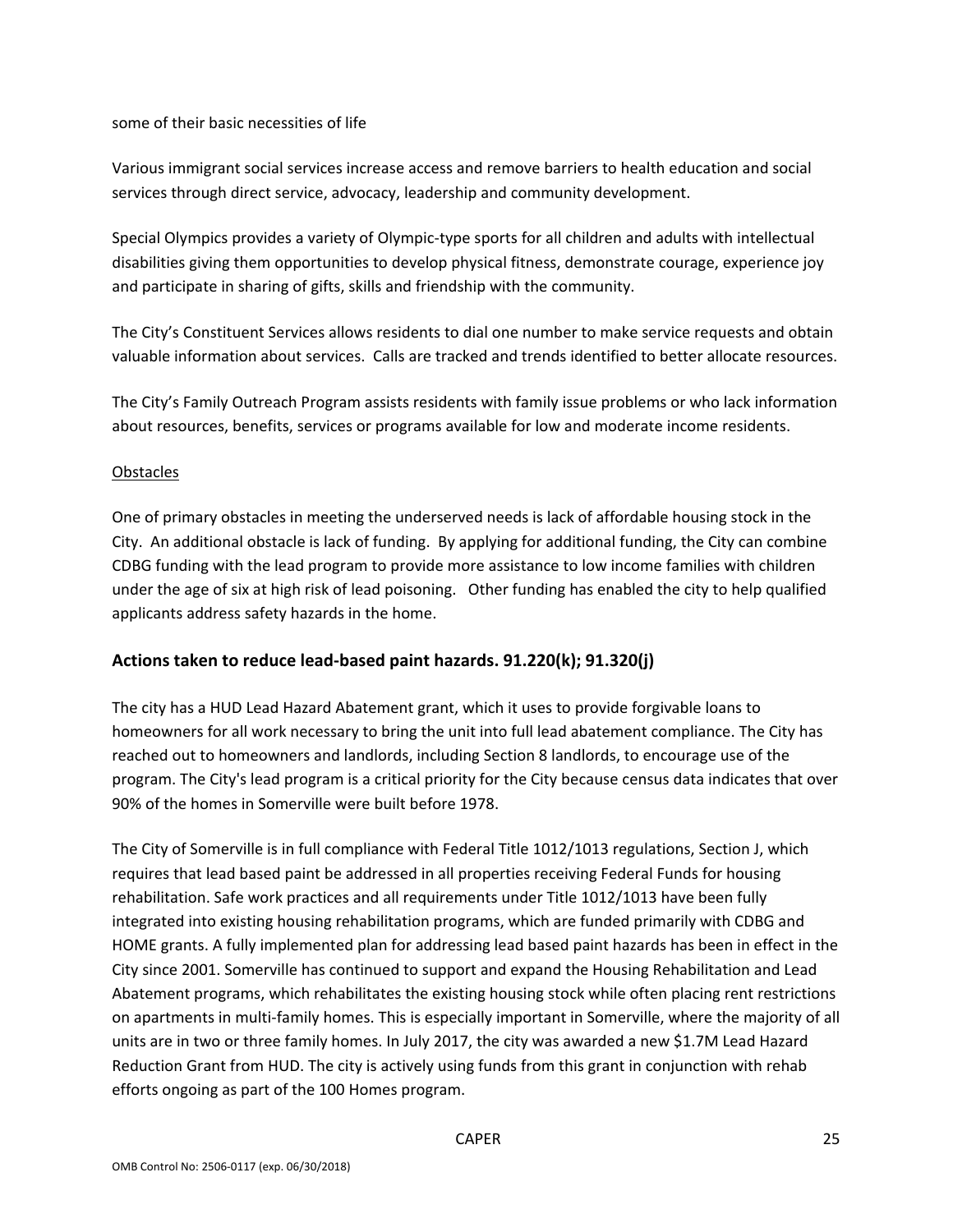# **Actions taken to reduce the number of poverty‐level families. 91.220(k); 91.320(j)**

The City collaborates with local social service agencies to continue efforts to reduce the number of families and individuals living in poverty. Staff focused primarily on supporting programs that raised household incomes and stabilize housing situations. Eliminating poverty is a clear concern of the City. Efforts are constantly underway to improve the quality of life and economic conditions for families, for example:

Public Service programs to assist those emerging from poverty. These include family stabilization services and information and referral including affordable child care, teen job readiness program, etc.

The City works with community development groups to support their efforts to train and uplift people in poverty and invest in economic development programs. The City partners with area agencies on economic development programs for low income neighborhoods. Using CDBG funds, the City has provided for small business assistance and has nurtured microenterprise development.

In 2016, local businesses were assisted and are thriving, 98 low income youth received employment/leadership training, over 2,500 income eligible children/families received nutritious food via the food bank, over 250 non‐English speakers participated in ESOL classes to increase economic capacity for their families, over 150 person received housing counseling to remain permanently housed and assistance and hope was provided to many Somerville area residents. Additionally through public participation, citizens had opportunities in meetings throughout the year to offer suggestions on ways to reduce poverty.

Strategies to reduce poverty and maximize income include access to employment and non‐employment cash benefits through provider staff training in SSI/SSDI, Outreach, Access and Recovery (SOAR) to assist clients applying for SSI and encouraging referrals to the One Stop and to Mass Rehab. Providers also work closely with the Somerville Community Corporation's First Source Jobs Program which connects job seekers with local employers and provides soft skills training, leadership development and one-onone coaching (job search through post‐placement). Strategies to access mainstream benefits for poverty level families through HUD funded projects include review of HMIS data on client income and benefits to analyze whether clients are getting all possible benefits. Staff assists with food stamp, Medicaid and other applications and Cambridge Somerville Legal Services assist with appeals of denials. HMIS data quality monitoring and analysis is another part of the actions to reduce the number of poverty level families.

#### **Actions taken to develop institutional structure. 91.220(k); 91.320(j)**

In the five year strategy, the City described the institutional structure, including private industry, non‐ profit organizations, and public institutions through which it will carry out the affordable and supportive housing strategy. The City assessed strengths and gaps in the delivery system and set forth a plan for improvement. The City aims to eliminate identified gaps and strengthen and integrate the delivery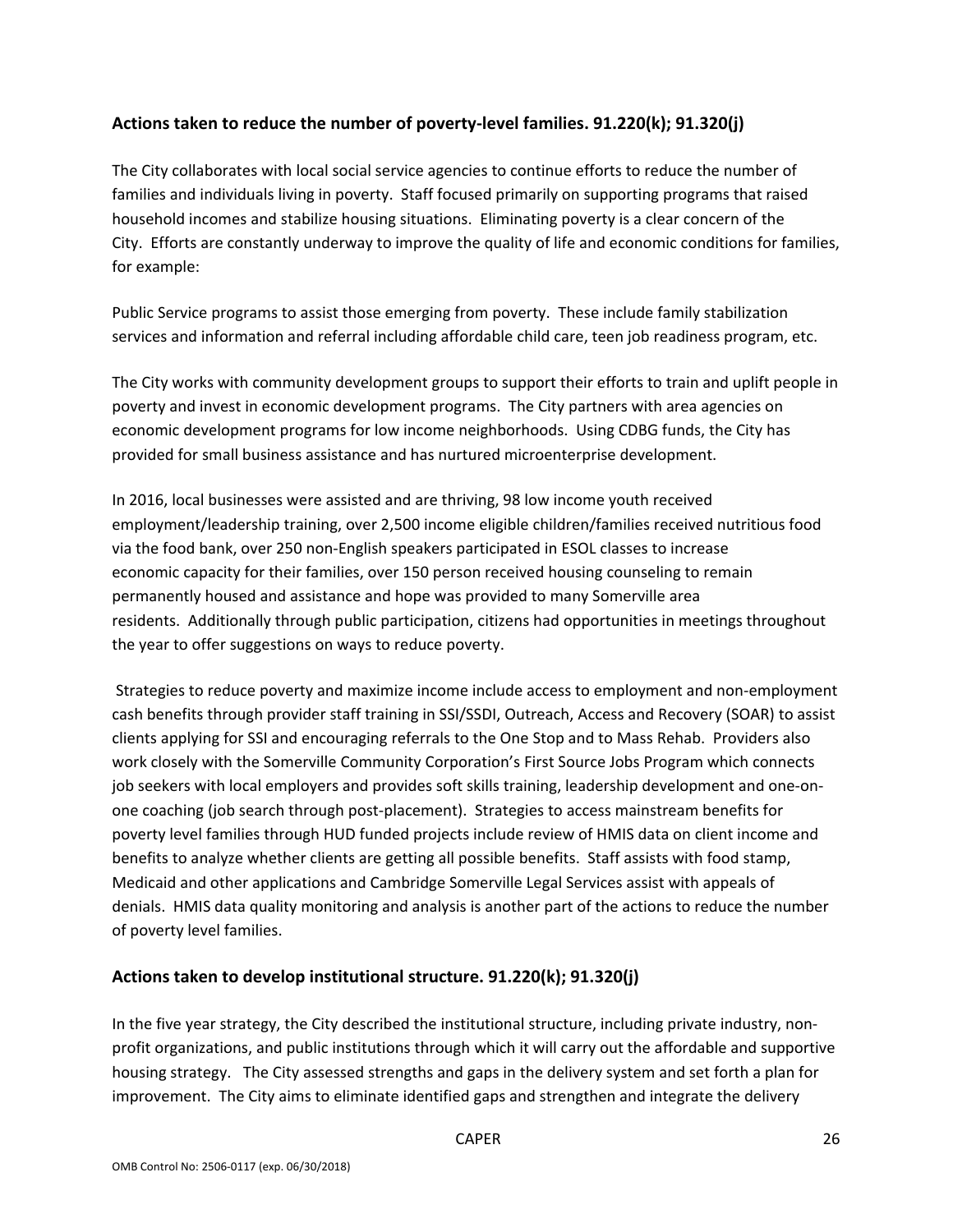system by pursuing other funding sources for affordable housing as they become available.

The City developed and maintained strong supportive relationships with elected officials at all levels of government. Fiscal responsibility was maintained while developing strategic partnerships with housing advocates, private and nonprofit organizations, business and community groups and residents to exercise leadership in responding to the future of Somerville's housing and community development needs.

# **Actions taken to enhance coordination between public and private housing and social service agencies. 91.220(k); 91.320(j)**

Housing and social service providers collaborate regularly through participation in the CoC's monthly meetings and its various subcommittee meetings. A City housing division staff member serves as the CoC Lead and is able to serve as a liaison between the City and housing and social service agencies. These meetings also include representatives from agencies serving a broader group of residents at the poverty level, such as Community Action Agency of Somerville, RESPOND, Cambridge and Somerville Legal Services, and others who provide non-housing services such as employment training, mental health counseling, veteran's services, elder services, financial literacy, immigration services and health services.

The CoC also maintains an inventory of housing, as well as, social service providers and includes details such as the subpopulation served as well as the services provided. Several social service agencies have offices located in public housing and attend general meetings of the housing authority to identify problems in advance and have the opportunity to help resolve a crisis immediately. Please see the Public Housing section of the Consolidated Plan for more information regarding the consultation and coordination with the local Public Housing Association, as well as information about the encouragement of public housing residents to become more involved in management of the properties and information about becoming future homeowners.

Developers of housing projects coordinate with the City, the SAHTF Somerville Affordable Housing Trust Fund and typically the Massachusetts Department of Housing and Community Development regarding the provision of state resources to City‐supported projects, such as Massachusetts Affordable Housing Trust Funds, State HOME funds, LIHTC and other state housing funding resources. This includes participating in general discussions and consultations on overall housing goals at both the local and state level, as well as discussion with DHCD staff on specific housing development projects that are seeking multiple funding sources. In addition, the City and the Somerville‐Arlington CoC coordinate with the State on ESG activities to ensure the best use of prevention and rapid rehousing resources. The CoC's development of the Coordinated Entry vulnerability tool, which assists in identifying risk factors, will help with strategies to reduce and end homelessness by bringing together providers through a coordinated referral process to utilize ESG prevention and rapid rehousing funds, state Homebased rapid rehousing funds to divert imminently homeless families, as well as Emergency Food and Shelter Program funds through FEMA to assist with rent, mortgage and utility assistance.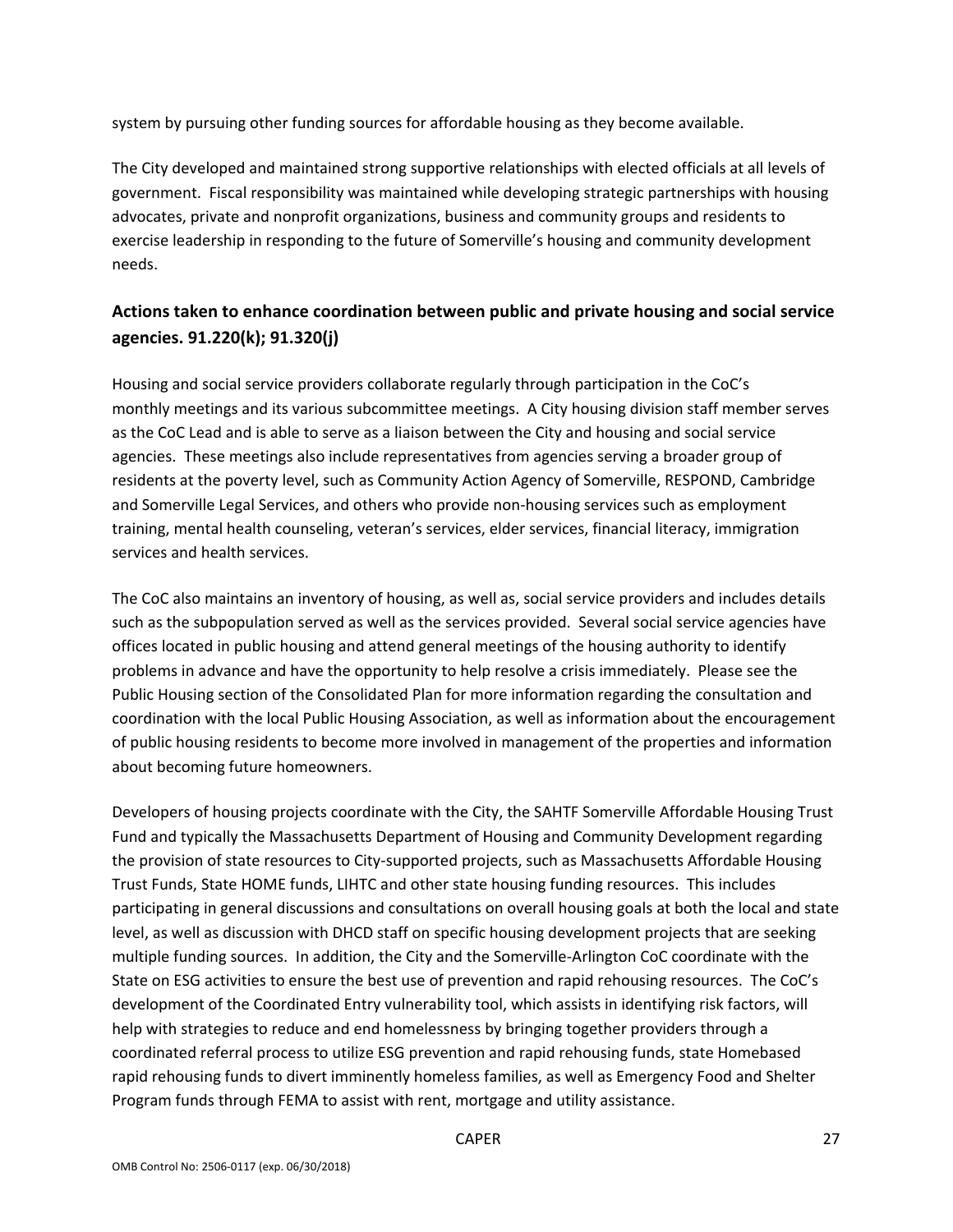The City also consults with MAPC on city planning efforts and also participates in regional efforts such as Inner Core planning meetings, a middle income housing study and the Metro Mayor's meetings. Also, there are several city-sponsored working groups, including the Union Square Civic Advisory Committee and the Sustainable Neighborhoods Working Group, that include a diverse membership from these different areas to coordinate planning efforts around housing and services within the city. The City also does outreach to these entities in planning for different neighborhoods through Somerville by Design.

The City created strategic partnerships to enhance the availability of resources and leverage services provided to low and moderate income residents and neighborhoods.

# **Identify actions taken to overcome the effects of any impediments identified in the jurisdictions analysis of impediments to fair housing choice. 91.520(a)**

The City of Somerville's Housing Division submitted an Assessment of Fair Housing report (AFH) to the Housing and Urban Development Agency (HUD) on October 6, 2017 based on the Affirmatively Furthering Fair Housing (AFFH) Rule created in 2015; HUD accepted the 166 page report without conditions in November, 2017.

The AFH report replaced the previously used Analysis of Impediments (AI) to Fair Housing document. The assessment is designed to help participants identify the fair housing barriers that exist in their communities, what the contributing factors to these barriers are, and what participants can do to address them. Based on the report, the Housing Division and the Fair Housing Commission identified and are taking action to address fair housing issues in the community.

Based on extensive community engagement efforts summarized in the AFH, Somerville identified goals and actions it seeks to fulfill in six fair housing-related subject areas: Segregation and Integration, Disparities in Access to Opportunity, Disproportionate Housing Needs, Publicly Supported Housing, Disability and Access Issues, and Fair Housing Enforcement, Outreach Capacity and Resources.

Actions taken by the City and the Fair Housing Commission to meet the goals identified in the AFH report include increasing awareness and education of Fair Housing law and rights through targeted outreach at community events, holding a workshop with the Massachusetts Commission Against Discrimination regarding submission of discrimination complaints, exploring regional collaborations with the Suffolk University Housing Discrimination Testing Program and educating participants of First Time Home Buyer classes on Fair Housing Law through attendance at monthly meetings. Moreover, the city has positioned itself to meet its goals by reallocating staff resources to revise the job description for a vacant program specialist position, to focus it specifically on fair housing and related issues. That individual, hired in February 2018, serve as a liaison to the Fair Housing Commission among other duties.

These actions are part of a broader set of goals and actions the City seeks to accomplish in the short and long term. Finally, factors that contribute to selected fair housing issues have been designated as being of the highest priority, including ones that limit or deny fair housing choice or access to opportunity, or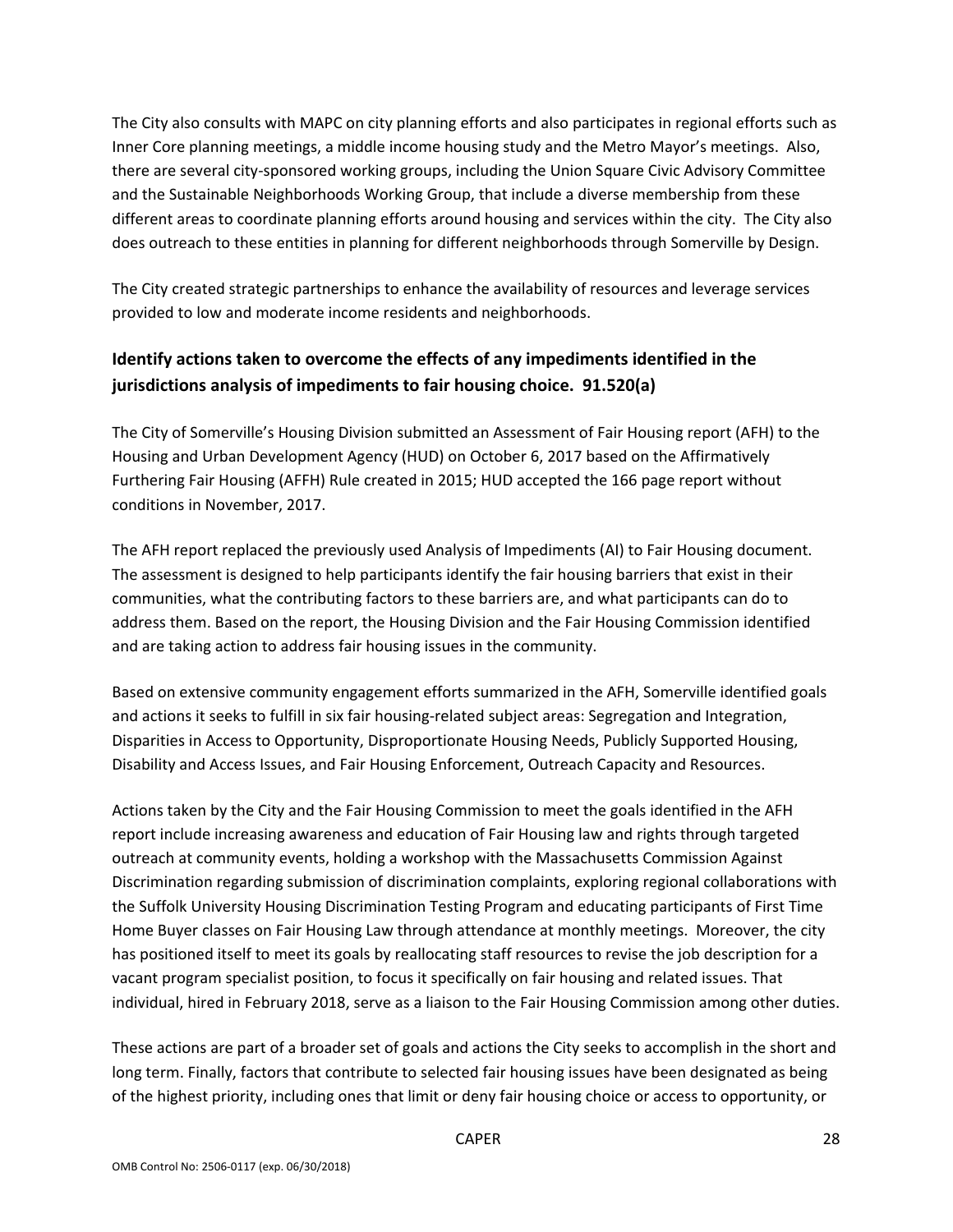negatively impact fair housing or civil rights compliance. In the 2017 AFH report, in the area of Fair Housing Enforcement, Outreach Capacity and Resources, factor(s) with the highest priority were: lack of education of fair housing laws, tenant/landlord rights, outreach and enforcement.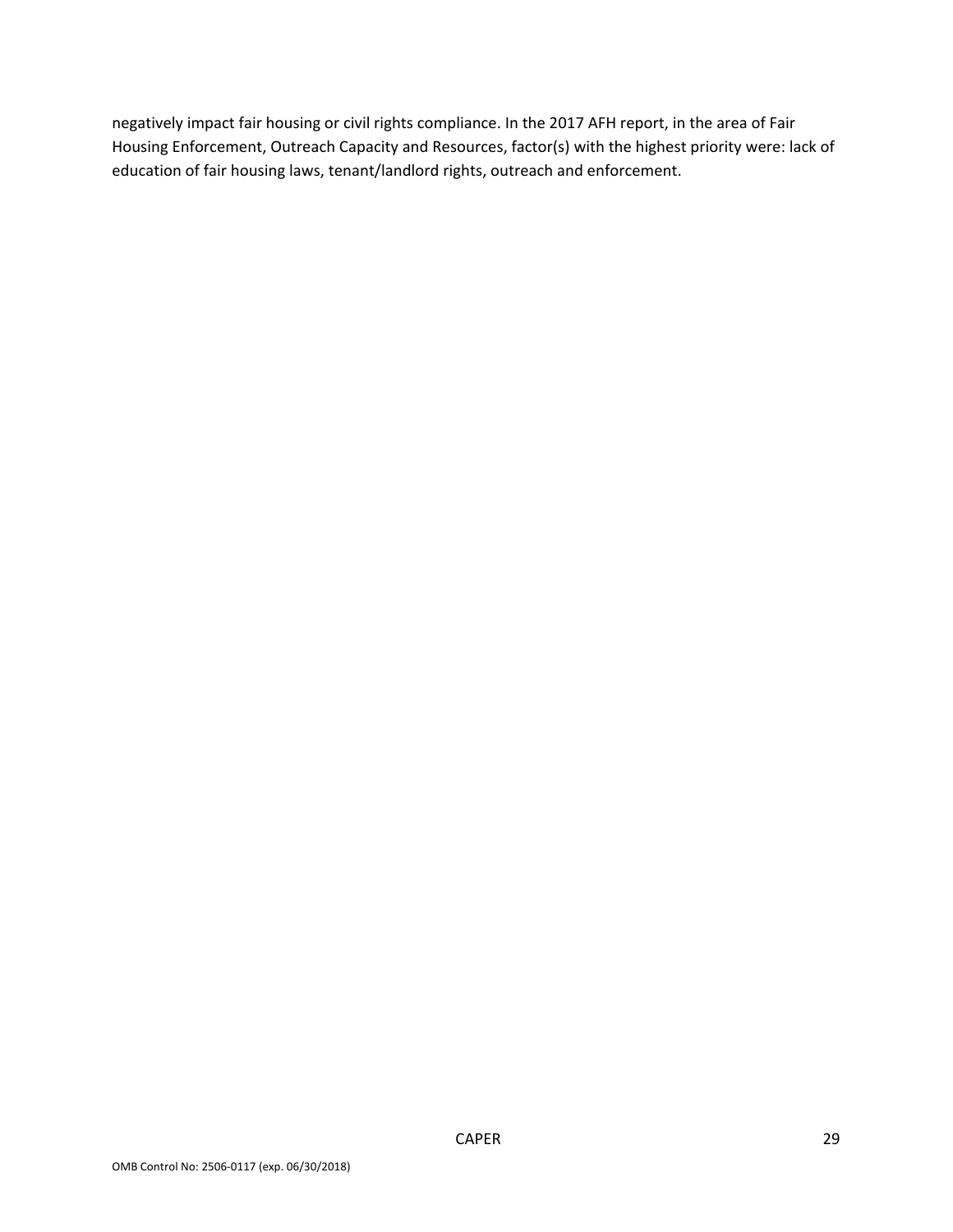# **CR‐40 ‐ Monitoring 91.220 and 91.230**

**Describe the standards and procedures used to monitor activities carried out in furtherance of the plan and used to ensure long‐term compliance with requirements of the programs involved, including minority business outreach and the comprehensive planning requirements**

The City worked closely with all its sub‐recipients in order to ensure that the goals and objectives of the HUD programs were adhered to and National Objectives were being met. The Mayor's Office of Strategic Planning was responsible for both the financial and program monitoring of sub‐recipient activities to provide assurances that the sub‐recipients administered federal awarded funds in compliance with federal requirements, ensured that required audits were performed and sub‐recipients took prompt corrective action on any audit finding and evaluated the impact of sub‐recipient activities to comply with applicable federal regulations. MOSPCD staff monitored CDBG Public Service and ESG contracts for compliance, financial management systems, timeliness and programmatic activity. Staff was committed to providing accurate unduplicated demographic information in IDIS to comply with HUD reporting requirements. Client demographics entered in HMIS for ESG participants was reviewed for data quality.

CDBG projects were assigned to a project manager who was responsible for the negotiation and execution of a contract to implement project activities. All contracts fully addressed all HUD, state and local requirement and included a detail project scope. The project manager, in conjunction with the compliance officer, is also responsible for contract compliance and project management representing the City as grantee. Ongoing technical assistance was provided throughout the contract period.

Sub‐recipients entered into detailed agreements with the City to ensure all federal, state and local regulations and criteria were being adhered to and met. Monthly and/or quarterly desk audits of reports and supporting documentation from sub-recipients allowed the City to monitor progress each sub-recipient was making toward its year-end goal(s). On-site monitoring was conducted by MOSPCD to further ensure that overall goals and objectives were being met, timelines were met and required records were maintained to demonstrate compliance with applicable regulations. City staff watched for potential of fraud, waste, mismanagement and/or other opportunities for potential abuse. Contract provisions were in place that provided for the suspension of funds, termination of the contract and disallowance of reimbursement requests during the program year based on performance deficiencies. City staff worked with sub‐recipients to correct identified deficiencies through discussion and/or technical assistance, prior to imposing any sanctions.

The City also conducted on‐site monitoring of federally funded construction projects to ensure compliance with Davis‐ Bacon wage laws and other local, state and federal requirements. Housing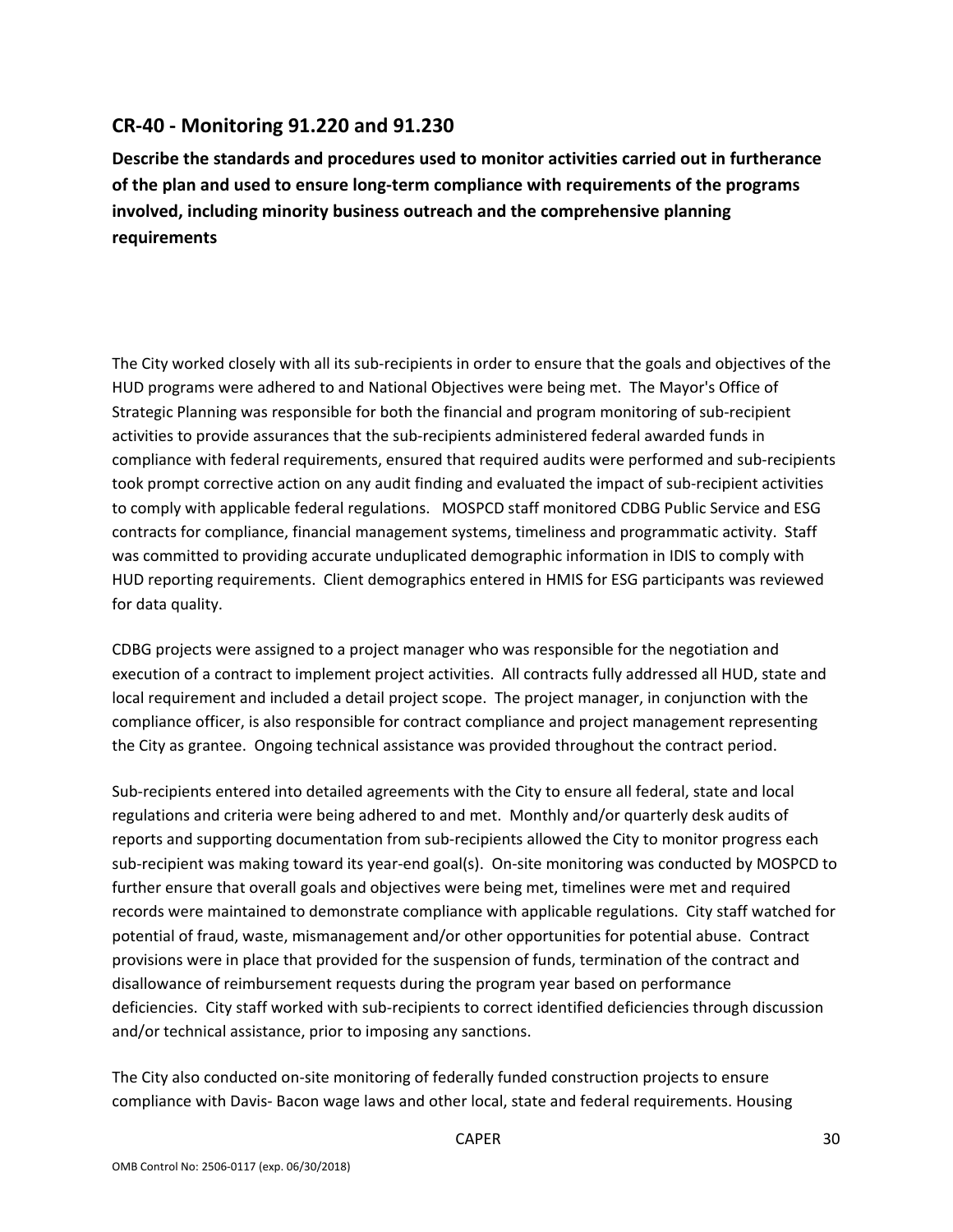activities were also monitored with the assistance of Housing Inspectors and staff, and where appropriate, with the City's Building Inspectors. This allowed for multiple levels of oversight of various local, state and federal requirements.

#### **Citizen Participation Plan 91.105(d); 91.115(d)**

# **Describe the efforts to provide citizens with reasonable notice and an opportunity to comment on performance reports**.

As outlined in both the Five Year Consolidated Plan and the One Year Action Plan, the City of Somerville follows a public participation plan designed to solicit citizen input, while at the same time helping to inform the public of resources, emerging needs, and restrictions and limitations of available resources. Besides the public hearings held during the program year, the City had broad discussions of the One Year Action Plan process within open committee meetings and City Council meetings.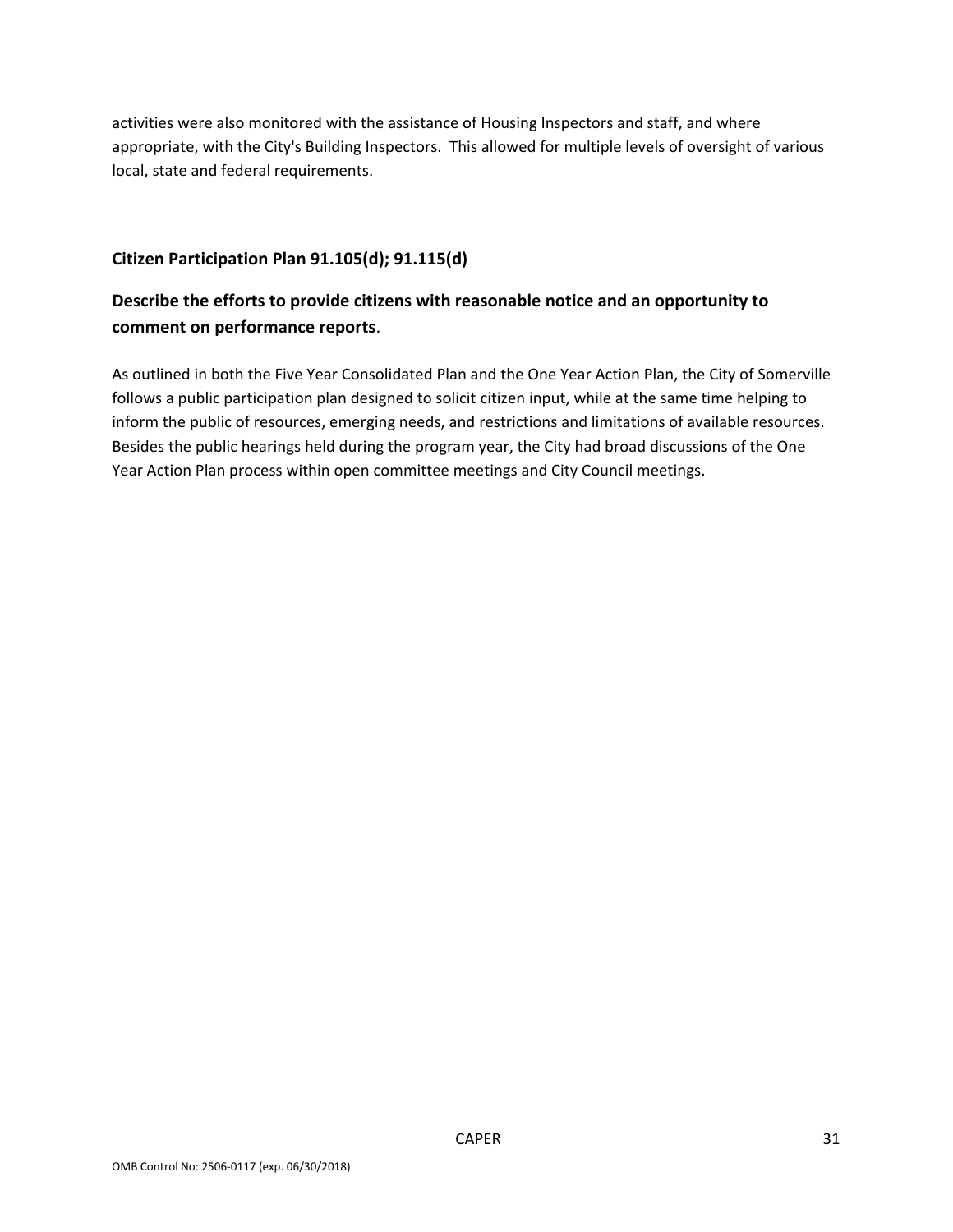# **CR‐45 ‐ CDBG 91.520(c)**

# **Specify the nature of, and reasons for, any changes in the jurisdiction's program objectives and indications of how the jurisdiction would change its programs as a result of its experiences.**

The City of Somerville has not changed the objectives in its CDBG program and continues to strategically use CDBG funds to maximize leverage for infrastructure and public facility improvements, housing development and homeownership, public services, commercial revitalization, and planning and administrative activities. Somerville went through an extensive planning process where it identified a number of goals and objectives in the five year plan that were intended to guide the programs and activities undertaken to aid and serve the low to moderate income residents of the community. In this the third year, the city continuously assesses and reviews its policies, procedures and programs in order to improve on the effective and efficient delivery of its grant programs. There is continued need for CDBG funds to fulfill objectives in all the above categories hence no changes are recommended based on Somerville's experiences.

The City pursued all potential resources indicated in the Consolidated Plan by working with developers, non‐profits and other government agencies to leverage a variety of funds for affordable housing projects and programs, opportunities for low and moderate income people to become homeowners, assistance to homeless persons, public service programs, job training and education, community development activities directed toward revitalizing neighborhoods and economic development.

The Office of Strategic Planning and Community Development continually seeks to revise and improve its programs to meet the needs and maximize the benefits and outcomes to the city's low to moderate income residents.

# **Does this Jurisdiction have any open Brownfields Economic Development Initiative (BEDI) grants?**

No

**[BEDI grantees] Describe accomplishments and program outcomes during the last year.**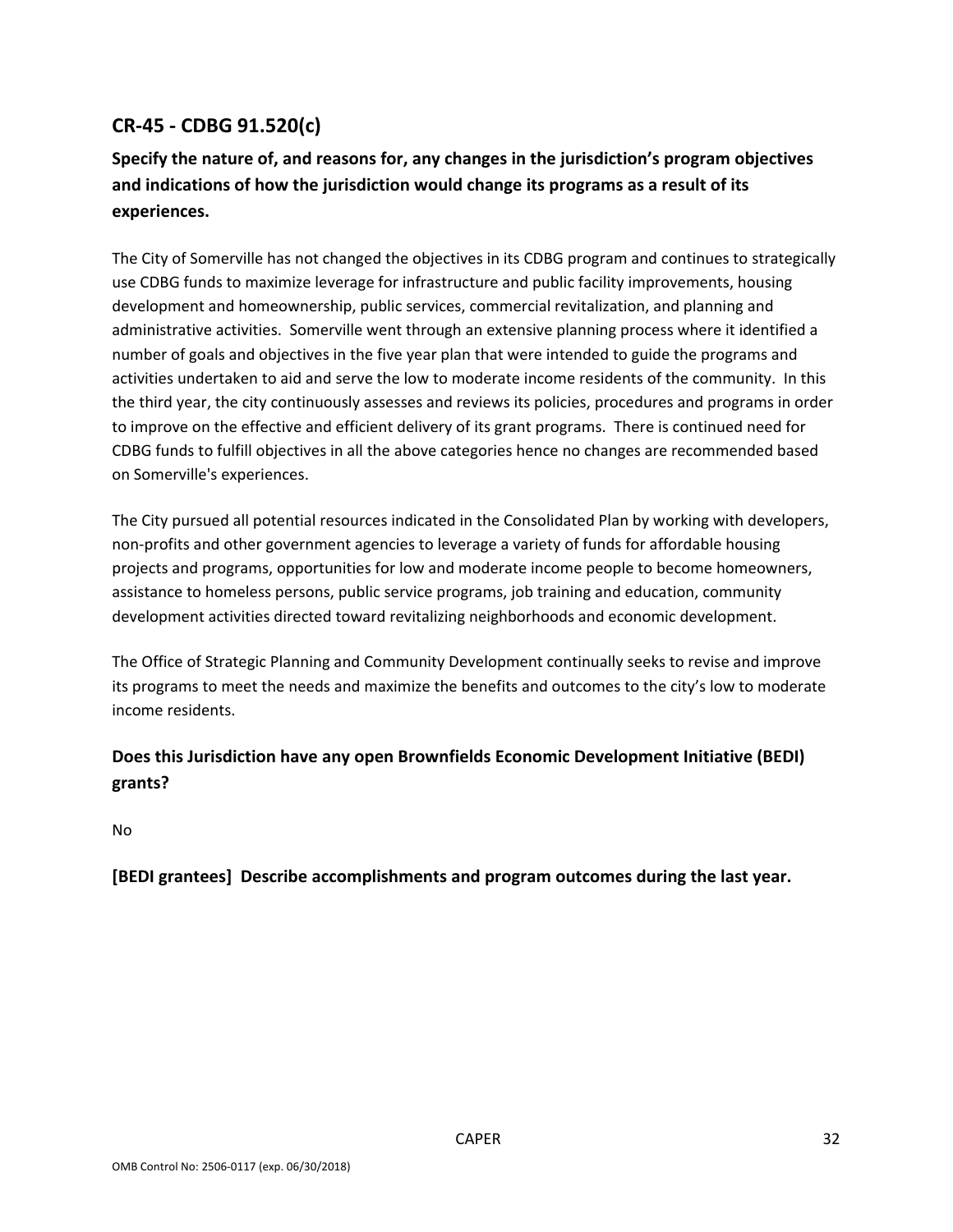# **CR‐50 ‐ HOME 91.520(d)**

# **Include the results of on‐site inspections of affordable rental housing assisted under the program to determine compliance with housing codes and other applicable regulations**

Please list those projects that should have been inspected on‐site this program year based upon the schedule in §92.504(d). Indicate which of these were inspected and a summary of issues that were detected during the inspection. For those that were not inspected, please indicate the reason and how you will remedy the situation.

As part of the process of administering the HOME programs and activities, the City carries out housing quality standards re‐inspections of HOME assisted rental units to determine compliance with housing codes and other applicable regulations. The schedule for inspections is:

- 1. Every year for Tenant Based Rental assisted units and rental properties containing 25 or more HOME assisted units,
- 2. Every other year for properties containing from 5 to 24 HOME assisted units, and
- 3. Every third year for properties containing 4 or fewer HOME assisted units.

In program year 2017‐2018, 74 of 266 HOME units due for inspection were inspected representing a 27% inspection rate. Inspections are conducted by Housing Division staff. Housing Quality Standards compliance is documented on file. All units inspected were found to be in compliance or were brought into satisfactory condition upon re‐inspection.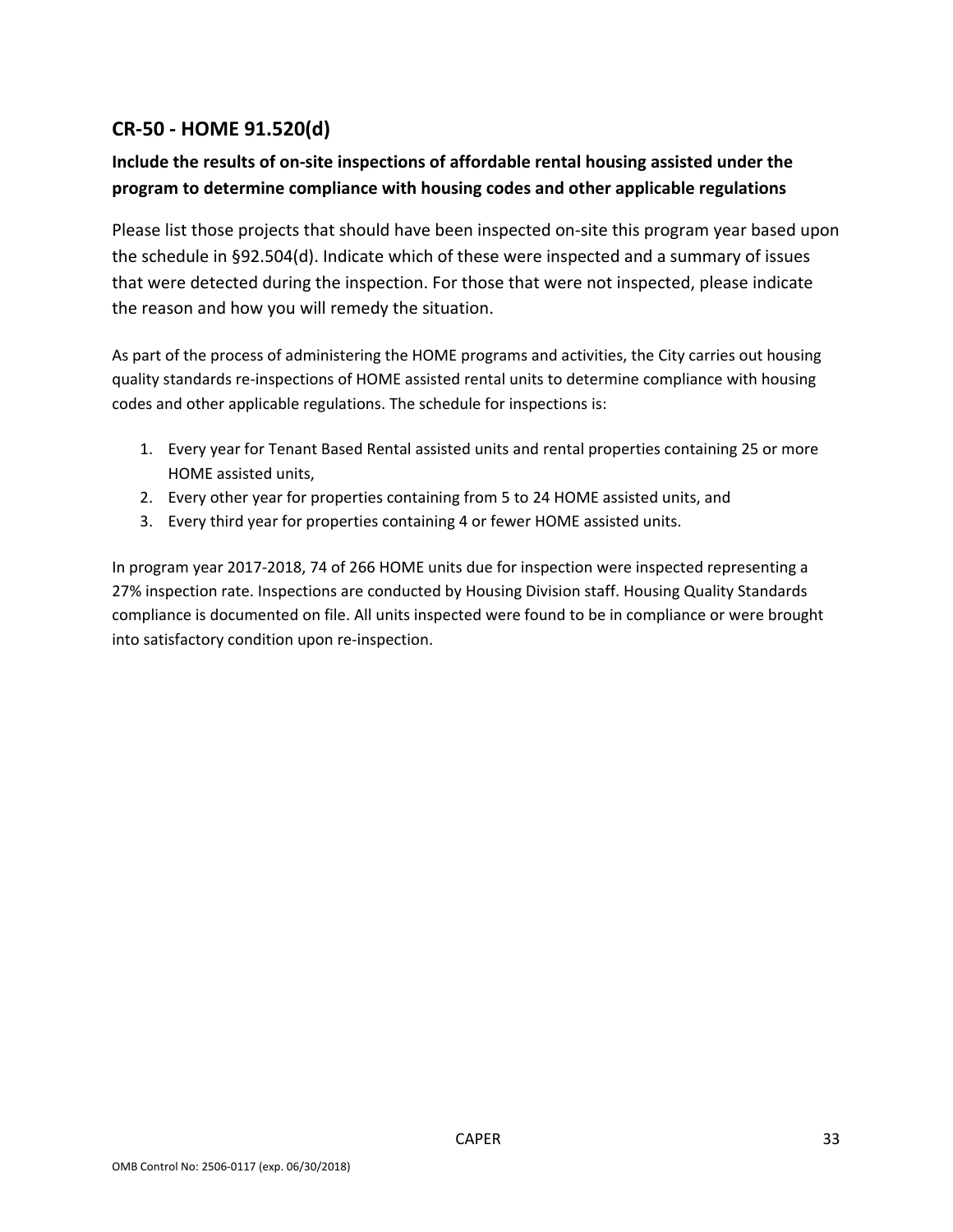| Name                                                  | <b>Total</b><br><b>Number</b><br>Units in the<br>Building /<br><b>Activity</b> | Required<br>Frequency<br>In Years<br>1 to $4 = 2nd$<br>$5$ to $24 = 2nd$<br>$25 + 2nd$ | # HOME<br><b>Units</b> | # Units<br>Requiring<br>Inspection<br>7-1-2018 to 6-<br>30-2019 | # Units<br>Inspected<br><b>July to Dec</b><br>2018 | # Units<br>Inspected Jan Found?<br>to June<br>2019 | <b>Problems</b><br>are they<br>resolved? | Percent<br>If yes, Inspected |
|-------------------------------------------------------|--------------------------------------------------------------------------------|----------------------------------------------------------------------------------------|------------------------|-----------------------------------------------------------------|----------------------------------------------------|----------------------------------------------------|------------------------------------------|------------------------------|
| 75 Cross Street Oct                                   | 8                                                                              | $\overline{c}$                                                                         | 8                      | 8                                                               | 5                                                  |                                                    |                                          | 62.50%                       |
| <b>VOA Somerville Veterans Oct</b>                    | $23 *$                                                                         | $\overline{2}$                                                                         | $\overline{7}$         | $\mathbf 0$                                                     | 0                                                  |                                                    |                                          |                              |
| Mystic Waterworks Apartments Oct.                     | 25                                                                             | 1                                                                                      | 15                     | 15                                                              | 5                                                  |                                                    |                                          | 33.33%                       |
| 110 Walnut Dec.                                       | 12                                                                             | $\overline{2}$                                                                         | 6                      | $\mathbf 0$                                                     | 0                                                  |                                                    |                                          |                              |
| Kent St.- Dec                                         | 40                                                                             | 1                                                                                      | 40                     | 40                                                              | 6                                                  |                                                    |                                          | 15.00%                       |
| 33 Bow - Dec                                          | 18                                                                             | $\overline{2}$                                                                         | 11                     | 0                                                               | 0                                                  |                                                    |                                          |                              |
| Linden St. - Dec                                      | 42                                                                             | 1                                                                                      | 11                     | 11                                                              | 6                                                  |                                                    |                                          | 54.55%                       |
| <b>CASCAP Somerville PlaceDec.</b>                    | 8                                                                              | 2                                                                                      | 5                      | 5                                                               | 3                                                  |                                                    |                                          | 60.00%                       |
| <b>CAPEN COURT Dec</b>                                | 95                                                                             | 1                                                                                      | 64                     | 64                                                              | 14                                                 |                                                    |                                          | 21.88%                       |
| St. Polycarp Phase 3 Dec                              | 31                                                                             | 1                                                                                      | 11                     | 0                                                               | 0                                                  |                                                    |                                          |                              |
| 18-20 Illinois Ave. - Aug                             | $\overline{2}$                                                                 | 3                                                                                      | $\overline{2}$         | $\overline{2}$                                                  | 0                                                  |                                                    |                                          |                              |
| Richdale Inc/WalnutStCtr-Jackson<br>Rd Group Home Jan | Б                                                                              | 3                                                                                      | $\mathbf{1}$           | 0                                                               |                                                    | o                                                  |                                          |                              |
| <b>VNA Lowell Street Jan</b>                          | 97                                                                             | 1                                                                                      | 73                     | 73                                                              |                                                    | 16                                                 |                                          | 21.92%                       |
| St. Polycarp Phase 2 Mar                              | 29                                                                             | 1                                                                                      | 11                     | 0                                                               |                                                    | 0                                                  |                                          |                              |
| Mary's Trust Apr.                                     | 8                                                                              | $\overline{c}$                                                                         | 6                      | 6                                                               |                                                    | 6                                                  |                                          | 100.00%                      |
| <b>VNA Conwell Capen Apr</b>                          | 97                                                                             | 1                                                                                      | 31                     | 31                                                              |                                                    | 10                                                 |                                          | 32.26%                       |
| <b>Clarendon Hill Towers Apr</b>                      | 501                                                                            | 1                                                                                      | 11                     | 11                                                              |                                                    | з                                                  |                                          | 27.27%                       |
| <b>Union Square Apts. May</b>                         | 35                                                                             | 1                                                                                      | 11                     | 0                                                               |                                                    | 0                                                  |                                          |                              |
| 109 Gilman St. June                                   | 6                                                                              | $\overline{2}$                                                                         | 5                      | 0                                                               |                                                    | 0                                                  |                                          |                              |
| St. Polycarp Phase 1 June                             | 24                                                                             | $\overline{2}$                                                                         | 11                     | $\bf{0}$                                                        |                                                    | $\overline{0}$                                     |                                          |                              |
| <b>Next Step Housing (CDBG)</b>                       | 6                                                                              | n/a                                                                                    | $\mathbf 0$            | 0                                                               |                                                    | 0                                                  |                                          |                              |
| <b>TOTALS</b>                                         |                                                                                |                                                                                        | 340                    | 266                                                             | 39                                                 | 35                                                 |                                          | 27.82%                       |

| 11 Activities require/ed inspections |
|--------------------------------------|
| 266 HOME Units in these Activities   |
| 74 Units were inspected              |
| 28% Inspected                        |

#### **HQS Inspe ections**

# Provide an assessment of the jurisdiction's affirmative marketing actions for HOME units. **92.351(b b)**

In accordance with the regulations of the HOME Program and in furtherance of the City of Somerville's commitment to non-discrimination and equal housing opportunity, the Office of Strategic Planning and Community Development has established the following policies to affirmatively market units in rental and homebuyer projects containing five (5) or more HOME-assisted housing units (the "Covered Units").

It is the Affirmative Marketing Policy of OSPCD to assure that individuals who normally might not apply for available housing units without special outreach be informed of available units, be encouraged to apply, and have an equal opportunity to rent or own the available housing units being offered.

The Policy covers the following areas:

1. Methods for the Division to use to inform the public, potential tenants and potential owners about federal fair housing laws and affirmative marketing policies and procedures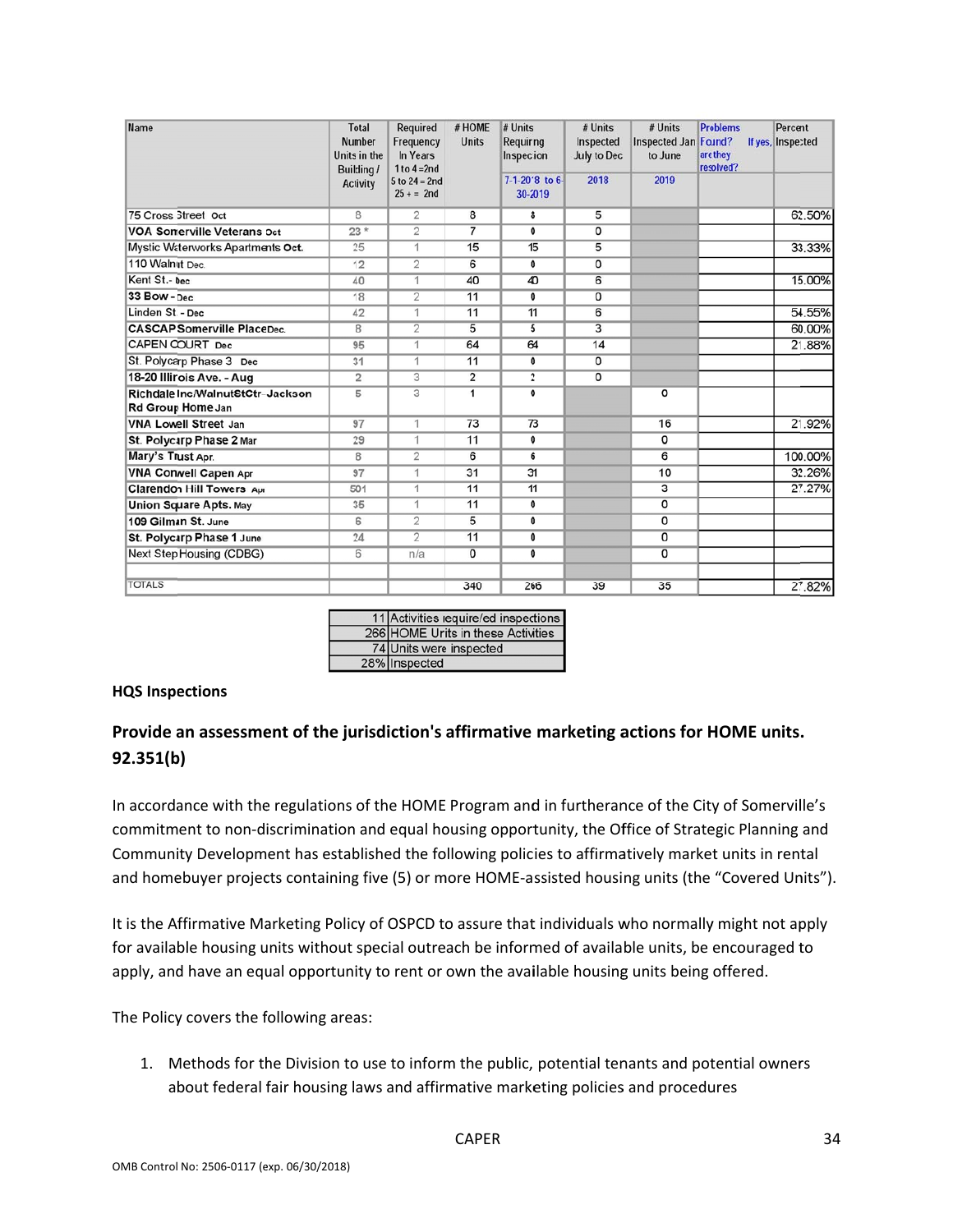- 2. Requirements and practices each Beneficiary of a HOME‐funded housing project with Covered Units must follow in order to carry out the Division's Policy.
- 3. Procedures to be used by Beneficiaries to inform and solicit applications from persons in the housing market area who are not likely to apply for housing without special outreach
- 4. Records that will be kept describing actions taken by the Division and Beneficiaries to affirmatively market Covered Units and records to assess the results of these actions
- 5. Description of how the Division shall assess the success of affirmative marketing actions and what corrective actions shall be taken

The City's CHDO and other developers commit to doing affirmative outreach in marketing all HOME‐ Assisted units. Homeowners participating in the Housing Rehabilitation program with properties containing five or more Home‐Assisted rental units are required to affirmatively market these vacant units. In addition, the City's Lead Paint Hazard Program has implemented an affirmative marketing policy when vacant units receive lead abatement work.

# **Refer to IDIS reports to describe the amount and use of program income for projects, including the number of projects and owner and tenant characteristics**

In program year 2018‐2019 a total of \$30,894 was expended in program income. The entire amount of program income was expended on the tenant based rental assistance program. The program assisted 6 household throughout the program year.

# **Describe other actions taken to foster and maintain affordable housing. 91.220(k) (STATES ONLY: Including the coordination of LIHTC with the development of affordable housing). 91.320(j)**

The City of Somerville is continuously seeking aggressive and innovative approaches to combat the extreme housing affordability challenge facing its residents. In addition to the traditional programs described in the preceding segments the city also continues to implement other separate initiatives including

- Enforcing the City's linkage fee charged to developers building commercial development in the City. The full amount of the linkage fee goes into the City's Affordable Housing Trust Fund.
- Encouraging the City's CHDO to build/provide more rental housing units; launched a creative partnership with the CHDO on the 100 Homes Program to purchase existing housing and provide affordable rental units through deed restrictions.
- Providing affordable housing to homebuyers at 80% and 110% AMI and rental housing to tenants at 50% and 80% AMI through the application of the City's inclusionary housing ordinance.
- Leveraging the resources of the Community Preservation Committee to achieve joint goals in conjunction with the Somerville Affordable Housing Trust (e.g. 100 Homes)
- Focusing on family‐sized housing development, either through new construction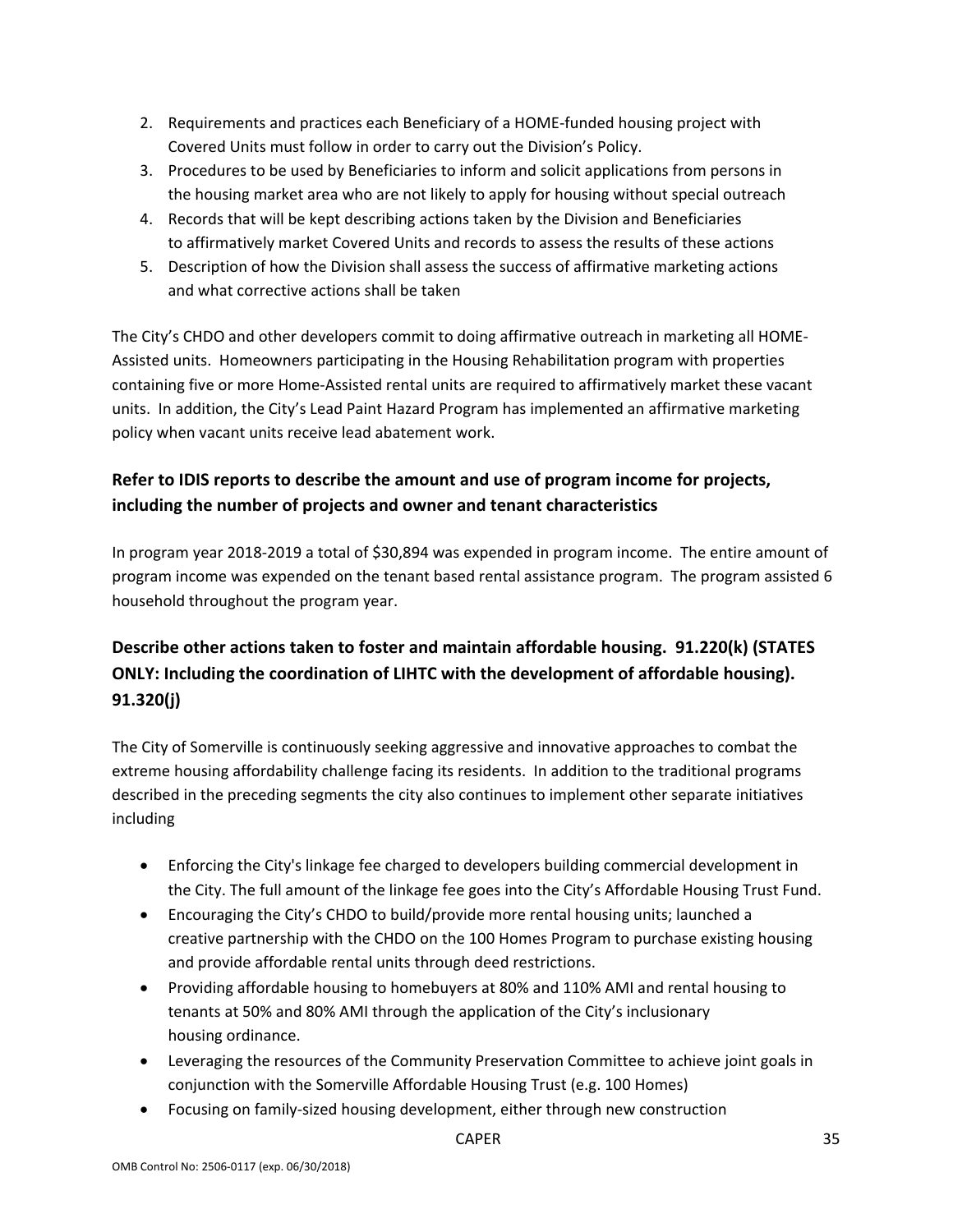or acquisition/rehab efforts.

- Exploring activities and possibly expanding eligibility of Inclusionary rental and homeownership units to assist middle‐income households with obtaining housing in Somerville.
- Advancing several initiatives proposed by the Sustainable Neighborhoods Working Group including topics such as the transfer fee, revisions to the condo conversion ordinance, and creating a community land trust have been introduced or passed at either the local or state legislature.

# **CR-60 - ESG 91.520(g) (ESG Recipients only)**

**1. Recipient Information—All Recipients Complete**

# **ESG Supplement to the CAPER in** *e‐snaps*

#### **For Paperwork Reduction Act**

| <b>Basic Grant Information</b>               |                                        |
|----------------------------------------------|----------------------------------------|
| <b>Recipient Name</b>                        | <b>SOMERVILLE</b>                      |
| <b>Organizational DUNS Number</b>            | 076621572                              |
| <b>EIN/TIN Number</b>                        | 046001414                              |
| <b>Identify the Field Office</b>             | <b>BOSTON</b>                          |
| Identify CoC(s) in which the recipient or    | Somerville CoC                         |
| sub recipient(s) will provide ESG assistance |                                        |
| <b>ESG Contact Name</b>                      |                                        |
| <b>Prefix</b>                                | $\Omega$                               |
| <b>First Name</b>                            | Alan                                   |
| <b>Middle Name</b>                           | $\Omega$                               |
| <b>Last Name</b>                             | Inacio                                 |
| <b>Suffix</b>                                | 0                                      |
| <b>Title</b>                                 | Director of Finance and Administration |
| <b>ESG Contact Address</b>                   |                                        |
| <b>Street Address 1</b>                      | 93 Highland Avenue                     |
| <b>Street Address 2</b>                      | 0                                      |
| City                                         | Somerville                             |
| <b>State</b>                                 | MA                                     |
| <b>ZIP Code</b>                              |                                        |
| <b>Phone Number</b>                          | 6176256600                             |
|                                              |                                        |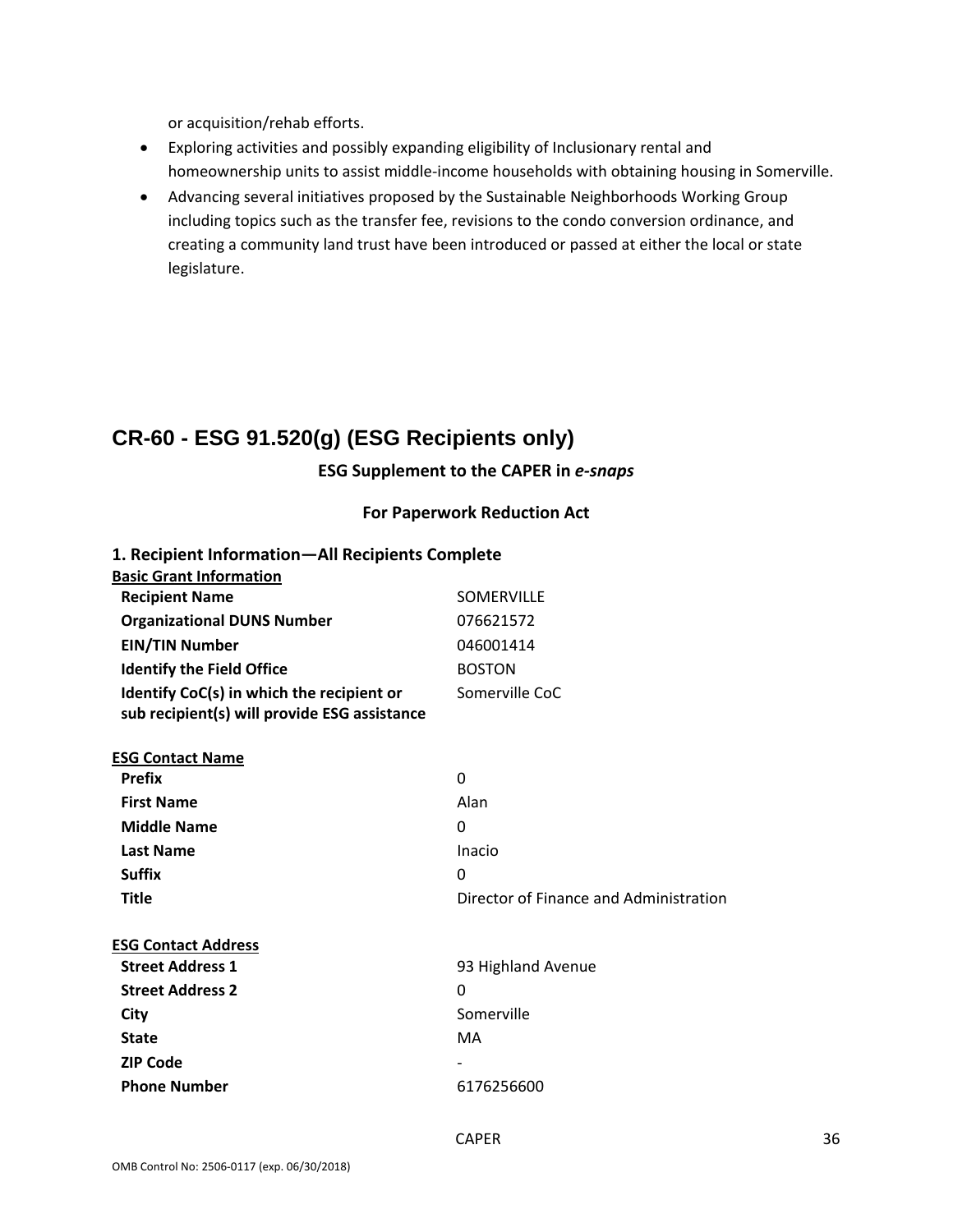| Extension            | 2539                     |
|----------------------|--------------------------|
| <b>Fax Number</b>    |                          |
| <b>Email Address</b> | ainacio@somervillema.gov |

| <b>ESG Secondary Contact</b> |                           |
|------------------------------|---------------------------|
| <b>Prefix</b>                | Ms                        |
| <b>First Name</b>            | Elizabeth                 |
| <b>Last Name</b>             | Twomey                    |
| <b>Suffix</b>                | 0                         |
| <b>Title</b>                 | <b>Compliance Officer</b> |
| <b>Phone Number</b>          | 6176256600                |
| <b>Extension</b>             | 2527                      |
| <b>Email Address</b>         | etwomey@somervillema.gov  |

#### **2. Reporting Period—All Recipients Complete**

| Program Year Start Date      | 07/01/2018 |
|------------------------------|------------|
| <b>Program Year End Date</b> | 06/30/2019 |

#### **3a. Sub recipient Form – Complete one form for each sub recipient**

**Sub recipient or Contractor Name:** SOMERVILLE **City:** SOMERVILLE **State:** MA **Zip Code:** 02143, **DUNS Number:** 076621572 **Is sub recipient a victim services provider:** N **Sub recipient Organization Type:** Other Non‐Profit Organization **ESG Sub grant or Contract Award Amount:** 124517

**Sub recipient or Contractor Name:** CATHOLIC CHARITIES **City:** Boston **State:** MA **Zip Code:** 02210, 1276 **DUNS Number:** 108851049 **Is sub recipient a victim services provider:** N **Sub recipient Organization Type:** Other Non‐Profit Organization **ESG Sub grant or Contract Award Amount:** 17626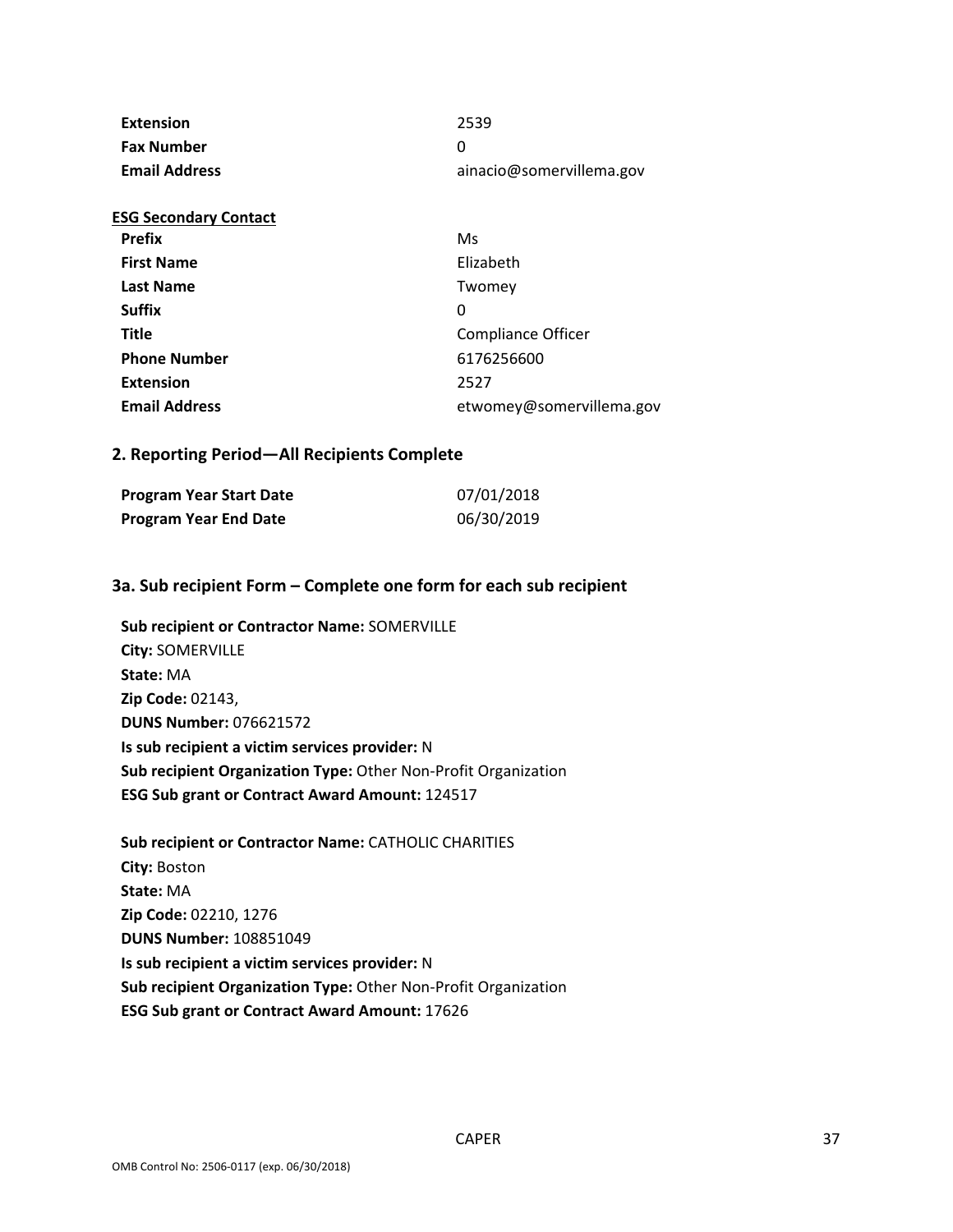**Sub recipient or Contractor Name:** RESPOND INC **City:** Somerville **State:** MA **Zip Code:** 02143, 3032 **DUNS Number:** 121625057 **Is sub recipient a victim services provider:** Y **Sub recipient Organization Type:** Other Non‐Profit Organization **ESG Sub grant or Contract Award Amount:** 25900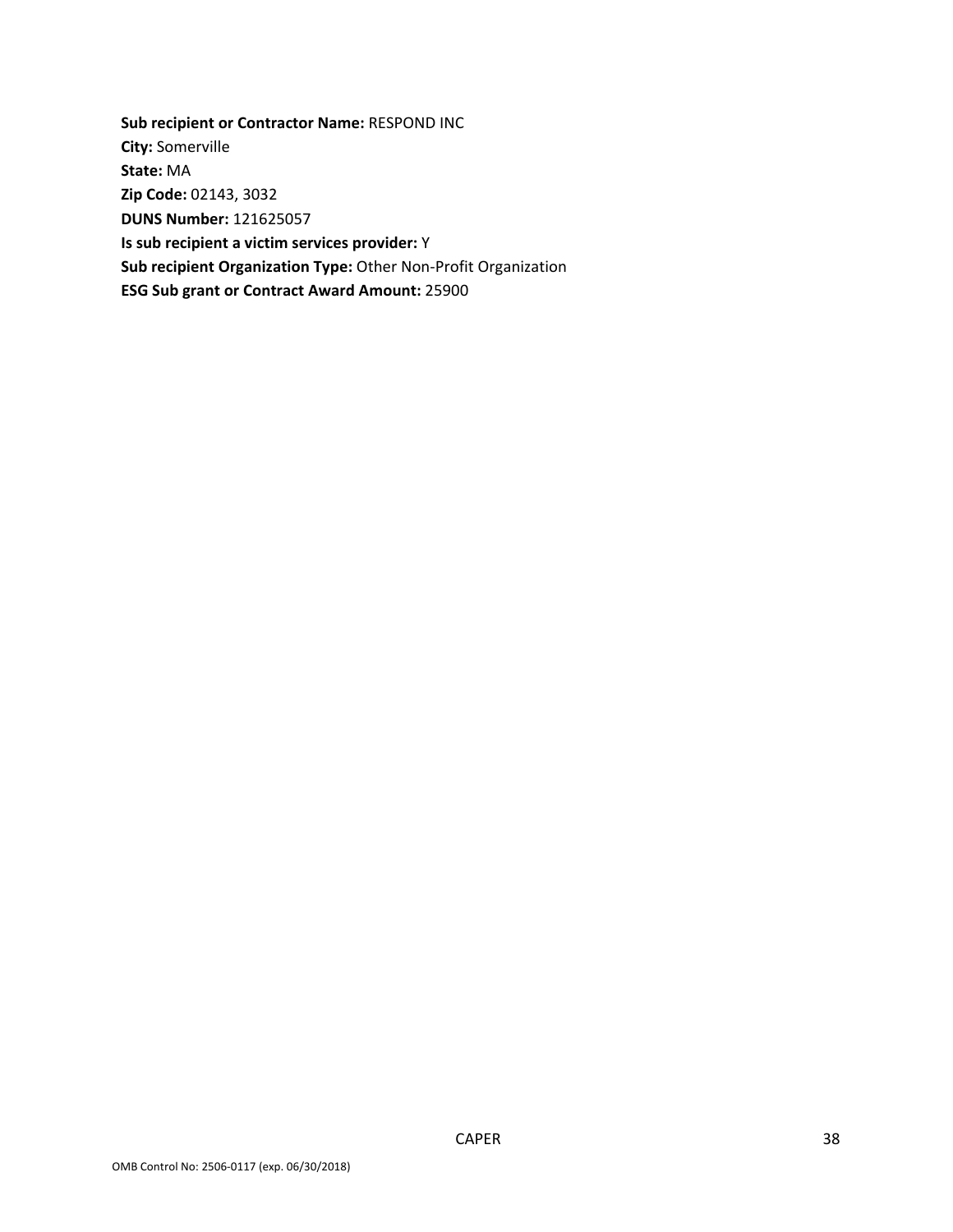# **CR‐65 ‐ Persons Assisted**

#### **4. Persons Served**

# **4a. Complete for Homelessness Prevention Activities**

| <b>Number of Persons in</b><br><b>Households</b> | <b>Total</b> |
|--------------------------------------------------|--------------|
| Adults                                           |              |
| Children                                         | 35           |
| Don't Know/Refused/Other                         |              |
| <b>Missing Information</b>                       |              |
| <b>Total</b>                                     |              |

**Table 16 – Household Information for Homeless Prevention Activities**

# **4b. Complete for Rapid Re‐Housing Activities**

| <b>Number of Persons in</b> | <b>Total</b> |
|-----------------------------|--------------|
| <b>Households</b>           |              |
| Adults                      |              |
| Children                    |              |
| Don't Know/Refused/Other    |              |
| <b>Missing Information</b>  |              |
| Total                       |              |

**Table 17 – Household Information for Rapid Re‐Housing Activities**

# **4c. Complete for Shelter**

| <b>Number of Persons in</b><br><b>Households</b> | <b>Total</b> |
|--------------------------------------------------|--------------|
| Adults                                           | 65           |
| Children                                         | 20           |
| Don't Know/Refused/Other                         |              |
| <b>Missing Information</b>                       |              |
| Total                                            | 85           |

**Table 18 – Shelter Information**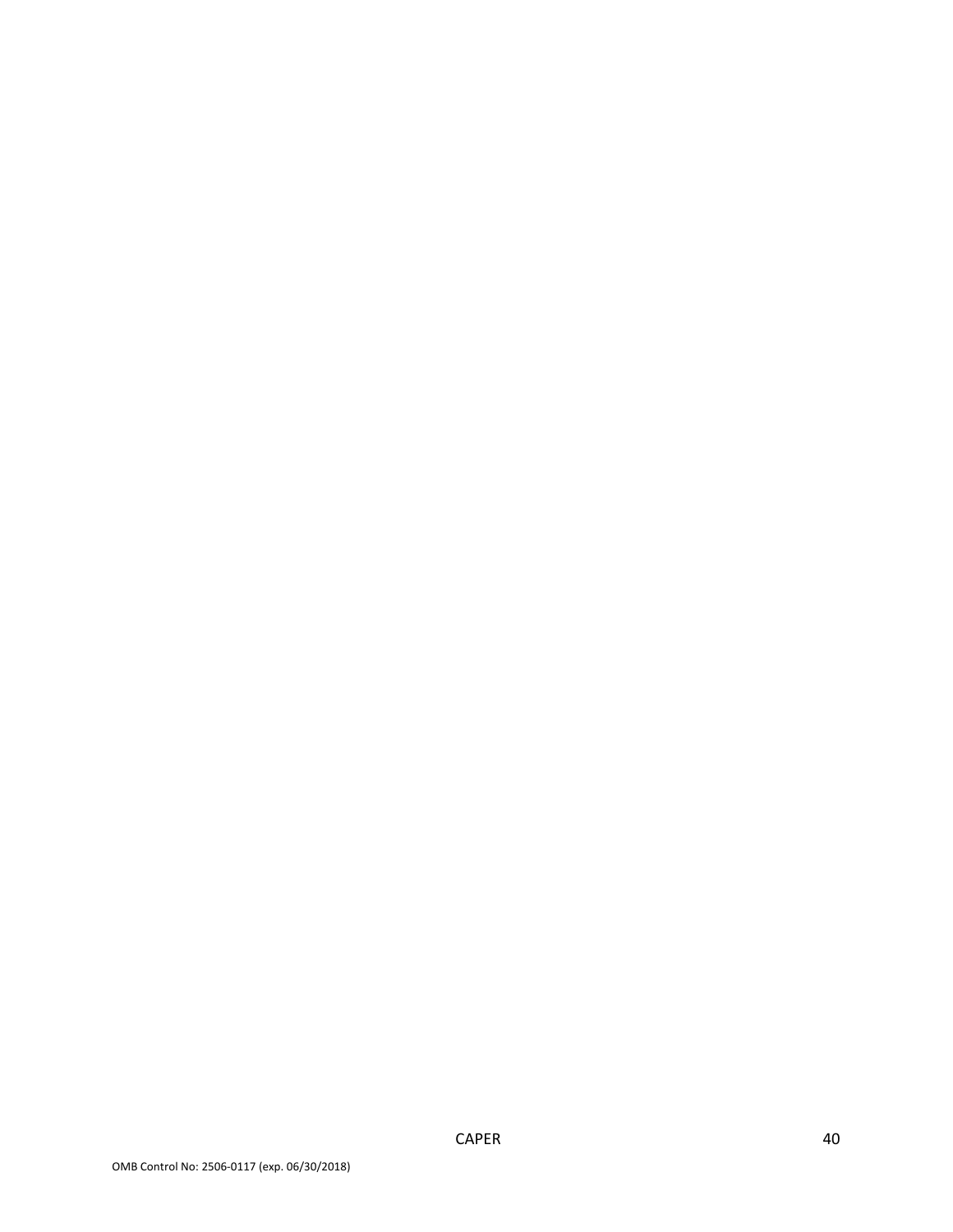#### **4d. Street Outreach**

| <b>Number of Persons in</b> | <b>Total</b> |
|-----------------------------|--------------|
| <b>Households</b>           |              |
| <b>Adults</b>               |              |
| Children                    |              |
| Don't Know/Refused/Other    |              |
| Missing Information         |              |
| Total                       |              |

**Table 19 – Household Information for Street Outreach** 

#### **4e. Totals for all Persons Served with ESG**

| <b>Number of Persons in</b> | <b>Total</b> |
|-----------------------------|--------------|
| <b>Households</b>           |              |
| Adults                      | 116          |
| Children                    | 55           |
| Don't Know/Refused/Other    |              |
| <b>Missing Information</b>  |              |
| Total                       |              |

**Table 20 – Household Information for Persons Served with ESG**

# **5. Gender—Complete for All Activities**

|                            | <b>Total</b> |
|----------------------------|--------------|
| Male                       |              |
| Female                     |              |
| Transgender                |              |
| Don't Know/Refused/Other   |              |
| <b>Missing Information</b> |              |
| <b>Total</b>               |              |

**Table 21 – Gender Information**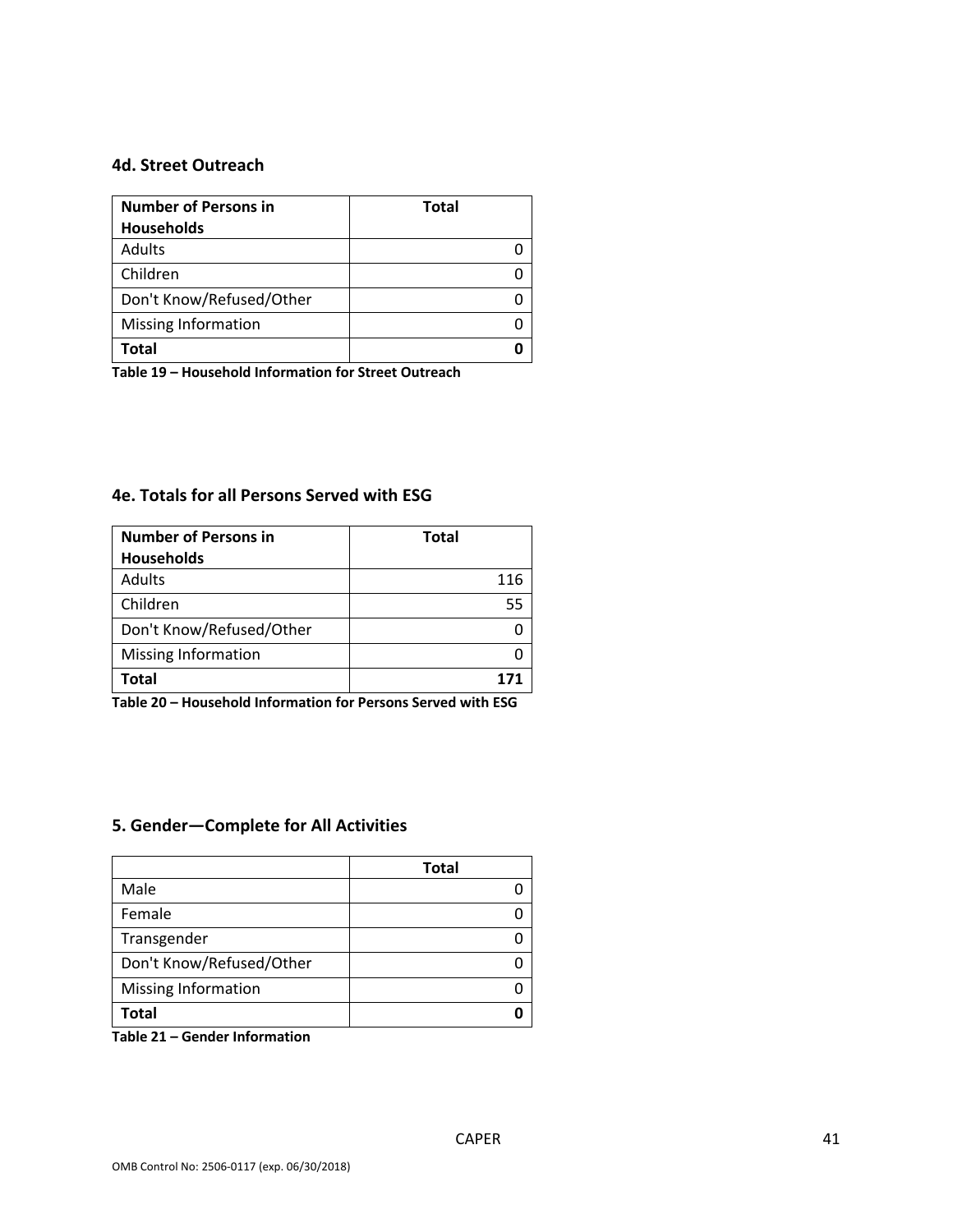# **6. Age—Complete for All Activities**

|                          | <b>Total</b> |
|--------------------------|--------------|
| Under 18                 |              |
| 18-24                    |              |
| 25 and over              |              |
| Don't Know/Refused/Other |              |
| Missing Information      |              |
| <b>Total</b>             |              |

**Table 22 – Age Information**

# **7. Special Populations Served—Complete for All Activities**

| Subpopulation                     | <b>Total</b> | <b>Total Persons</b><br>Served-<br>Prevention | <b>Total Persons</b><br>Served - RRH | <b>Total</b><br><b>Persons</b><br>Served in<br><b>Emergency</b><br><b>Shelters</b> |
|-----------------------------------|--------------|-----------------------------------------------|--------------------------------------|------------------------------------------------------------------------------------|
| Veterans                          | $\mathbf 0$  | $\mathbf 0$                                   | 0                                    | $\Omega$                                                                           |
| <b>Victims of Domestic</b>        |              |                                               |                                      |                                                                                    |
| Violence                          | 0            | $\Omega$                                      | 0                                    | 0                                                                                  |
| Elderly                           | $\Omega$     | $\Omega$                                      | $\Omega$                             | $\Omega$                                                                           |
| HIV/AIDS                          | 0            | 0                                             | 0                                    | 0                                                                                  |
| <b>Chronically Homeless</b>       | $\Omega$     | $\Omega$                                      | $\Omega$                             | $\Omega$                                                                           |
| <b>Persons with Disabilities:</b> |              |                                               |                                      |                                                                                    |
| Severely Mentally                 |              |                                               |                                      |                                                                                    |
| Ш                                 | $\mathbf 0$  | $\mathbf 0$                                   | 0                                    | 0                                                                                  |
| <b>Chronic Substance</b>          |              |                                               |                                      |                                                                                    |
| Abuse                             | 0            | $\mathbf 0$                                   | $\mathbf 0$                          | 0                                                                                  |
| <b>Other Disability</b>           | 0            | 0                                             | $\mathbf 0$                          | 0                                                                                  |
| Total                             |              |                                               |                                      |                                                                                    |
| (Unduplicated if                  |              |                                               |                                      |                                                                                    |
| possible)                         | 0            | 0                                             | 0                                    | 0                                                                                  |

# **Number of Persons in Households**

**Table 23 – Special Population Served**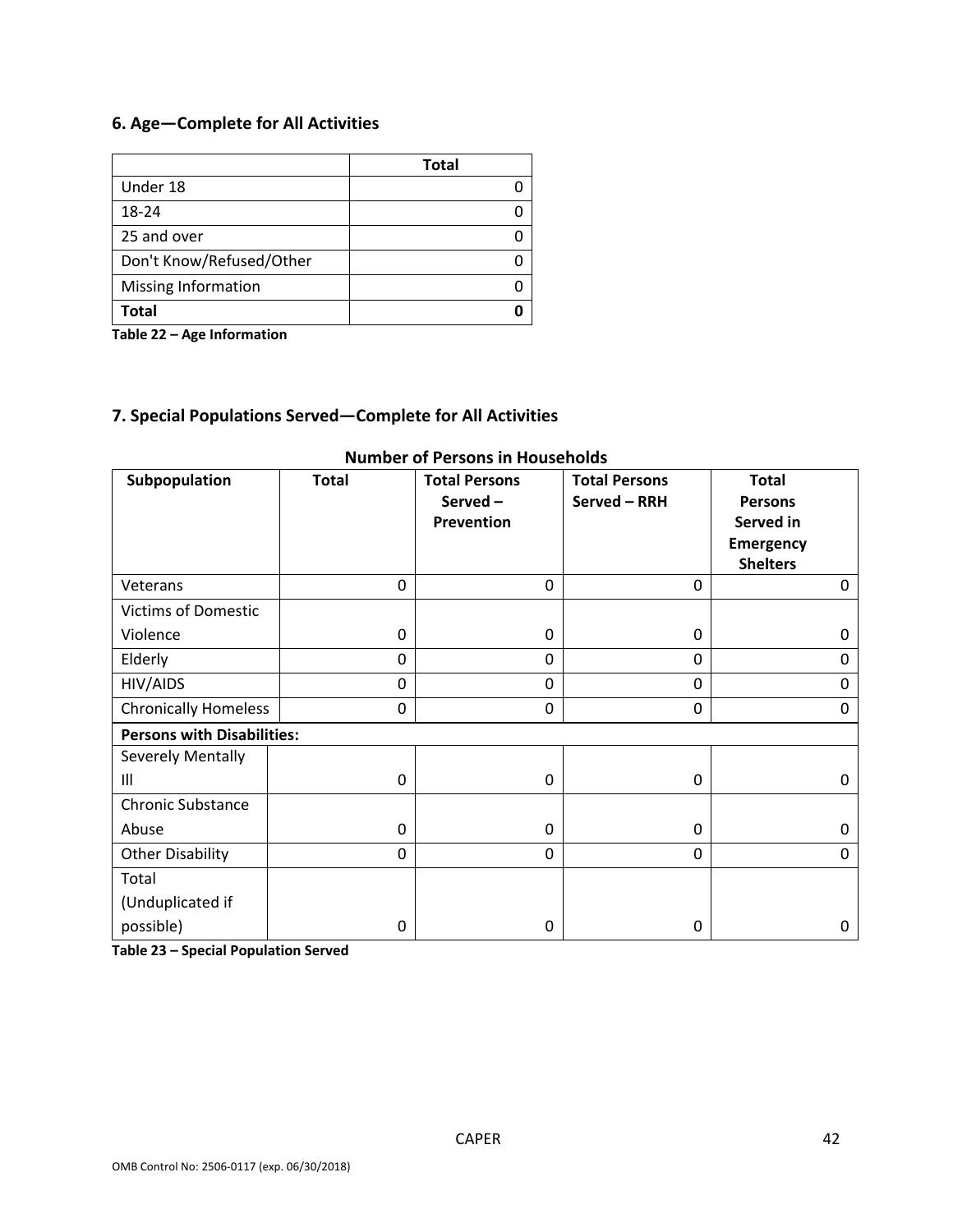# **CR‐70 – ESG 91.520(g) ‐ Assistance Provided and Outcomes**

# **10. Shelter Utilization**

| Number of New Units - Rehabbed       |        |
|--------------------------------------|--------|
| Number of New Units - Conversion     |        |
| Total Number of bed-nights available | 30,030 |
| Total Number of bed-nights provided  | 27.811 |
| <b>Capacity Utilization</b>          | 92.61% |

**Table 24 – Shelter Capacity**

# **11. Project Outcomes Data measured under the performance standards developed in consultation with the CoC(s)**

CoC member engage in consultation to provide an update on the development of performance measures, as well as, other HUD required activities. The CoC works to ensure that all homeless projects, including funded with ESG, are consistent with the vision, principles and recommendations of the Committee to End Homelessness and the Homeless Management Information System operation standards on reporting and program evaluation through HMIS. The data and evaluation working group of the CoC continues to discuss performance outcomes that identify and improve the local homeless system and develop and monitor outcomes and performance of all programs on progress in reducing homelessness. The performance goal of safe and affordable housing has three indicators: Decrease housing burden, reduce number of people entering homelessness and achievement of quick and stable housing.

The ESG program is designed to be the first step in a continuum of assistance to help clients quickly regain stability in permanent housing after experiencing a housing crisis and/or homelessness. Eligible activities under the grant included: Emergency Shelter and Essential Services, Homelessness Prevention, Rapid Re‐Housing, HMIS reporting and Administration. The ESG program has achieved its goals and objectives. Funds have been expended. Transition into independent living for some clients has been successful. Clients have been offered follow-up case management services consisting of but not limited to, creating and maintaining accurate budges, assistance increasing income (e.g. applying for public benefits), connecting to community resources (e.g. food pantries and clothing programs) and other referral driven by the needs and goals of the clients. Client data can be found in section CR‐65, populated from SAGE which provided aggregate information from HMIS on the number of recipients assisted with ESG funds through Shelter Services, Homelessness Prevention and Rapid Re‐Housing Activities.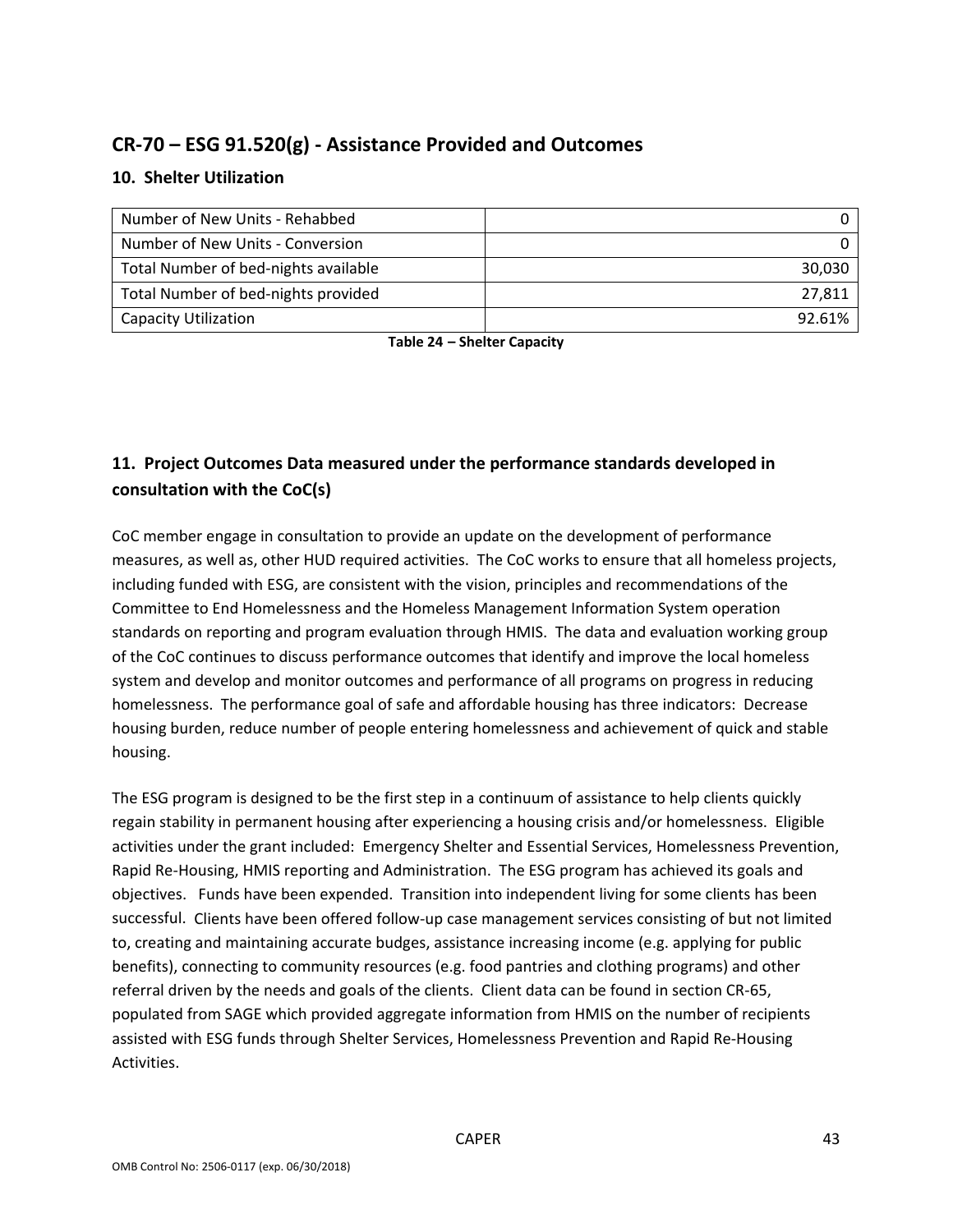# **CR‐75 – Expenditures**

# **11. Expenditures**

# **11a. ESG Expenditures for Homelessness Prevention**

|                                                      | <b>Dollar Amount of Expenditures in Program Year</b> |         |        |
|------------------------------------------------------|------------------------------------------------------|---------|--------|
|                                                      | 2016                                                 | 2017    | 2018   |
| <b>Expenditures for Rental Assistance</b>            | 0                                                    | 0       |        |
| Expenditures for Housing Relocation and              |                                                      |         |        |
| <b>Stabilization Services - Financial Assistance</b> | 0                                                    | 0       |        |
| Expenditures for Housing Relocation &                |                                                      |         |        |
| <b>Stabilization Services - Services</b>             | 0                                                    | 0       |        |
| Expenditures for Homeless Prevention under           |                                                      |         |        |
| <b>Emergency Shelter Grants Program</b>              | 0                                                    | 157,941 | 16,519 |
| <b>Subtotal Homelessness Prevention</b>              | 0                                                    | 157,941 | 16,519 |

**Table 25 – ESG Expenditures for Homelessness Prevention**

# **11b. ESG Expenditures for Rapid Re‐Housing**

|                                                      | <b>Dollar Amount of Expenditures in Program Year</b> |        |      |
|------------------------------------------------------|------------------------------------------------------|--------|------|
|                                                      | 2016                                                 | 2017   | 2018 |
| <b>Expenditures for Rental Assistance</b>            | 0                                                    | 24,398 |      |
| Expenditures for Housing Relocation and              |                                                      |        |      |
| <b>Stabilization Services - Financial Assistance</b> | 0                                                    | 0      |      |
| Expenditures for Housing Relocation &                |                                                      |        |      |
| <b>Stabilization Services - Services</b>             | 0                                                    | 9,214  |      |
| Expenditures for Homeless Assistance under           |                                                      |        |      |
| <b>Emergency Shelter Grants Program</b>              | 0                                                    | 0      |      |
| <b>Subtotal Rapid Re-Housing</b>                     | 0                                                    | 33,612 |      |

**Table 26 – ESG Expenditures for Rapid Re‐Housing**

# **11c. ESG Expenditures for Emergency Shelter**

|                           | <b>Dollar Amount of Expenditures in Program Year</b> |        |        |
|---------------------------|------------------------------------------------------|--------|--------|
|                           | 2016                                                 | 2017   | 2018   |
| <b>Essential Services</b> |                                                      |        |        |
| <b>Operations</b>         |                                                      | 92,686 | 20,060 |
| Renovation                |                                                      |        |        |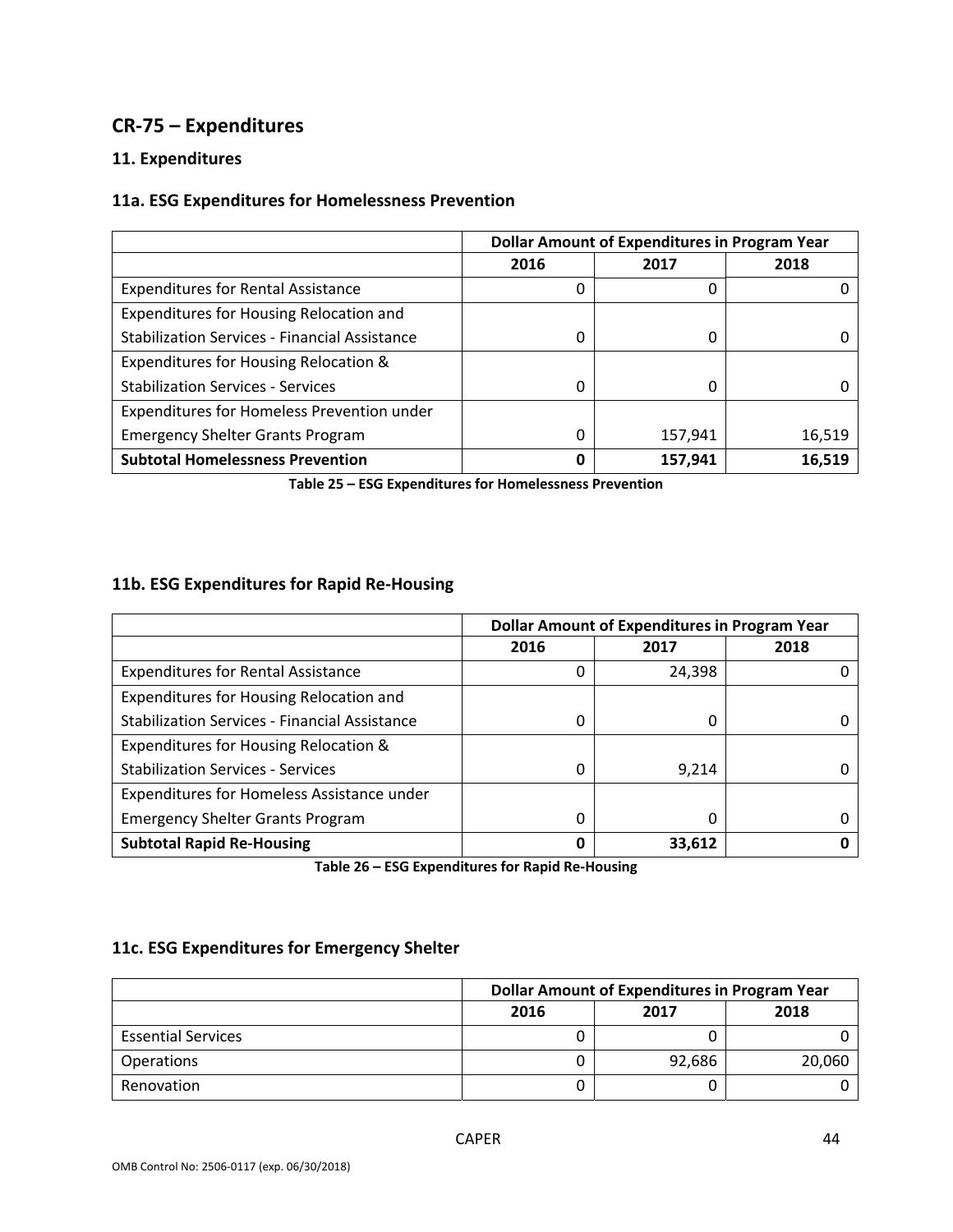| Major Rehab | ັ      |        |
|-------------|--------|--------|
| Conversion  | ັ      |        |
| Subtotal    | 92,686 | 20,060 |

**Table 27 – ESG Expenditures for Emergency Shelter**

# **11d. Other Grant Expenditures**

|                        | <b>Dollar Amount of Expenditures in Program Year</b> |       |       |
|------------------------|------------------------------------------------------|-------|-------|
|                        | 2016                                                 | 2017  | 2018  |
| <b>Street Outreach</b> |                                                      | 8,990 |       |
| <b>HMIS</b>            |                                                      | 6,750 | 6,188 |
| Administration         |                                                      |       | 2,138 |

**Table 28 ‐ Other Grant Expenditures**

#### **11e. Total ESG Grant Funds**

| <b>Total ESG Funds Expended</b> | 2016 | 2017    | 2018   |
|---------------------------------|------|---------|--------|
|                                 |      | 299,979 | 44,905 |

**Table 29 ‐ Total ESG Funds Expended**

#### **11f. Match Source**

|                            | 2016 | 2017 | 2018    |
|----------------------------|------|------|---------|
| Other Non-ESG HUD Funds    |      |      | 529,300 |
| <b>Other Federal Funds</b> |      |      |         |
| <b>State Government</b>    |      |      | 30,000  |
| <b>Local Government</b>    |      |      |         |
| Private Funds              |      |      |         |